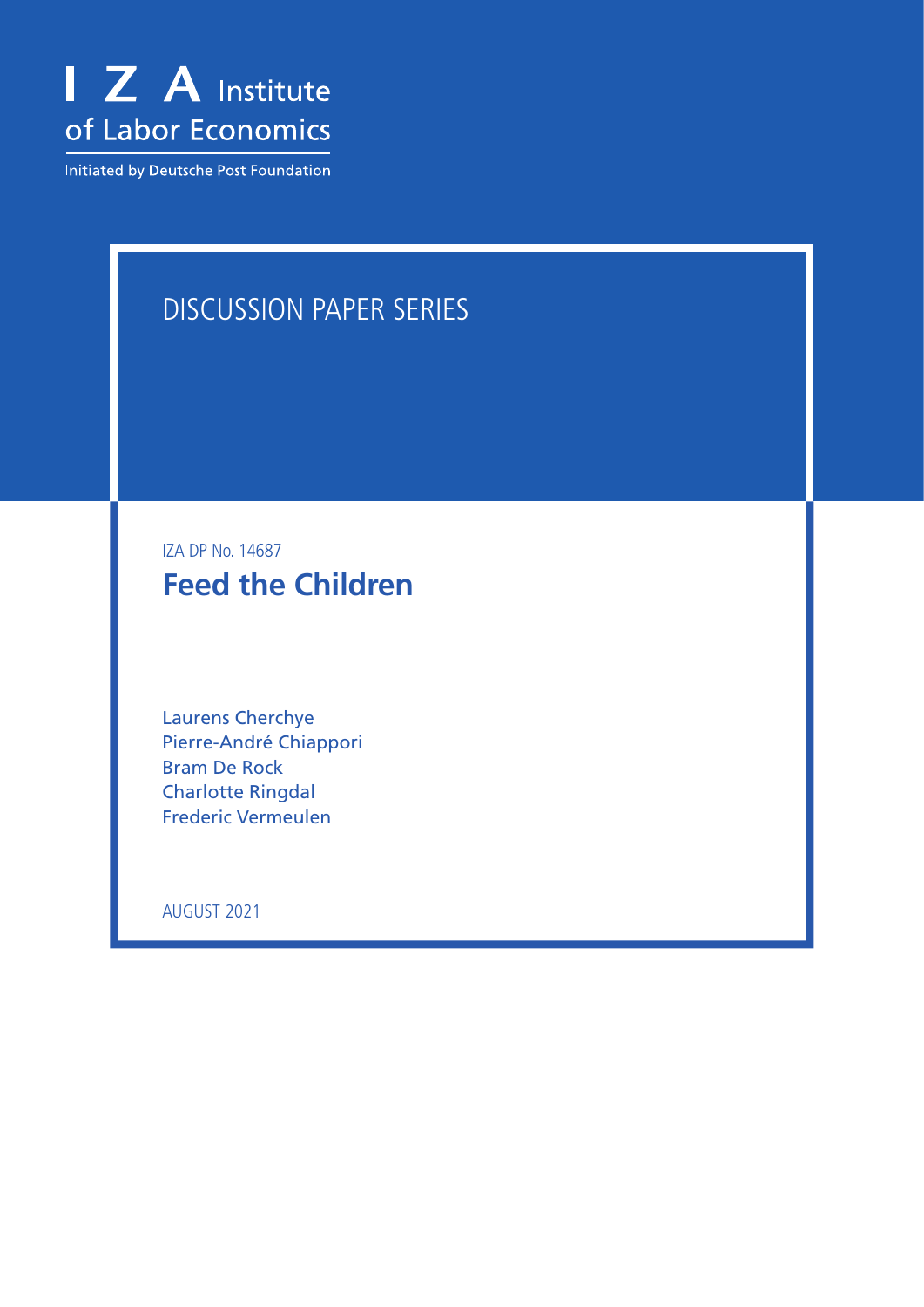

Initiated by Deutsche Post Foundation

# DISCUSSION PAPER SERIES

IZA DP No. 14687

# **Feed the Children**

#### **Laurens Cherchye** *University of Leuven*

**Pierre-André Chiappori** *Columbia University*

#### **Bram De Rock** *Université Libre de Bruxelles and University of Leuven*

AUGUST 2021

**Charlotte Ringdal** *Chr. Michelsen Institute*

**Frederic Vermeulen** *University of Leuven and IZA*

Any opinions expressed in this paper are those of the author(s) and not those of IZA. Research published in this series may include views on policy, but IZA takes no institutional policy positions. The IZA research network is committed to the IZA Guiding Principles of Research Integrity.

The IZA Institute of Labor Economics is an independent economic research institute that conducts research in labor economics and offers evidence-based policy advice on labor market issues. Supported by the Deutsche Post Foundation, IZA runs the world's largest network of economists, whose research aims to provide answers to the global labor market challenges of our time. Our key objective is to build bridges between academic research, policymakers and society.

IZA Discussion Papers often represent preliminary work and are circulated to encourage discussion. Citation of such a paper should account for its provisional character. A revised version may be available directly from the author.

| IZA - Institute of Labor Economics                 |                                                      |             |  |  |  |  |
|----------------------------------------------------|------------------------------------------------------|-------------|--|--|--|--|
| Schaumburg-Lippe-Straße 5–9<br>53113 Bonn, Germany | Phone: +49-228-3894-0<br>Email: publications@iza.org | www.iza.org |  |  |  |  |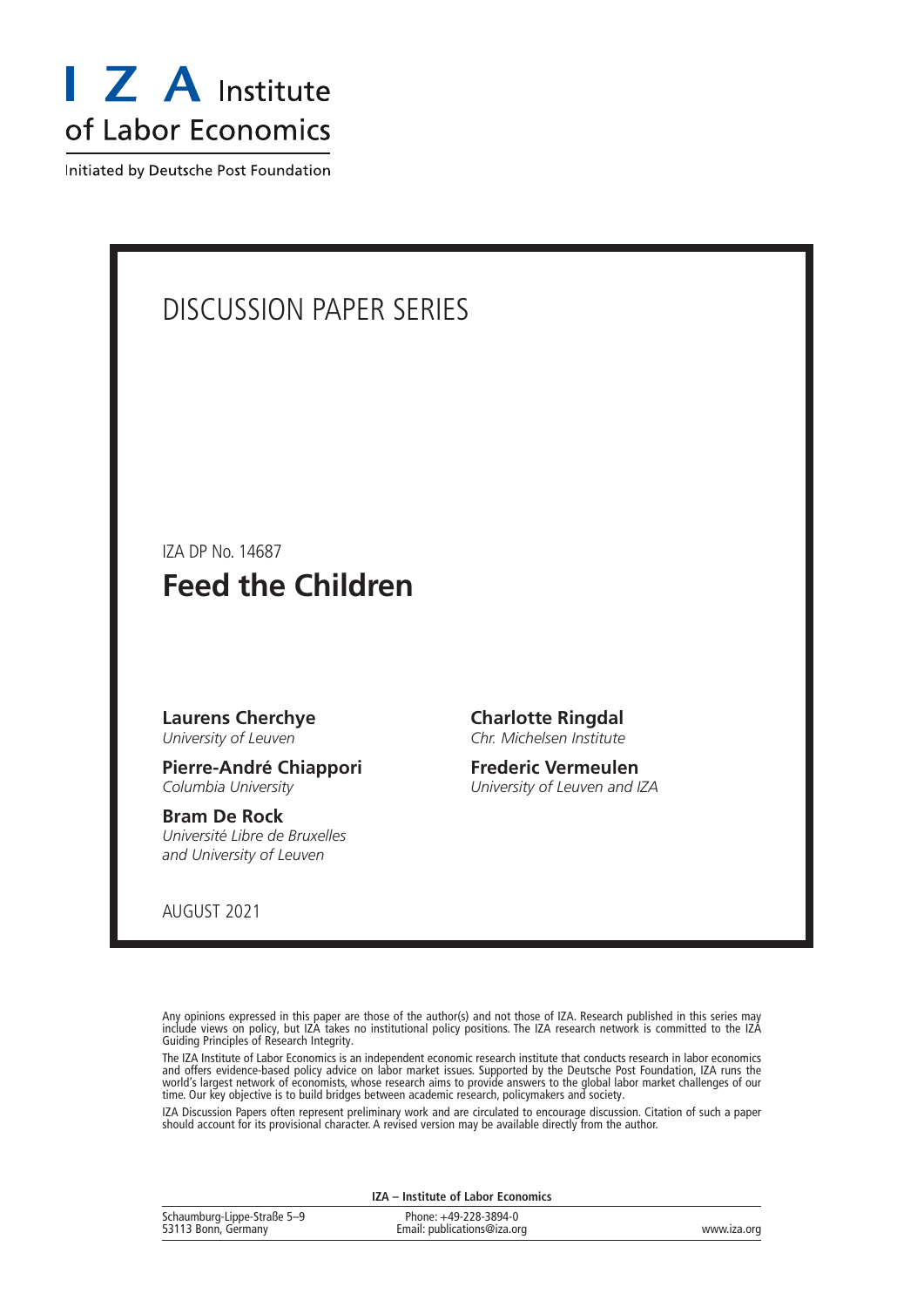# ABSTRACT

# **Feed the Children\***

To understand the household decision-making process regarding food expenditures for children in poor households in Nairobi, we conduct an experiment with 424 married couples. In the experiment, the spouses (individually and jointly) allocated money between themselves and nutritious meals for one of their children. First, we find strong empirical support for individual rationality and cooperative behavior. Second, our results suggest that women do not have stronger preferences for children's meals than men. Third, the spouses' respective bargaining positions derived from consumption patterns strongly correlate with more traditional indicators. Finally, we document significant heterogeneity both between individuals and intra-household decision processes.

| <b>JEL Classification:</b> | C14, D13, C91, C92                                        |
|----------------------------|-----------------------------------------------------------|
| Keywords:                  | collective model, intra-household allocation, experiment, |
|                            | Kenya, children                                           |

### **Corresponding author:**

Frederic Vermeulen Department of Economics University of Leuven (KU Leuven) Naamsestraat 69 3000 Leuven Belgium E-mail: frederic.vermeulen@kuleuven.be

<sup>\*</sup> A pre-analysis plan was registered at the Evidence in Governance and Politics registry before we collected the data (https://osf.io/fj6yr). The project received IRB approval from Kenya Medical Research Institute (KEMRI) on November 6, 2017. *Acknowledgements:* We are grateful to Pauline Wanjeri and the team of experimenters at Busara, Kenya for assistance during the data collection. Laurens Cherchye gratefully acknowledges the Fund for Scientific Research - Flanders (FWO) and the Research Fund KU Leuven for financial support. Bram De Rock gratefully acknowledges FWO and FNRS for their support. Charlotte Ringdal gratefully acknowledges financial support from Sara van Dam Project Grant of the Royal Netherlands Academy of Arts and Sciences and from a European Research Council (grant ERC-StG-637915) and the Research Council of Norway through its Centres of Excellence Scheme, FAIR project No 262675. Frederic Vermeulen gratefully acknowledges the Fund for Scientific Research - Flanders (FWO) and the Research Fund KU Leuven for financial support.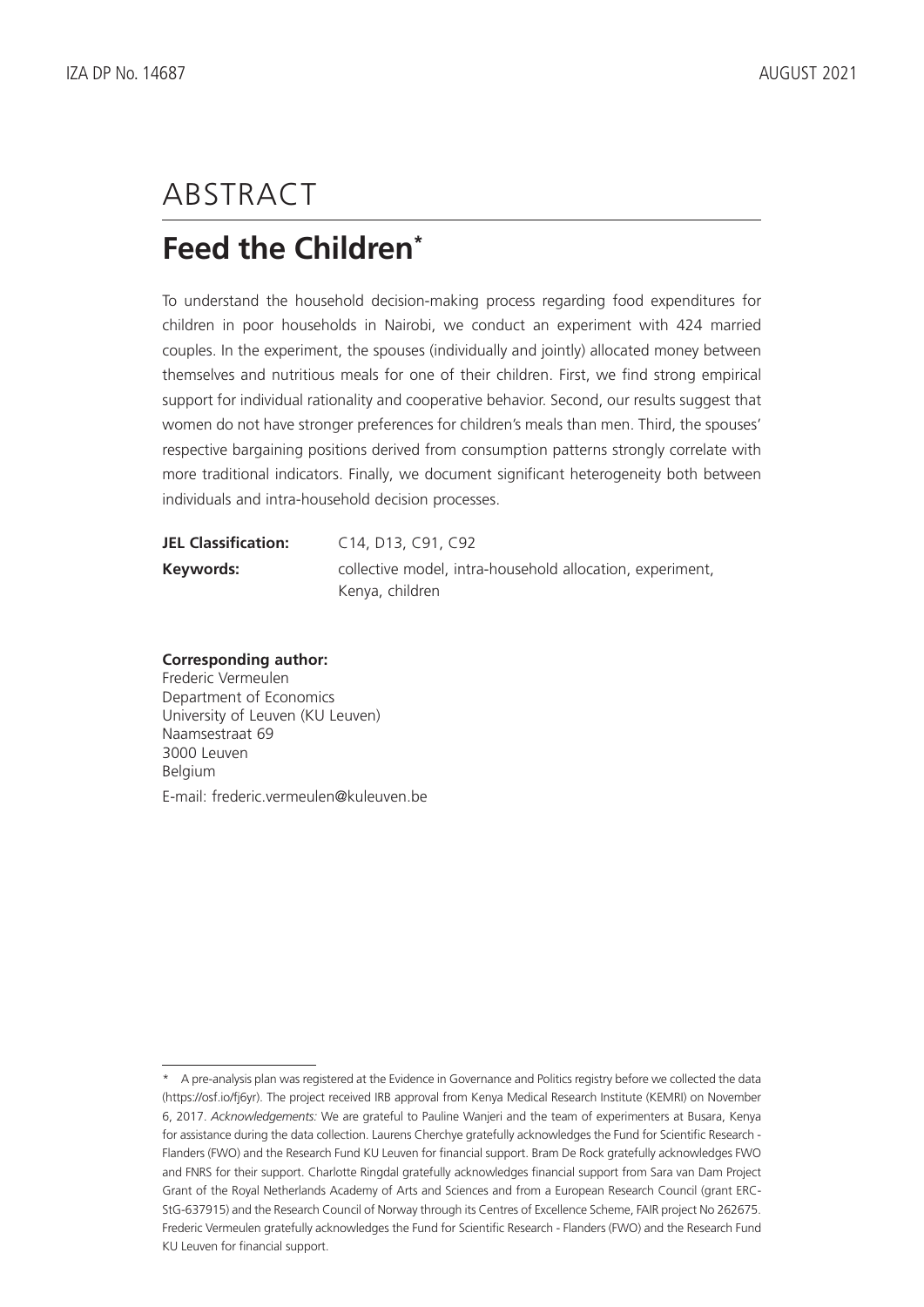# 1 Introduction

<span id="page-3-7"></span><span id="page-3-5"></span><span id="page-3-1"></span>Globally, almost 200 million children under 5 are undernourished and more than 340 million children suffer from hidden hunger (i.e., lack of vitamins and other essential micro-nutrients) [\(UNICEF, 2019\)](#page-42-0). This problem is especially severe in Eastern and Southern Africa where more than 40% of children are undernourished and nearly 70% suffer from hidden hunger. For the poor living in urban slums, eating well has turned out to be even more challenging than for the poor in rural areas as access to nutritious and healthy food is limited. For instance, about 25% of a households' food expenditures are on street food, which is deemed less healthy [\(UNICEF,](#page-42-0) [2019\)](#page-42-0). The example of Kenya is quite clear. More than 50% of the three-year-old children in urban slums are undernourished [\(UNICEF, 2012\)](#page-42-1) - despite the fact that households in the slums of Nairobi spend almost 50% of their income on food [\(World Bank, 2016\)](#page-42-2).

<span id="page-3-9"></span><span id="page-3-4"></span><span id="page-3-0"></span>To combat the undernutrition of children, it is crucial to understand the mechanisms that generate this outcome. Quite obviously, some gaps remain in our knowledge on the spending patterns of households in slums, in particular with respect to food for children. Recent advances have stressed that household behavior depends on a variety of factors. While standard economic variables like income and market prices play an important role, adults in households may also have different preferences on how to spend the household's income - and particularly how much should be spent on children. In such cases, the intra-household bargaining process that determines who has the biggest say in the household decisions becomes an important channel that influences the spending pattern. For instance, it is often claimed that wives tend to care more about their children's health than their husbands. As a result, policy interventions that tend to shift decision power within the household in women's favor can be expected to improve children's welfare, including their nutrition.

<span id="page-3-8"></span><span id="page-3-6"></span><span id="page-3-3"></span><span id="page-3-2"></span>Our objective in this paper is to disentangle the different determinants of poor households' spending patterns, with a special emphasis on the spending on food for children. This exercise faces clear difficulties. From a theoretical perspective, one needs a model allowing one to analyze the intra-household decision-making process in a context where adults may have diverging preferences on how much income should be spent on food for children - and where, as a result, shifts in the balance of power between them may have important consequences. This requirement rules out the traditional, unitary model, where a household is assumed to maximize well-behaved and constant preferences subject to some constraints. The two main candidates are therefore the collective approach [\(Chiappori, 1988,](#page-39-0) [1992\)](#page-40-0), which assumes that household consumption is the Pareto efficient outcome of a bargaining process inside households (see for instance **Blundell et al.**, 2005; [Bourguignon et al., 2009;](#page-38-1) [Browning and Chiappori, 1998;](#page-38-2) [Cherchye et al., 2007,](#page-39-1) [2011b,](#page-39-2) [2012;](#page-39-3) [Chiappori, 1988;](#page-39-0) [Chiappori and Ekeland, 2009\)](#page-40-1), and the non-cooperative approach, which studies the Nash equilibrium of a non-cooperative game involving private contributions to the public goods. Numerous empirical studies, focusing on both developed and developing countries, take the collective approach as a starting point (see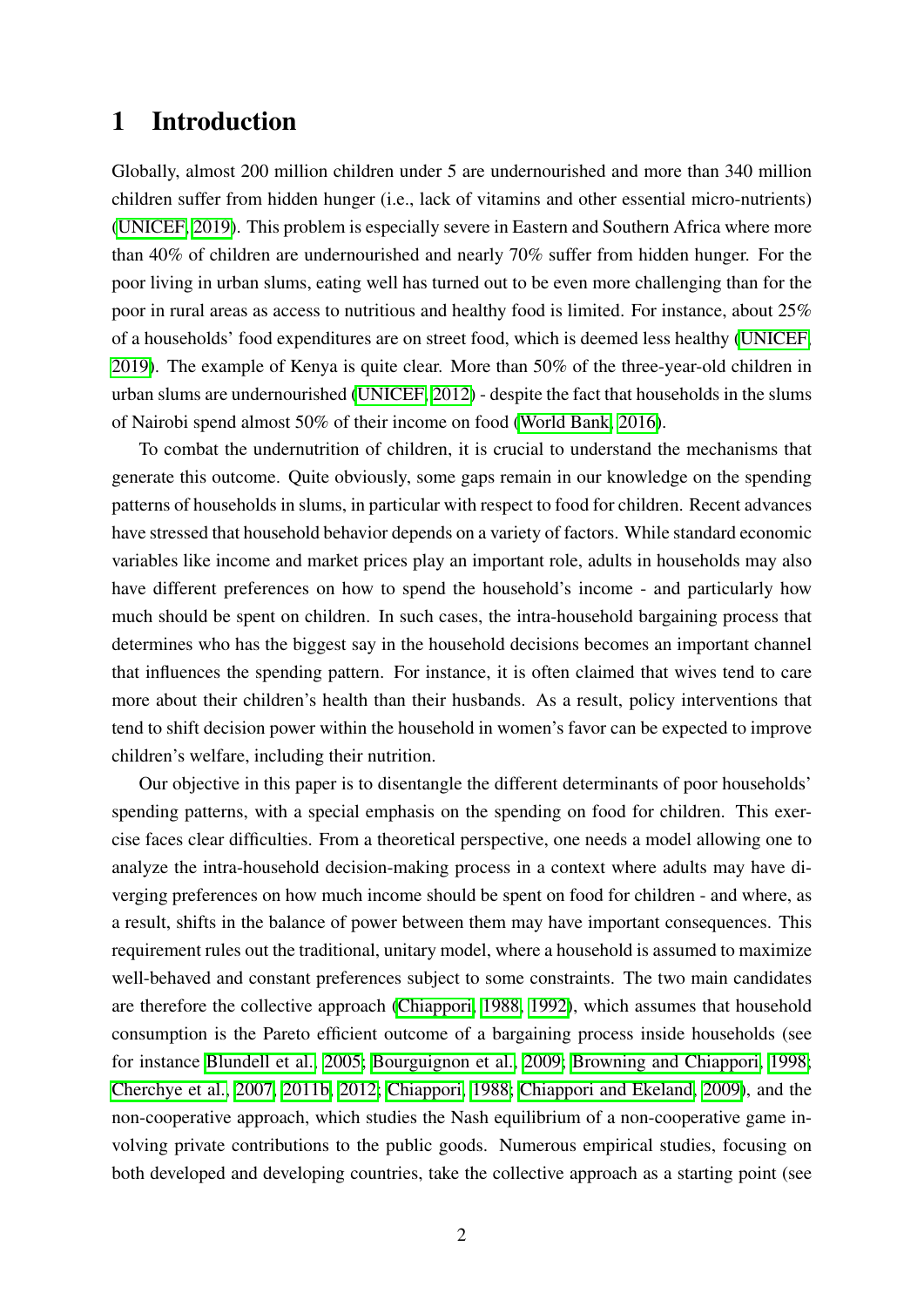[Baland and Ziparo, 2018;](#page-37-0) [Donni and Molina, 2018,](#page-40-2) for a recent survey and critical discussion). Yet, several articles concentrate on non-cooperative models in many different settings (see for instance [Bergstrom et al., 1986;](#page-38-3) [Browning et al., 2009;](#page-39-4) [Doepke and Tertilt, 2018;](#page-40-3) [Gobbi, 2018;](#page-40-4) [Konrad and Lommerud, 1995;](#page-41-0) [Lewbel and Pendakur, 2019\)](#page-41-1).

From an empirical perspective, the modeling of households' spending decisions, in particular the spending on food for children, faces a number of challenges. Households' consumption decisions are characterized by a lot of heterogeneity, both observed and unobserved. Moreover, individual shares in (food) consumption are almost never observed; typically, household surveys on spending behavior only record (household-level) aggregate expenditures on goods and services, in particular food.<sup>1</sup> An important advantage of the collective model is that it nevertheless allows one to recover individual shares of household resource under specific assumptions. In practice, different identification strategies have been developed to identify resource shares in this context; see [Chiappori and Ekeland](#page-40-1) [\(2009\)](#page-40-1), [Cherchye et al.](#page-39-2) [\(2011b\)](#page-39-2), and [Dunbar et al.](#page-40-5) [\(2013\)](#page-40-5), for three different general approaches (respectively a differentiable approach, a revealed preference approach, and an approach relying on specific parametric assumptions). In addition, identifying individual preferences, a prerequisite to obtain more insights into the different drivers that determine the spending pattern of poor households, requires sufficient price variation. Unfortunately, surveys with detailed household consumption information have most often a cross-sectional or short panel nature with no or little variations in relative prices.

To address these theoretical and empirical challenges, we set up a lab experiment that allows us to identify, household per household, the decision-makers' individual preferences, their individual resource shares and the share going to food for children, as determined by the household's intra-household bargaining process. The experiment was conducted with 424 monogamous married couples in Nairobi. It consisted of two main parts. In the first part of the experiment, each spouse made individual decisions where they chose between money for themselves and nutritious meals for one of their children. In the second part of the experiment, the spouses sat together and made the same decisions but now between money for the two of them, which is split up in a follow-up question, and nutritious meals for one of their children. In each part, individuals or couples were presented with 11 different choice sets. Each choice set consisted of between three and seven consumption bundles containing money for individual use and meals for one of their children. Across the 11 choice sets, the price of meals for children and the total budget available was varied in such a way that a substantial relative price variation is observed in the data. The experiment was explicitly designed to investigate (i) whether men and women have different preferences over the choice sets, (ii) how preferences are aggregated when decisions are made jointly, and (iii) whether individuals and couples satisfy the theoretical restrictions implied by rationality and/or Pareto efficiency.

This design provides an optimal framework to analyze the different channels that influ-

<sup>&</sup>lt;sup>1</sup>As recent exceptions, see for instance [Browning and Goertz](#page-39-5) [\(2012\)](#page-39-3), [Cherchye et al.](#page-39-3) (2012) and [Bargain et al.](#page-38-4) [\(2021\)](#page-38-4).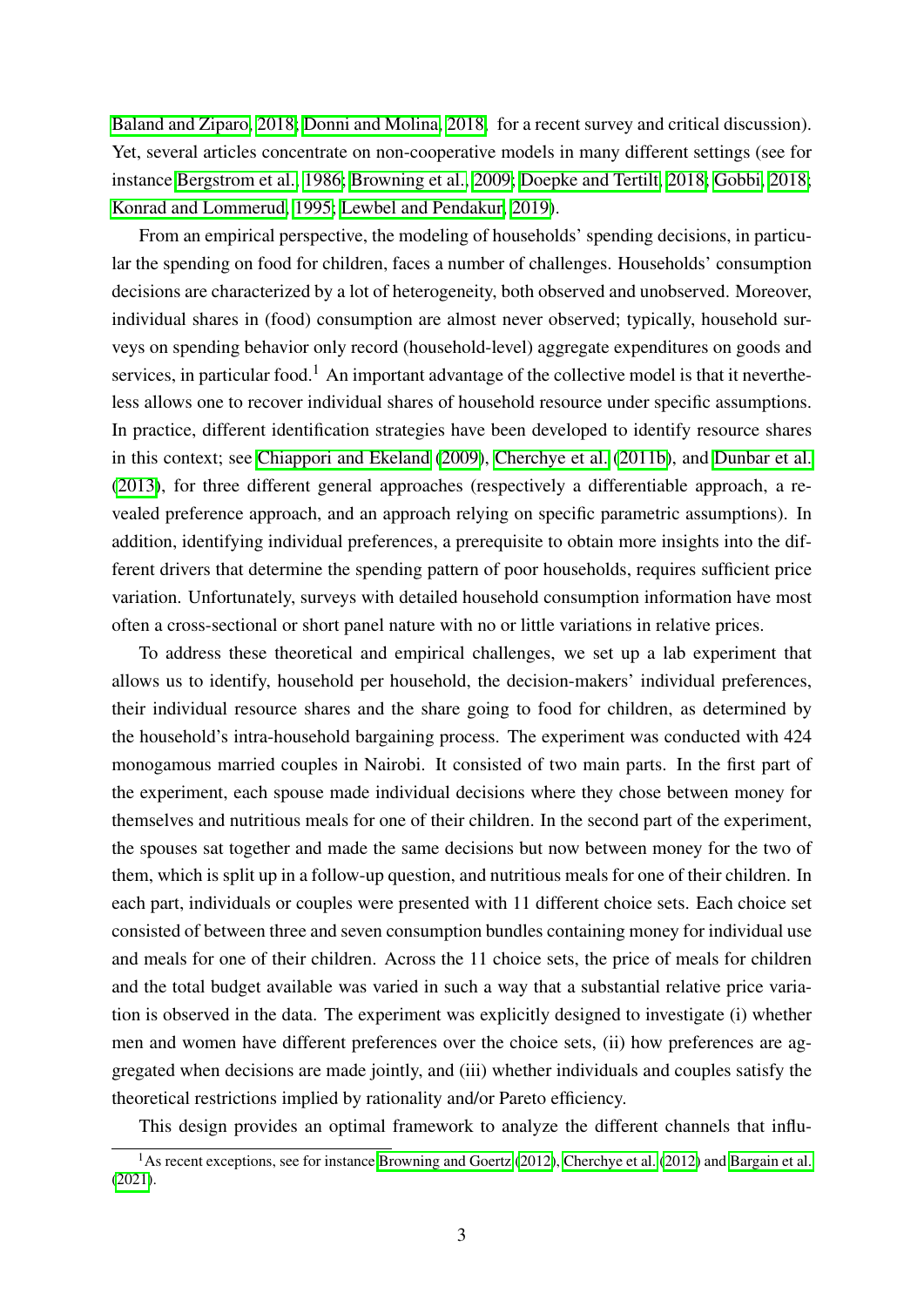ence poor households' spending patterns with a main focus on food for children. Importantly, we will apply different and complementary methods to obtain new insights in this spending pattern. First, we derive a theoretical property that allows a direct horse race between the cooperative and the non-cooperative framework. Specifically, in a collective model the amounts parents *jointly* decide to spend on any public good (in our case, on children) sits *between* what each of them would spend, would (s)he be the unique decision maker. On the contrary, a non-cooperative decision process typically generates a joint amount that is *inferior to both* individually chosen amounts. This last prediction is clearly falsified in our data, suggesting that parents do not behave non-cooperatively.

Next, we apply both (nonparametric) revealed preference techniques to check the (householdspecific) validity of the collective model and to identify its structural components, and a more standard (parametric) approach to obtain more detailed insights into the spouses' diverging preferences on how to spend the couple's resources, and the intra-household bargaining process that leads to the observed choices.

Our study offers some surprising insights. Firstly, when deciding alone, husbands allocate on average a higher budget share to meals for one of their children than their wives do, and thus a lower share to own money. When deciding jointly, spouses on average choose a budget share of meals for one of their children that is between the budget shares when the choice is made individually. This implies that the budget shares of own money drop substantially when spouses jointly decide compared to when they determine their own share individually. Secondly, our revealed preference analysis shows that the unitary model provides an adequate explanation of the individual choices for most of the individuals, while the collective model does a good job in explaining the joint choices. Finally, the parametric analysis shows that the observed intra-household allocation of expenditures to own money and meals for one of the children in the experiment is driven by a complex interplay between individual preferences that differ across spouses (with males' propensities to spend on children that are somewhat higher than females') and a bargaining process in which females have a somewhat better position. As will be discussed next, these results deviate from earlier results obtained in other empirical settings.

Our paper relates to several strands of the literature. Firstly, it relates to the literature on the role of women's bargaining power in household decision-making on the spending on children. These studies mostly focus on whether money in the hands of women have a different effect on household expenditure patterns than money in the hands of men, and specifically how it relates to spending on children. Earlier cross-sectional studies typically show that increasing women's bargaining power tends to boost spending on children (see for instance [Doss, 2006;](#page-40-6) [Hoddinott](#page-41-2) [and Haddad, 1995;](#page-41-2) [Lundberg et al., 1997;](#page-41-3) [Thomas, 1990,](#page-41-4) [1993\)](#page-41-5). Since the Oportunidades (former Progresa) program was launched in Mexico in 1997, conditional cash transfer programmes (CCT) have been studied extensively; studies generally find a positive effect of CCTs on the budget share spent on food (see for instance [Attanasio and Lechene, 2014;](#page-37-1) [Bobonis, 2009\)](#page-38-5). A possible problem with these studies is that transfers are usually given to women only; it is there-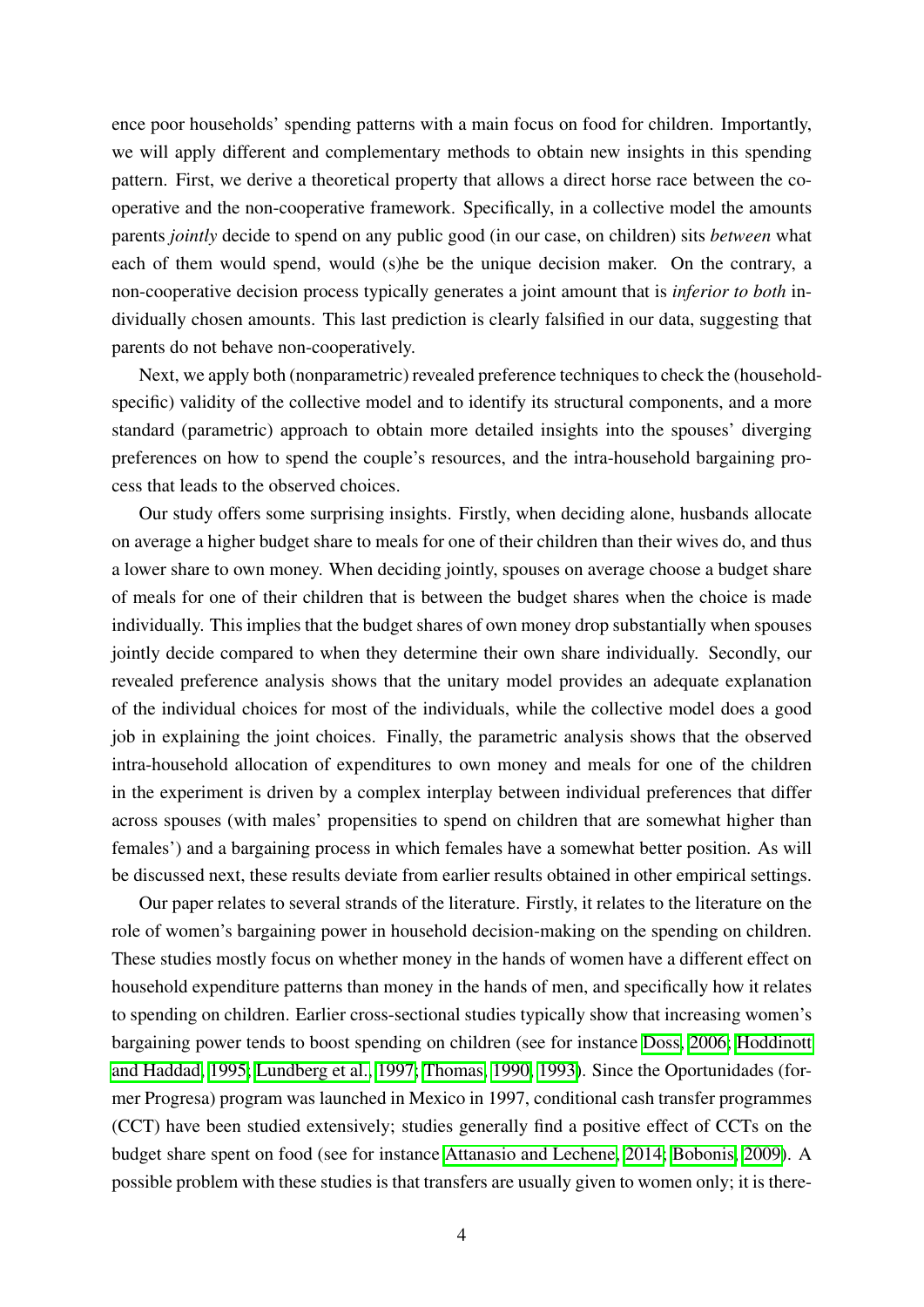fore difficult to distinguish bargaining power influences from standard income effects (see for instance [Angelucci and Attanasio, 2013;](#page-37-2) [Attanasio and Lechene, 2002;](#page-37-3) [Rubalcava et al., 2009\)](#page-41-6). Recently, however, conditional and unconditional cash transfers that randomize the gender of the recipient have received more attention. While the conclusions are somewhat mixed [\(Akresh](#page-37-4) [et al., 2016;](#page-37-4) [Armand et al., 2020;](#page-37-5) [Benhassine et al., 2015;](#page-38-6) [Haushofer and Shapiro, 2016\)](#page-40-7), [Ar](#page-37-5)[mand et al.](#page-37-5)  $(2020)$  find that in households with a female recipient, a higher budget share is spent on food and the quality of the diet is improved. We add to this literature by studying (i) whether men and women have different preferences when it comes to spending on food for children, and (ii) who, and under which conditions, has most say when decisions are made jointly. When it comes to the budget share spent on food or quality of diet, the limitation with most studies is that they only observe this at the household level and not at the individual level. In other words, one cannot directly observe whether the higher budget share (or the improved diet) is given to the children in the household or the adults. Our study makes it possible to look at spending on food for children directly, and relate this both to our new test of non-cooperative behavior and to the collective model.

Second, our study relates to the emerging literature studying household decision-making in the lab. For a review of the literature, see  $\boxed{\text{Munro}}$  [\(2018\)](#page-41-7). Closest to our paper are [Carlsson et al.](#page-39-6)  $(2012, 2013)$  $(2012, 2013)$  and [Ringdal and Sjursen](#page-41-8)  $(2021)$ . [Carlsson et al.](#page-39-6)  $(2012, 2013)$  study time and risk preferences when decisions are made individually and jointly. They find that men have more weight in the joint decision than women, and that the joint degree of risk aversion and discount factor are in-between the individual degrees of risk aversion and discount factors. [Ringdal and](#page-41-8) [Sjursen](#page-41-8) [\(2021\)](#page-41-8) analyze the effect of increasing women's control over an endowment in the lab on investments in children's education. We differ from these studies in several ways. Firstly, we focus on the allocation to children and not time or risk preferences. Secondly, we have a within-subject design that allows us to look at both individual preferences and the aggregation of preferences in each couple. Moreover, we impose no restriction (beyond Pareto efficiency) on how the joint decision is made.

Finally, our study relates to the literature on testing whether household decisions are Pareto efficient. In developing countries, most of the evidence stems from agricultural surveys of farmer households in West Africa [\(Akresh, 2008;](#page-37-6) [Duflo and Udry, 2004;](#page-40-8) [Udry, 1996\)](#page-42-3). These studies reject efficiency based on households not allocating resources efficiently across plots and spouses not insuring each other fully, although these conclusions have been challenged (see for instance [Rangel and Thomas, 2019\)](#page-41-9). On the consumption side, most of the data are from surveys in developed countries that are aggregated at the household level. These studies mostly reject the unitary model in favor of the collective model (see for instance **Browning and** [Chiappori, 1998;](#page-38-2) [Cherchye et al., 2009\)](#page-39-8). [Rangel and Thomas](#page-41-9) [\(2019\)](#page-41-9) obtain a similar result is obtained for the developing country Burkina Faso. In the lab, Kaldor-Hicks efficiency has been tested by using standard games such as public good games (see [Munro, 2018,](#page-41-7) for a review). Most of these studies reject Kaldor-Hicks efficiency, but as **Munro** [\(2018\)](#page-41-7) notes, studies in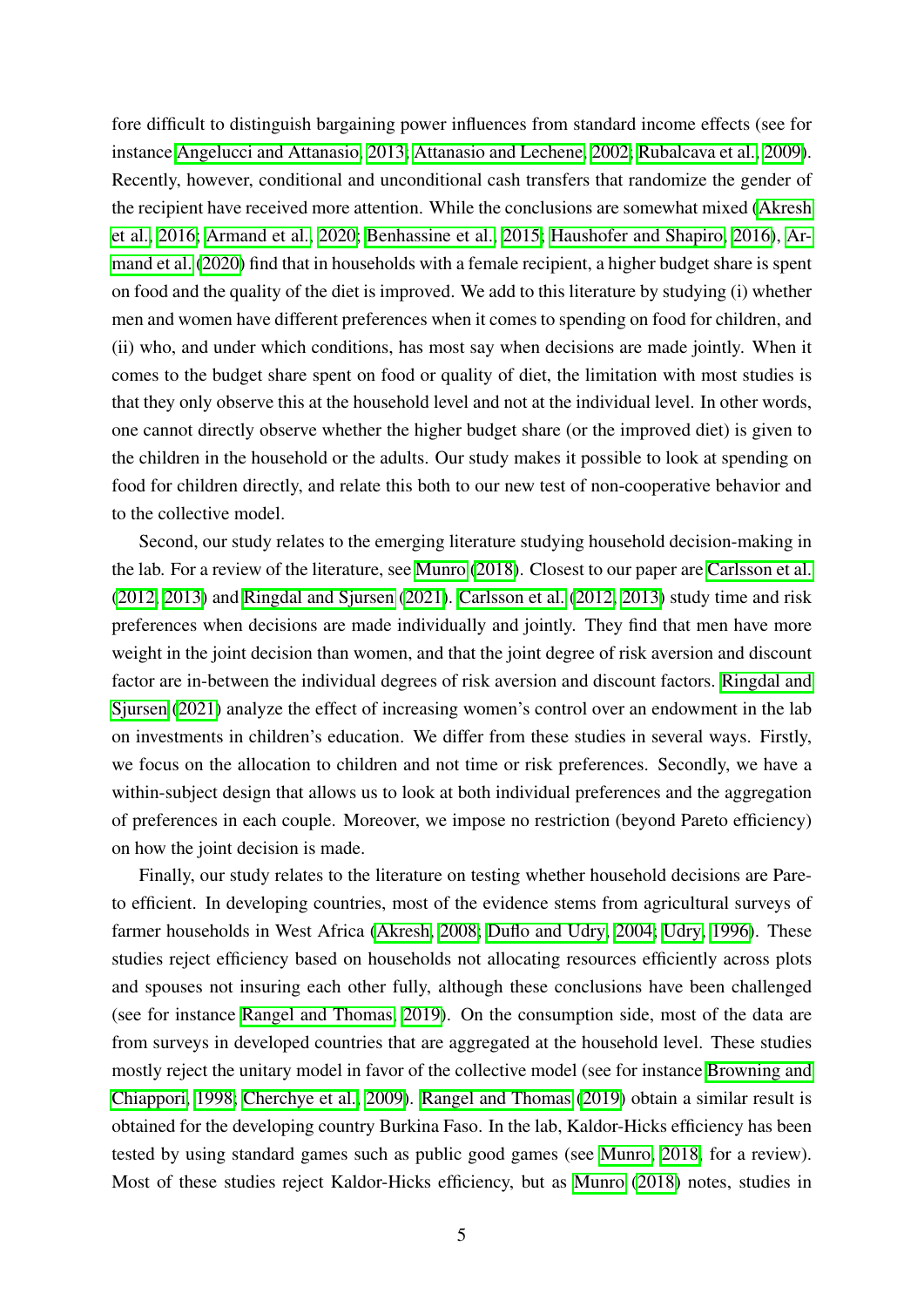developed countries tend to show a higher degree of efficiency than studies in developing countries. To our knowledge, only one study has tested Pareto efficiency in the lab. [Bateman and](#page-38-7) [Munro](#page-38-7) [\(2005\)](#page-38-7) consider individual and joint decisions between lotteries in the UK and reject Pareto efficiency of joint decisions. Building on the design of [Bateman and Munro](#page-38-7) [\(2005\)](#page-38-7), we are, to our knowledge, the first to test for Pareto efficiency in the lab in a developing country. Moreover, by using the task based on [Harbaugh et al.](#page-40-9) [\(2001\)](#page-40-9), we can use a revealed preference approach to test whether the collective model provides a good fit of the data, which is followed by the complementary estimation of a parametric model (allowing us to identify individual preferences and bargaining power measures) to understand household decision-making better.

The rest of the article is organized as follows. In Section 2, we describe the theoretical framework. Section 3 introduces the methods that we will rely on to analyze the experiment's results. Section 4 describes the experimental design and the sample. In Section 5, we give some descriptive statistics on the experimental results obtained. In Section 6, we conduct a structural analysis of the choice behavior in our experiment by means of both nonparametric revealed preference methods and more standard parametric methods. We conclude in Section 7. The online Appendix presents some additional empirical results.

# 2 Theoretical framework

In this section, we will discuss the theoretical framework that we will rely on in the experimental and empirical analysis. After introducing some notation, we will first present a simple test for non-cooperative decision making. Subsequently, we introduce the collective approach to joint decision making, which basically assumes Pareto efficiency of the decision outcomes.

## <span id="page-7-0"></span>2.1 The basic framework

#### 2.1.1 Individual preferences

In the experiment, individuals (where the superscript  $f$  refers to the female, while the superscript *m* refers to the male) have to decide, independently or jointly, on the spending of exogenously determined amounts of money to two different commodities in different choice situations: the own consumption of both spouses (denoted by respectively  $q<sup>f</sup>$  and  $q<sup>m</sup>$ ), and a number of meals for one of their children (*Q*). Each spouse is assumed to have own preferences, represented by a utility function of the form  $u^i(q^i, Q)$  for  $i = f, m^2$ . Throughout, we will

<sup>&</sup>lt;sup>2</sup>In particular, individuals are assumed egoistic, in the sense that they do not care for their spouse's welfare. This assumption is mostly innocuous. Allowing for altruism (i.e., *i*'s utility entering *j*'s welfare) would not affect the qualitative conclusions, since we mostly assume efficiency; as it is well known, decisions that are efficient for altruistic agents are efficient for egoistic agents as well. We, however, assume away direct externalities, whereby a person's private consumption would directly enter the spouse's utility; this issue will be discussed (and tested) later on.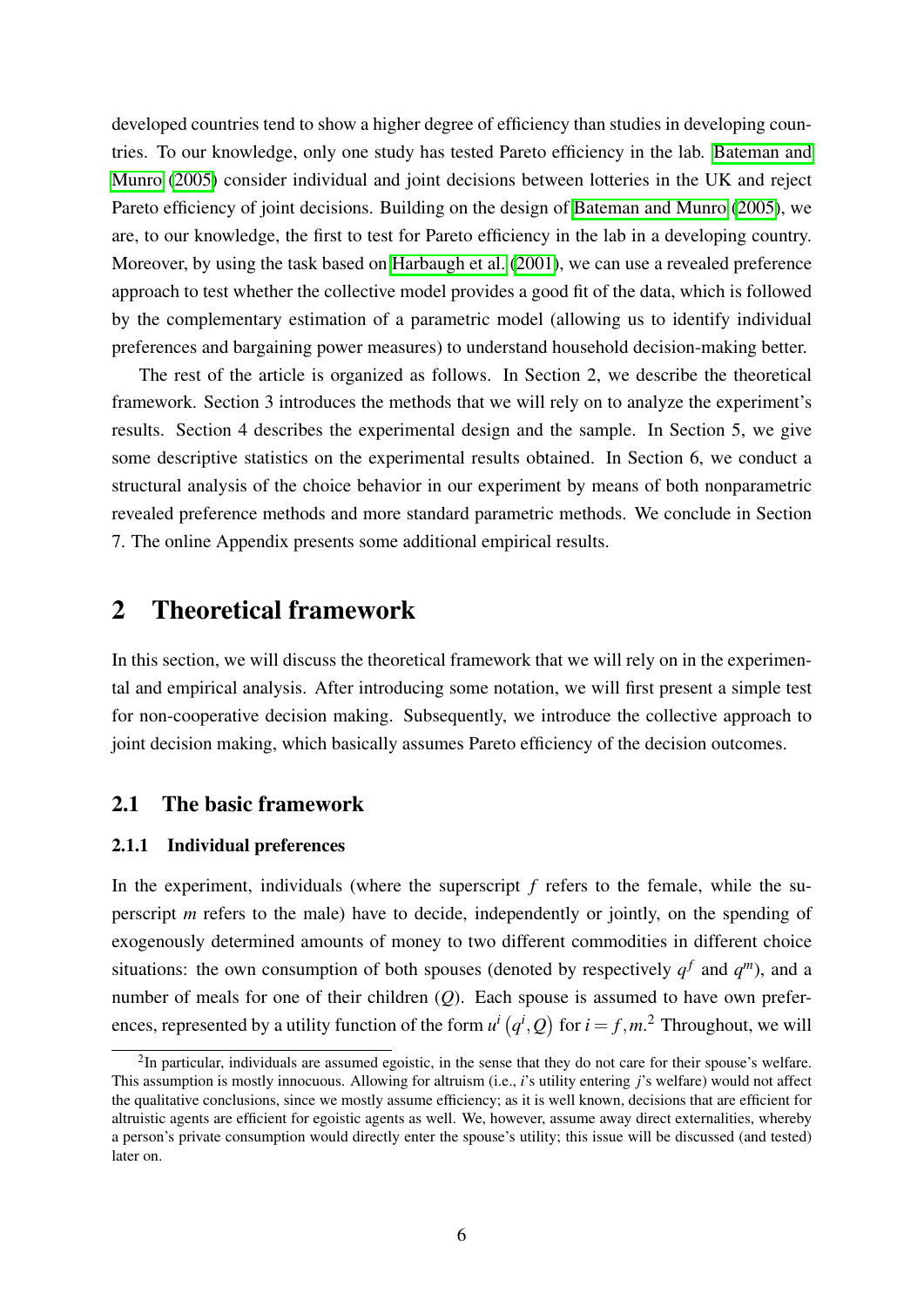assume that spouses' utility functions are locally non-satiated, concave and non-decreasing in their arguments.

We define *i*'s marginal willingness to pay for the public good as:

$$
\textit{MWP}^{i}\left(q^{i},\mathcal{Q}\right)=\frac{\partial u^{i}/\partial \mathcal{Q}}{\partial u^{i}/\partial q^{i}},
$$

and we assume that preferences are regular, in the following sense:

**Assumption R (regularity):**  $MWP^i(q^i, Q)$  is strictly increasing in  $q^i$  and strictly decreasing *in Q.*

Assumption R implies in particular that both commodities are normal in the usual sense.

### 2.1.2 Individual decisions

We first consider the first stage of the experiment, during which individuals independently decide over the allocation between their own private consumption and expenditures on children. For simplicity, we consider a standard budget constraint:

<span id="page-8-0"></span>
$$
q^i + PQ = x,\tag{1}
$$

where the price of own private consumption is normalized to one, *P* is the price of the public good and *x* denotes the individual's total expenditures. Assuming an interior solution, first order conditions give:

<span id="page-8-1"></span>
$$
MWPi(qi, Q) = P, i = f, m.
$$
 (2)

This condition, together with the budget constraint  $(\prod)$ , determines *i*'s optimal choice, which we denote  $(q_D^i(P,x), Q_D^i(P,x))$ ,  $i = f, m$  (where the subscript D stands for 'dictator').<sup>3</sup>

## 2.2 The non-cooperative model: a simple test

A first task is to distinguish between the collective approach, based on individual rationality and Pareto efficiency, and the non-cooperative approach.

#### 2.2.1 Non-cooperative models

In non-cooperative models, individuals, when deciding jointly, play a private contribution game by independently choosing their contribution to public good expenditures. The natural equilib-

<sup>&</sup>lt;sup>3</sup>Corner solutions, where an individual allocates *all* available income to either own or the child's consumption, may also obtain; they are respectively characterized by inequality of the type  $MWP^i(q^i, Q) \leq P$  or  $MWP^i(q^i, Q) \geq$ *P*.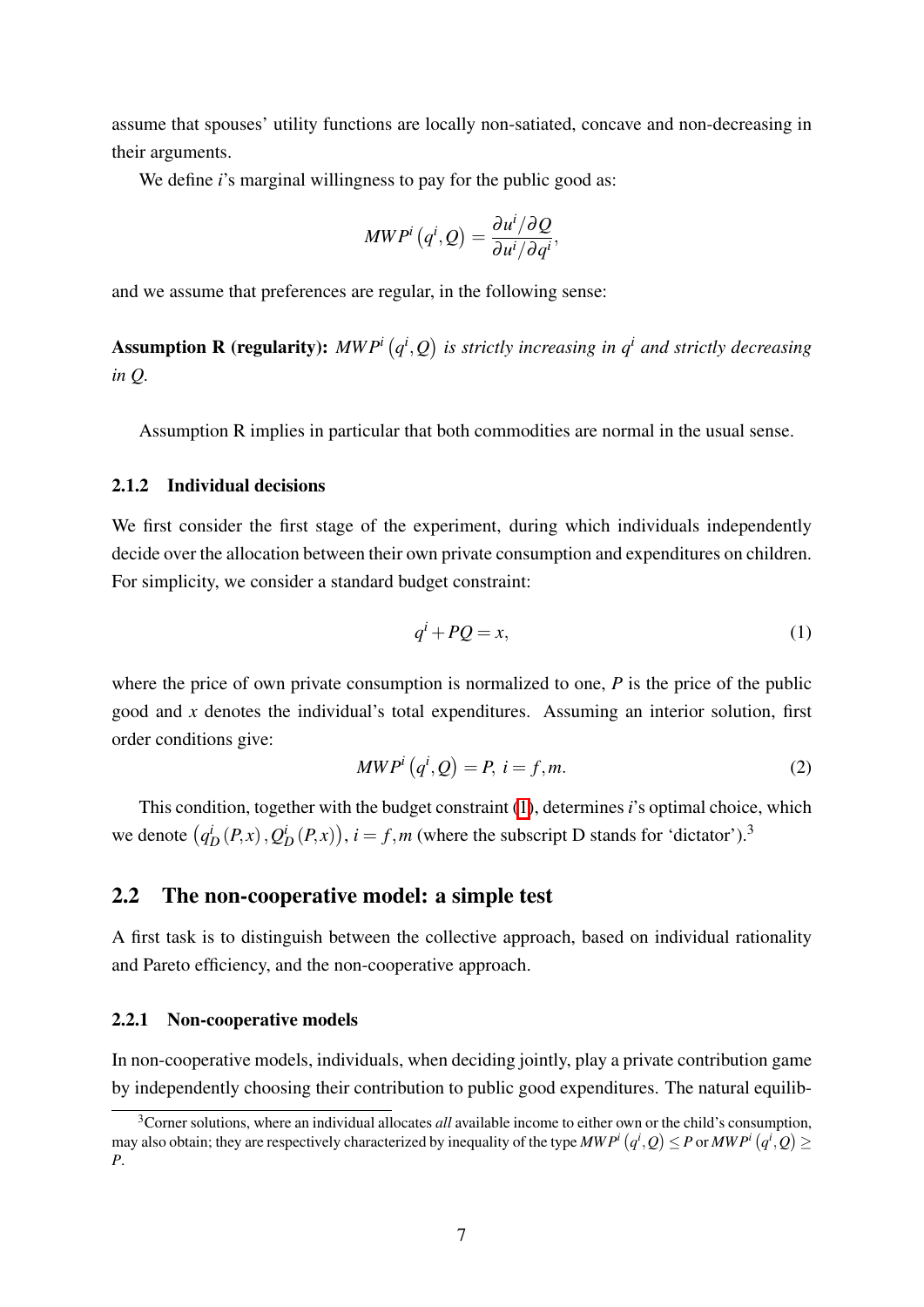rium concept is then (non-cooperative) Nash; that is, spouses each maximize their own utility, taking their partner's contribution as given.

In the most simple and static version (see for instance [Bergstrom et al., 1986;](#page-38-3) [Browning](#page-39-4) [et al., 2009;](#page-39-4) [Cherchye et al., 2011a\)](#page-39-9), individuals are each endowed with their own income, out of which they fund their private contribution. Since this description does not exactly correspond to our experimental setting, and many real-life settings, where incomes are not individually pro-vided in the joint decision phase, we use an extension proposed by [Chiappori and Naido](#page-40-10)  $(2020)$ , in which individuals behave as if they had previously shared their total income between them according to some (virtual) income distribution rule that is not observed by the econometrician.<sup>4</sup> In practice, thus, there exist  $\tilde{x}^f$  and  $\tilde{x}^m$ , with  $\tilde{x}^f + \tilde{x}^m = x$ , such that agent *i*'s program is:

$$
\max_{q^i, Q^i} u^i \left( q^i, Q^f + Q^m \right) \text{ under } q^i + PQ^i = \tilde{x}^i.
$$

Let  $(q_N^f, q_N^m, Q_N)$  denote the Nash equilibrium allocation as a function of  $(P, x)$ . Wellknown results state that an equilibrium must be of either of two types. Let us first focus on an equilibrium of the first type. When the solution is interior, in the sense that both agents contribute to the public good, first order conditions are:

<span id="page-9-0"></span>
$$
MWPi(qNi, QN) = P, i = f, m.
$$
\n(3)

These conditions, together with the *aggregate* budget constraint:

$$
q_N^f + q_N^m + PQ_N = x,
$$

fully determine the equilibrium. In particular, the latter only depends on total income *x*, not on the distribution rule  $(\tilde{x}^f, \tilde{x}^m)$ : this is the well-known income pooling result.

In the second type of Nash equilibrium only one agent contributes to the public good. Assume, for instance, that she is the only contributor (the alternative case is obviously symmetric); then  $\tilde{x}^m = q_N^m$  and  $\tilde{x}^f = x - \tilde{x}^m = q_N^f + PQ_N$ . In particular, the regularity condition **R** implies that

$$
Q_N(P,x) = Q_D^f\left(P,\tilde{x}^f\right) < Q_D^f(P,x).
$$

In words, the non-cooperative expenditure on children,  $Q_N(P, x)$ , must be smaller than what she would choose if she were the only decision maker.

#### 2.2.2 A simple test

When there is income pooling we obtain the following intuitive result.

Proposition 1. *In the non-cooperative framework and under the regularity assumption R, if*

<sup>&</sup>lt;sup>4</sup>Note that the resulting model is, if anything, more general (hence harder to reject) than the standard one.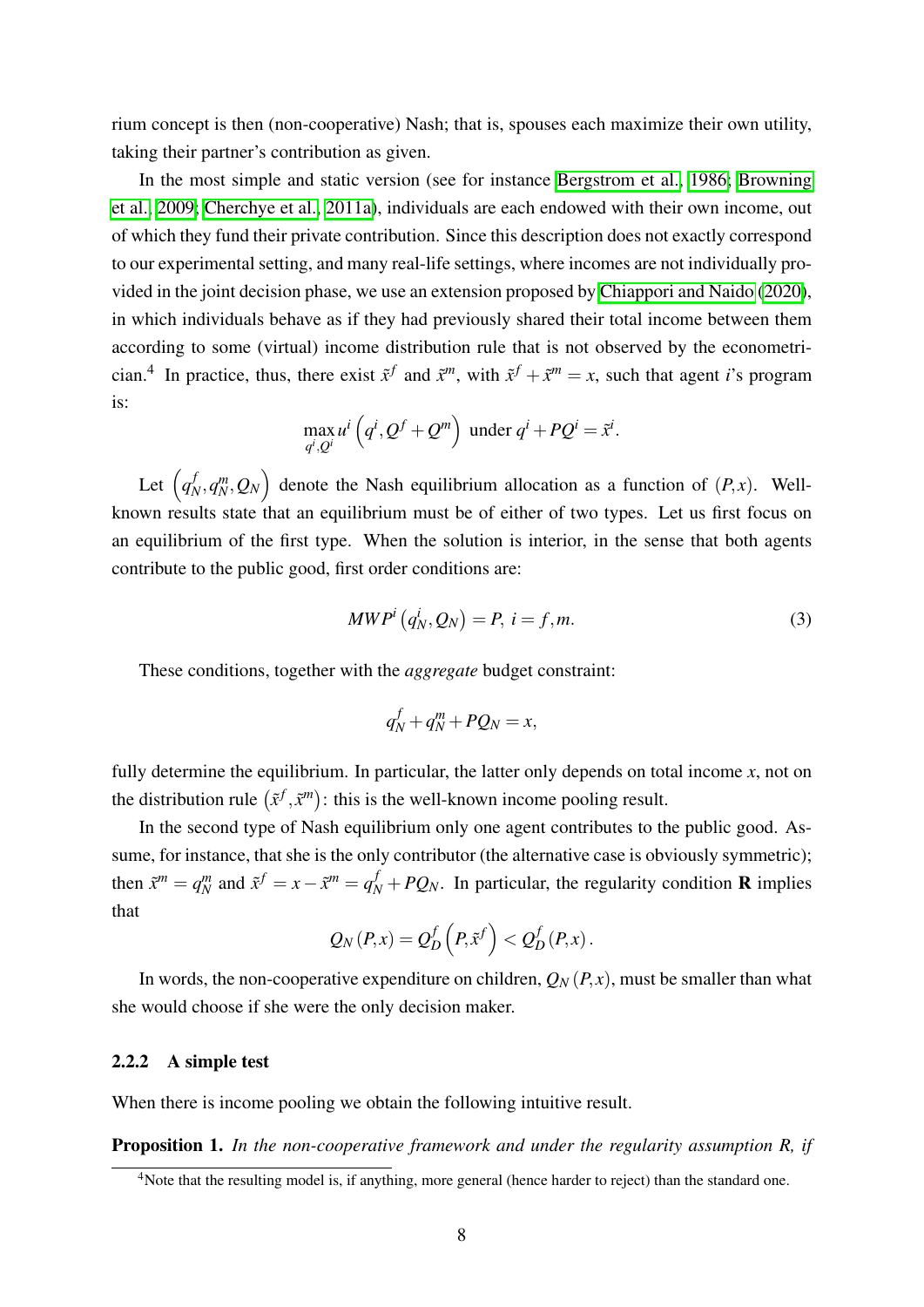*both spouses contribute to the public good, then:*

$$
Q_N(P,x) \leq \min\left(Q_D^f(P,x), Q_D^m(P,x)\right).
$$

*Proof.* The various budget constraints give:

$$
q_N^f + q_N^m + PQ_N = x = q_D^f + PQ_D^f = q_D^m + PQ_D^m.
$$

Assume, now, that  $Q_N(P,x) > Q_D^i(P,x)$  for at least one *i*. Then  $q_N^i(P,x) < q_D^i(P,x)$  follows from the budget constraint. The regularity assumption then implies that:

$$
MWPi(qNi(P,x), QN(P,x)) < MWPi(qDi(P,x), QDi(P,x)).
$$

Since both sides equal *P* by the first order conditions  $(2)$  and  $(3)$ , we have a contradiction.  $\Box$ 

In words, under non-cooperative provision of the public good, the couple chooses, at an interior solution, a level of children expenditures that is less than what any of the spouses would choose if (s)he were the unique decision maker, endowed with the same total income. This result translates, in a spectacular way, a standard conclusion: in the absence of cooperation, public goods are underprovided, because individuals fail to consider the benefits their contribution generates for their partner.

For the second type of Nash equilibrium, we obtained a similar result for the wife. It is in principle possible, though, that  $Q_N(P, x)$  is larger than the *husband's* dictatorial choice  $Q_D^m(P,x)$ . That would be the case, for instance, if the husband cared much less about children than the wife, in the sense that, at the Nash equilibrium allocation (and despite the fact that she is the only contributor to current children expenditures), his marginal willingness to pay for the children was still inferior to the price *P*, so that each marginal dollar he receives would be exclusively devoted to his own private consumption. While such highly asymmetric situations are in principle possible, we consider them as very unlikely in our context, especially since spouses, when deciding alone, tend to devote similar amounts to the children (if anything, his contribution, when deciding alone, is on average larger than hers, as we shall see below).

We therefore expect that, should non-cooperation be the rule, the jointly provided level of children consumption would in most cases be less than what both he and she would choose as unique decision makers. This prediction can readily be tested on our data. The verdict is clear. On average, it is satisfied in less than 5% of the observations; and whatever the decision under consideration, the percentage of situations where it is *not* violated never exceeds 7.1%. We therefore conclude that, in the vast majority of cases, the non-cooperative model does not provide an adequate description of household behavior.5

<sup>&</sup>lt;sup>5</sup>The previous results can readily be extended to altruistic individuals. The proof, as well as an illustration based on Cobb-Douglas preferences, is available from the authors on request.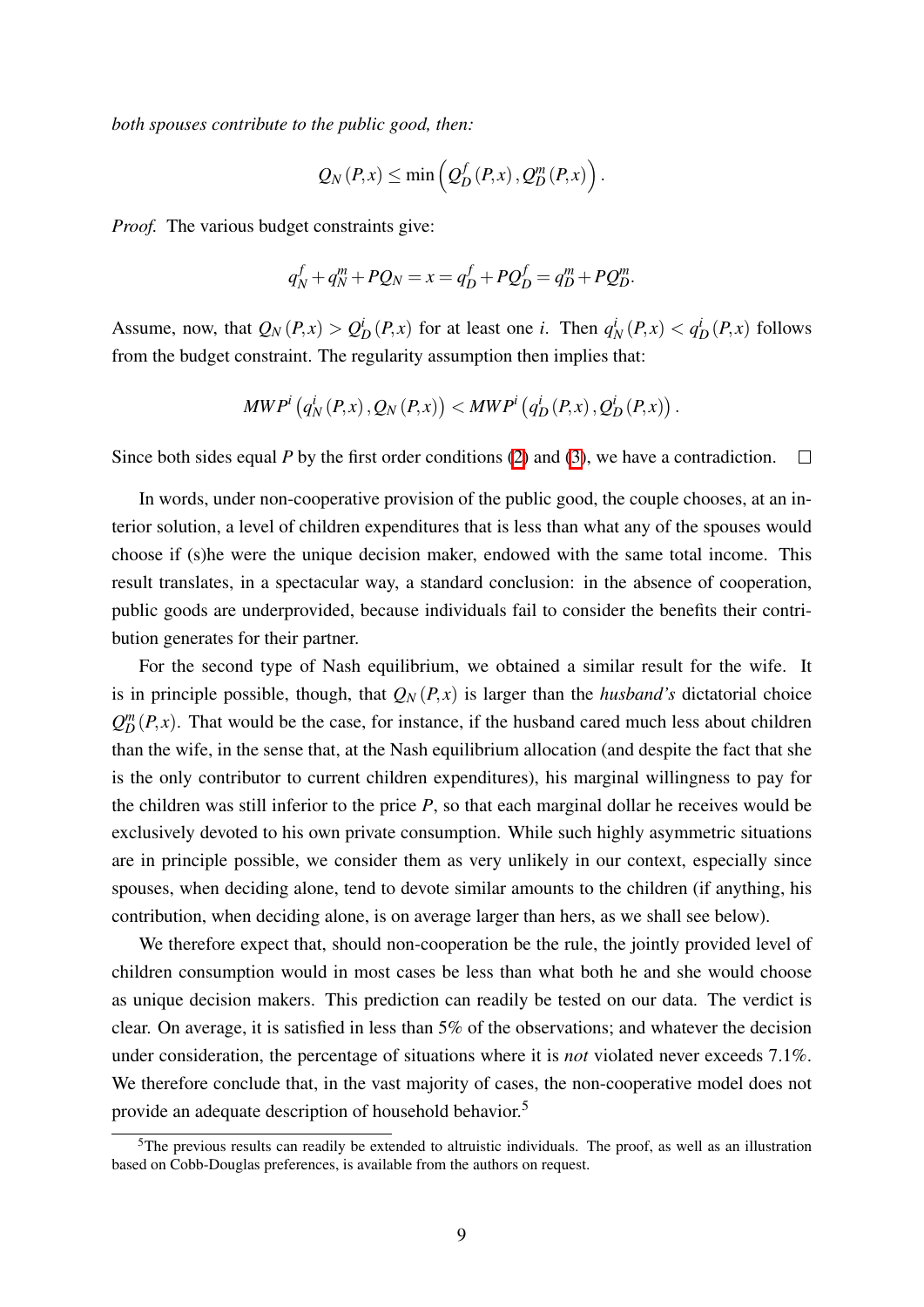### <span id="page-11-0"></span>2.3 The collective approach

From now on, we shall thus concentrate on the collective approach. That is, we assume that agents make their common decision based on a process that always generates Pareto efficient outcomes. Following the collective tradition, we are agnostic about the true nature of the process. It may be that individuals bargain over the final outcome, and that the process can be summarized by an axiomatic concept such as Nash bargaining, Kalai-Smorodinsky, or any other. Or it could be that agents play a non-cooperative bargaining game à la Rubinstein, the outcome of which is efficient under symmetric information; and other interpretations are possible as well. In any case, we simply make the (reduced-form) assumption that there exists some  $\mu^{f} \in [0, 1]$  such that the household's final decision solves the program:

$$
\max \mu^f u^f \left( q^f, Q \right) + \left( 1 - \mu^f \right) u^m \left( q^m, Q \right)
$$

under the budget constraint

$$
q^f + q^m + PQ = x,
$$

where *x* denotes the household's total expenditures. Importantly, the spouses' Pareto weights  $\mu^f$  and  $(1-\mu^f)$  may depend on the prices and total expenditure that apply to the specific choice situation at hand. This collective model with a public good is essentially the one characterized by [Blundell et al.](#page-38-0) [\(2005\)](#page-38-0). Importantly, this model implies that external effects of one spouse's private consumption on the other spouse's utility are ruled out. We will explicitly test whether this assumption is valid in the revealed preference analysis below.

## 3 Methodology

As indicated above, individual rationality and Pareto efficiency are the core assumptions underlying the collective model. To check the validity of these assumptions for our experimental context, we will apply revealed preference methods. These methods are nonparametric, in the sense that they do not rely on a specific functional form for preferences or demand. As such, they can be seen as robust. Moreover, they can be applied to a context with only a limited number of observations. The testable implications of the standard unitary model (where house-holds are assumed to behave as a single decision-maker) have been derived in [Afriat](#page-37-7) [\(1967\)](#page-37-7) and [Varian](#page-42-4) [\(1982\)](#page-42-4). [Cherchye et al.](#page-39-2) [\(2011b\)](#page-39-2) derived testability and identification results for the collective model with both public and private consumption. This model will be the starting point of the current study, where the spending on children's food will act as a public good in the parents' preferences. In the following subsection, we will describe the collective model that applies to our experimental setting, and the corresponding revealed preference conditions.

Beyond the mere testing whether the implications of the theoretical model are satisfied, we also would like to identify the role of the parent's individual preferences in the determination of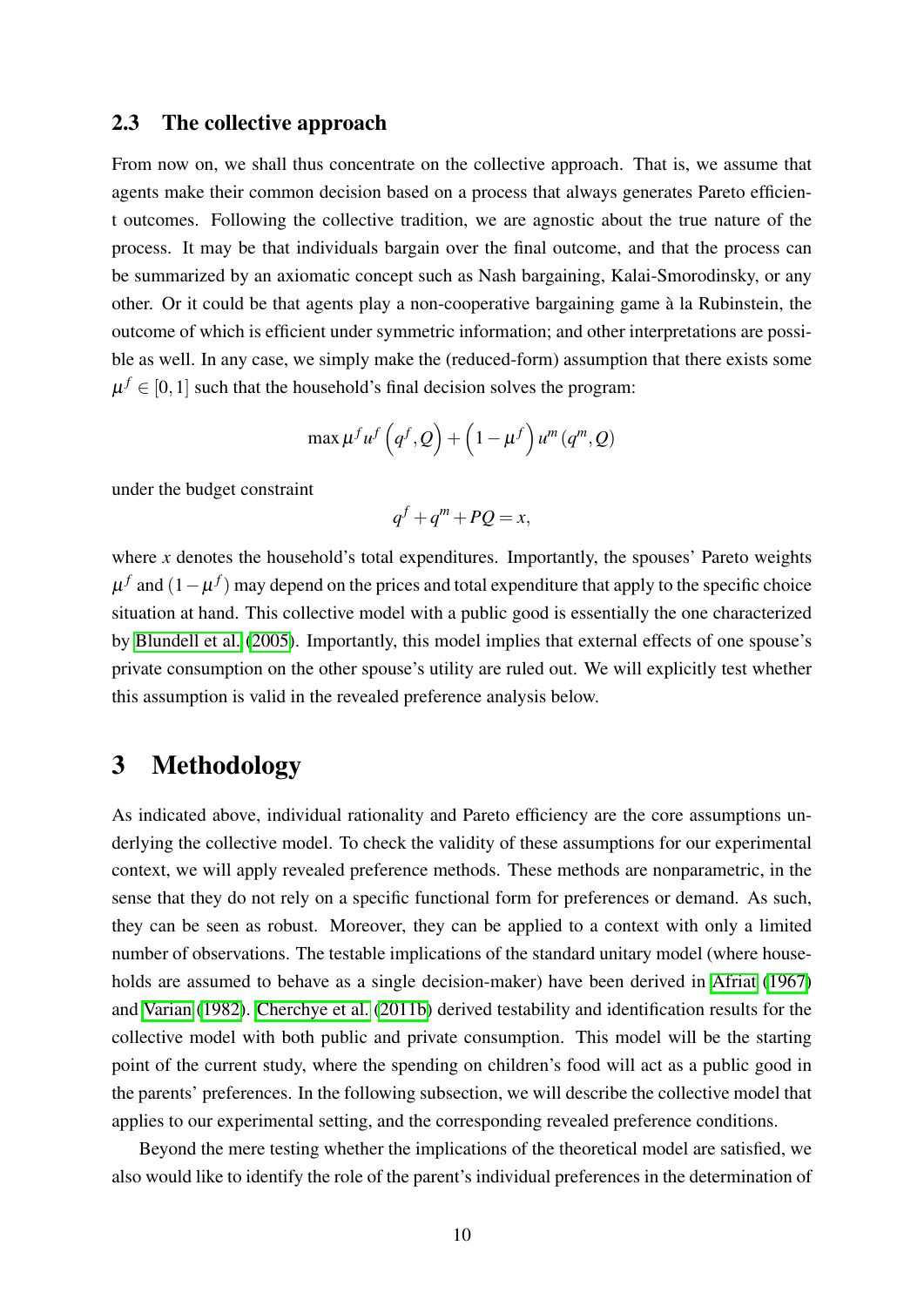the spending on food for children. In principle, one can rely on revealed preference methods to (set) identify these preferences (see for instance [Blundell et al., 2015;](#page-38-8) [Cherchye et al., 2011b;](#page-39-2) [Varian, 1982\)](#page-42-4). These methods are often cumbersome, though, and require a lot of price variation to obtain empirically meaningful bounds on individual indifference curves. Therefore, we will complement our revealed preference analysis with a collective consumption model that can be applied by standard econometric tools. This analysis will allow us to point identify preferences and the intra-household allocation process as summarized by the sharing rule, and the individuals' bargaining power. It will also make it easier to relate observable household characteristics to individuals' bargaining power in order to analyze the latter's determinants. Obviously, this analysis will require stronger (parametric) assumptions than those of the revealed preference analysis. The more standard empirical model, and the identification strategy that we will rely on, will be discussed in a second subsection.

## 3.1 Revealed preference analysis

In one part of the experiment, each spouse, alone and independently, is faced with a number of choice situations. In each choice situation, the spouse has to decide on the allocation of an exogenously determined amount of money to own consumption and meals for one of the couple's children, where commodities have exogenously determined prices. In another part of the experiment, couples have to make joint decisions on how to allocate exogenously determined amounts of money to both spouses' own consumption and meals for one of their children. The individual choice situations will be analyzed by the standard unitary model discussed in Section  $\overline{2.1}$ , while the couple's choices will be analyzed by the collective model introduced in Section  $\boxed{2.3}$ . The expenditure on food for children are a public good, given that both spouses are supposed to care, possibly to various degrees, for their child. Analyzing the observed choices by means of this collective model will allow us to check the validity of the Pareto efficiency assumption (along with individual rationality of the spouses).

#### 3.1.1 Individual decisions

In the experiment, each spouse is faced individually with different choice situations denoted by  $t \in \{1, \ldots, T\}$ . The price of the own consumption of the spouse is normalized to one, while the price of one meal, denoted by *Pt*, varies across each choice situation. The total expenditure in situation *t* is denoted by  $x_t^i$ , where  $x_t^i = q_t^i + P_tQ_t$  and  $i = f, m$ . For each spouse *i*, we thus have the data set:

$$
S^i = \{ (P_t; q_t^i, Q_t), t = 1, \ldots, T \}.
$$

[Varian](#page-42-4) [\(1982\)](#page-42-4), based on [Afriat](#page-37-7) [\(1967\)](#page-37-7), showed that there exists a utility function that rationalizes the data set if and only if  $S<sup>i</sup>$  satisfies the following conditions, suitably adapted to our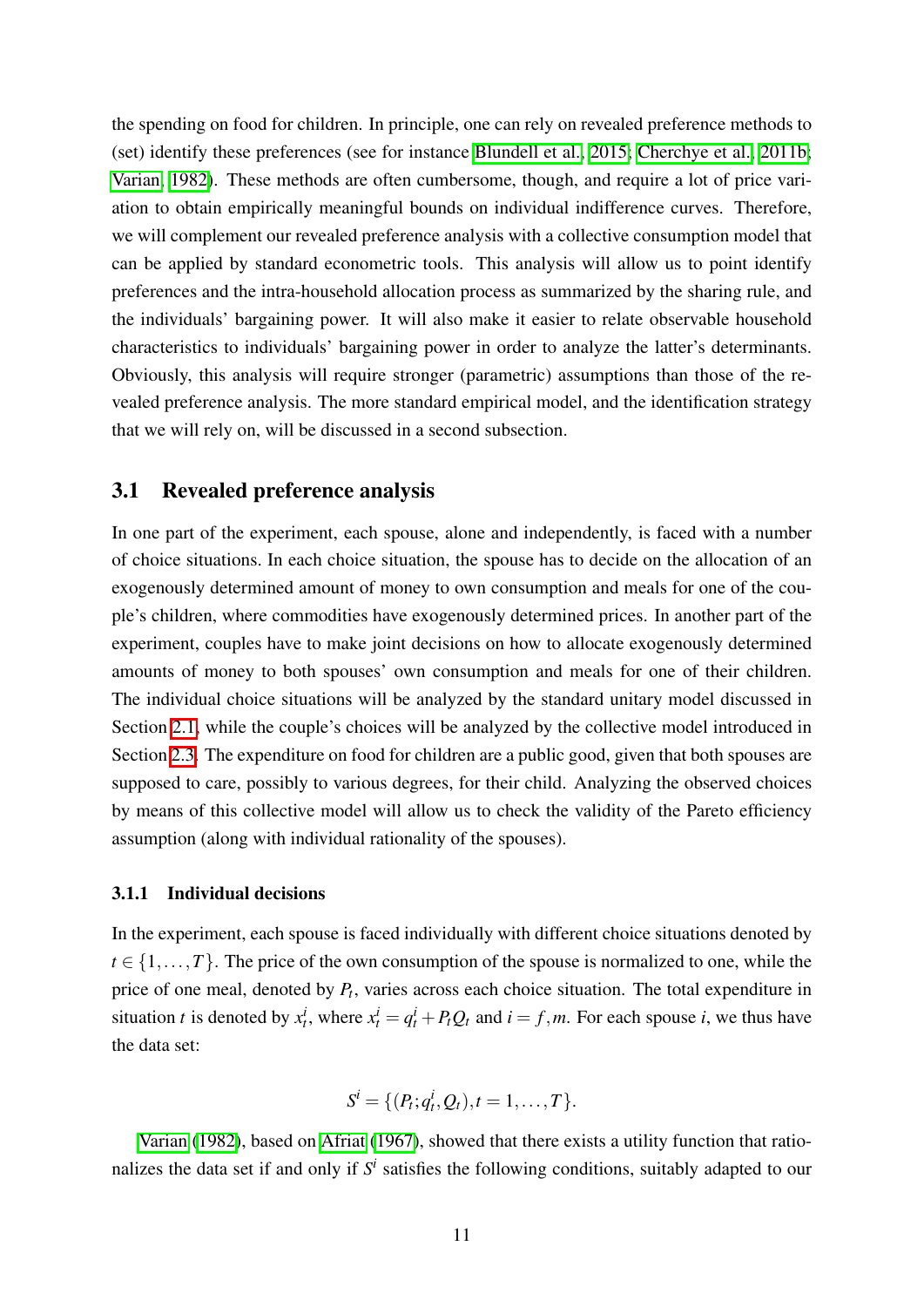specific setting.

<span id="page-13-0"></span>**Definition 1** (Afriat conditions for the unitary model). Let  $S^i = \{(P_t; q_t^i, Q_t), t = 1, ..., T\}$  be *a data set. There exists a utility function ui that provides a* unitary rationalization *of S<sup>i</sup> , if there exist*  $u_t^i$ ,  $\lambda_t^i \in \mathbb{R}_{++}$  *that satisfy, for all choice situations r and t, the* Afriat conditions:

$$
u_r^i - u_t^i \leq \lambda_t^i [(q_r^i + P_t Q_r) - (q_t^i + P_t Q_t)].
$$

A revealed preference test of the unitary model checks whether the given data set  $S<sup>i</sup>$  satisfies the Afriat conditions. Essentially, this requires checking feasibility of a set of constraints that are linear in continuous unknowns, which can be done through standard linear programming techniques. If the data set satisfies the Afriat conditions, then there exists a rationalizing utility function (and vice versa). [Varian](#page-42-4) [\(1982\)](#page-42-4) has shown that the Afriat conditions are equivalent to the Generalized Axiom of Revealed Preference (GARP), in the following sense: a data set *S<sup>i</sup>* satisfies the Afriat conditions if and only if it satisfies GARP. Given this equivalence, we will interchangeably refer to the Afriat conditions and GARP when discussing our empirical results in Section 6.

#### 3.1.2 Joint decisions

In the joint choice part of the experiment, the spouses in a couple have to jointly decide on the spending of exogenously determined amounts of money. Using the notation introduced above, this results in a total expenditure  $x_t = q_t^f + q_t^m + P_tQ_t$  and the data set of a couple is:

$$
S = \{ (P_t; q_t^f, q_t^m, Q_t), t = 1, \ldots, T \}.
$$

Under the Pareto efficiency assumption, the revealed preference conditions of the collective model in Section  $\overline{2.3}$  boil down to the existence of two spouse-specific datasets  $S^f$  =  $\{(P_t^f; q_t^f, Q_t), t = 1, ..., T\}$  and  $S^m = \{(P_t^m; q_t^m, Q_t), t = 1, ..., T\}$ , where  $P_t^f + P_t^m = P_t$  (for all *t*), that simultaneously satisfy the Afriat conditions for the unitary model. The spouse-specific prices for the public good  $P_t^f$  and  $P_t^m$  can be interpreted as Lindahl prices and are not observed. This implies that the Afriat conditions are nonlinear in the unknowns  $u_t^f$ ,  $\lambda_t^f$ ,  $P_t^f$ ,  $u_t^m$ ,  $\lambda_t^m$  and  $P_t^m$ . The unobserved prices  $P_t^f$  and  $P_t^m$  also imply that the sharing rule, which describes how the couple's total expenditure  $x_t$  is allocated to both spouses' shares  $x_t^f$  and  $x_t^m$ , remains unobserved. More specifically, both spouses' shares, defined by respectively  $x_t^f = q_t^f + P_t^f Q$  and  $x_t^m = q_t^m + P_t^m Q$ , where  $x_t^f + x_t^m = x_t$  cannot be directly observed by the choices made by the couple.

[Cherchye et al.](#page-39-2) [\(2011b\)](#page-39-2) have shown that one can check the validity of the above collective model and set identify the sharing rule and the spouse-specific prices of the public good by means of an integer programming  $(IP)$  characterization.<sup>6</sup> Given our purpose, we restrict atten-

<sup>&</sup>lt;sup>6</sup>This integer programming formulation builds on the equivalence between the Afriat conditions and GARP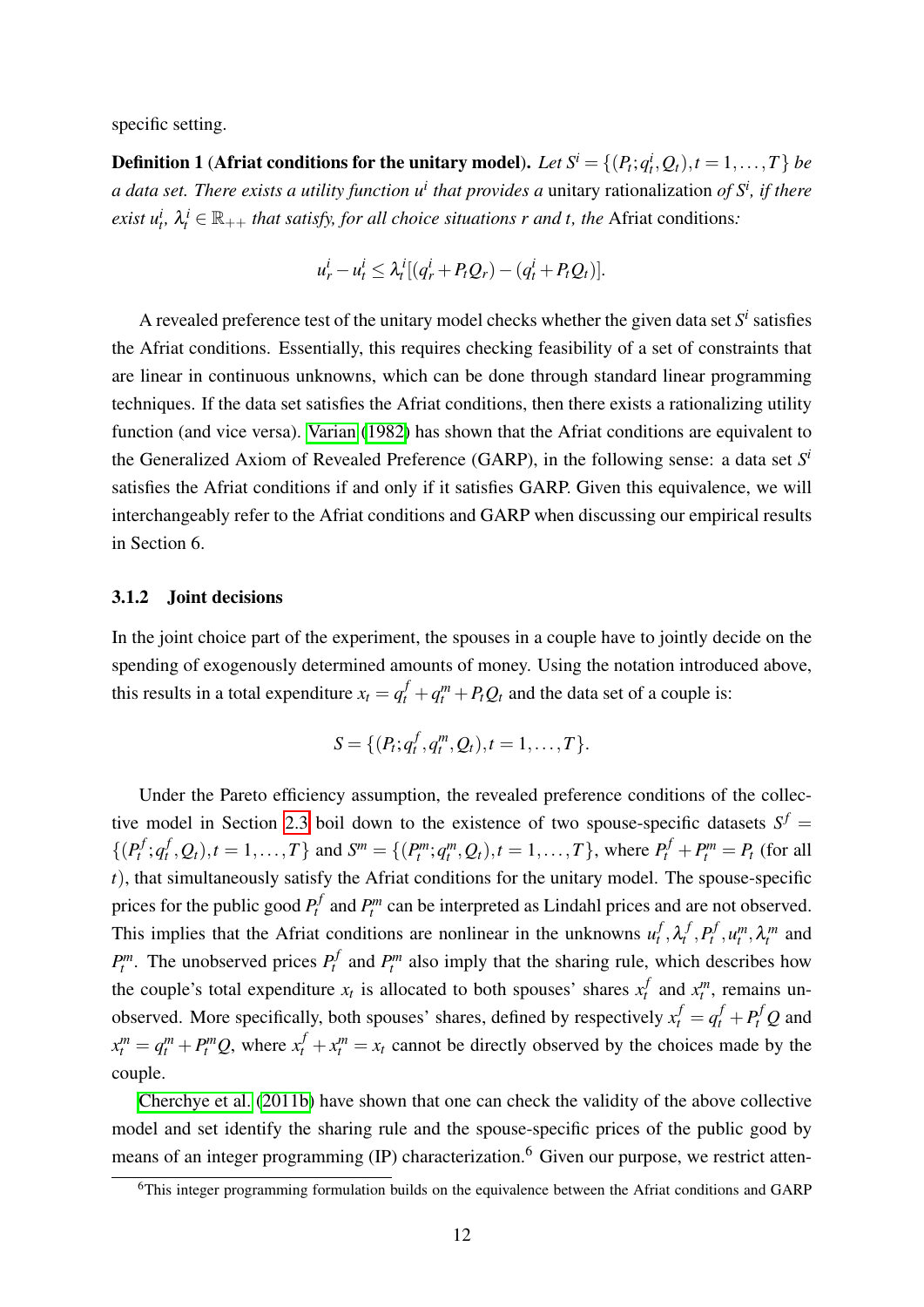tion to the testing of the collective model under study. The characterization makes use of binary variables  $b_{tr}^i \in \{0,1\}$   $(i = f,m)$ , where  $b_{tr}^i = 1$  implies that the bundle  $(q_t^i, Q_t)$  is "revealed preferred" to the bundle  $(q_r^i, Q_r)$  by spouse *i* (meaning that  $u^i(q_t^i, Q_t) \ge u^i(q_r^i, Q_r)$ ). They showed that spouse-specific utility functions that rationalize the couples' data set exist if and only if *S* satisfies the following conditions.

<span id="page-14-0"></span>Definition 2 (IP conditions for the collective model). Let  $S = \{(P_t; q_t^f, q_t^m, Q_t), t = 1, ..., T\}$ *be a data set. There exist utility functions*  $u^f$  *and*  $u^m$  *that provide a collective rationalization* of S if and only if there exist  $P_t^f, P_t^m, x_t^f, x_t^m \in \mathbb{R}_+$  and  $b_{rt}^f, b_{rt}^m \in \{0,1\}$  that satisfy, for all choice *situations r, t and u, the* IP conditions*:*

(i) 
$$
P_t^f + P_t^m = P_t
$$
;  
\n(ii)  $x_t^f = q_t^f + P_t^f Q_t$  and  $x_t^m = q_t^m + P_t^m Q_t$ ;  
\n(iii)  $x_r^f - (q_t^f + P_r^f Q_t) < x_r b_{rt}^f$  and  $x_r^m - (q_t^m + P_r^m Q_t) < x_r b_{rt}^m$ ;  
\n(iv)  $b_{ru}^f + b_{ut}^f \le 1 + b_{rt}^f$  and  $b_{ru}^m + b_{ut}^m \le 1 + b_{rt}^m$ ;  
\n(v)  $x_t^f - (q_r^f + P_t^f Q_r) \le x_t (1 - b_{rt}^f)$  and  $x_t^m - (q_r^m + P_t^m Q_r) \le x_t (1 - b_{rt}^m)$ .

A revealed preference test of the collective model verifies whether the data set *S* satisfies the IP conditions. In this case, this requires checking feasibility of set of linear constraints that are characterized by binary integer variables, which can be done through integer programming methods.

We assumed above that the spouses' utility functions are the same in the individual and joint choice parts of the experiment. This implies that a spouse's utility function does not depend on the other spouse's own consumption. We can check the validity of this assumption by simultaneously applying the IP conditions in Definition  $\overline{2}$  to the spouses' data sets gathered in the individual and joint choice experiments.<sup>7</sup> This is what we will do in our following empirical application.

Finally, the testable conditions for unitary and collective rationalization in Definitions  $\overline{1}$ and  $\sqrt{2}$  are "sharp" in nature: either a data set is exactly consistent with the conditions or it is not. When these sharp revealed preference tests result in a rejection, it is possible to quantify how close the observed choice behavior is to (exact) rationalizability. In this study, we make use of the Afriat index (after [Afriat, 1973\)](#page-37-8), which measures the fraction by which observed expenditures must be decreased to make the data set consistent with the model under study. The index is a number between 0 and 1. The smaller the fraction, the further the observed choices are from those that result from (exact) rationality. This Afriat index is often interpreted as a nonparametric goodness-of-fit measure for the consumption model that is evaluated (see

that we discussed above. We refer to [Cherchye et al.](#page-39-2)  $(2011b)$  for more details.

<sup>7</sup>In doing so, we use that a decision of spouse *i* in the individual choice experiment can be represented as a joint decision with private consumption and the price of the public good fully assigned to *i* (i.e.,  $P^i = P$  and  $q^{j} = P^{j} = 0$  for  $j \neq i$ ).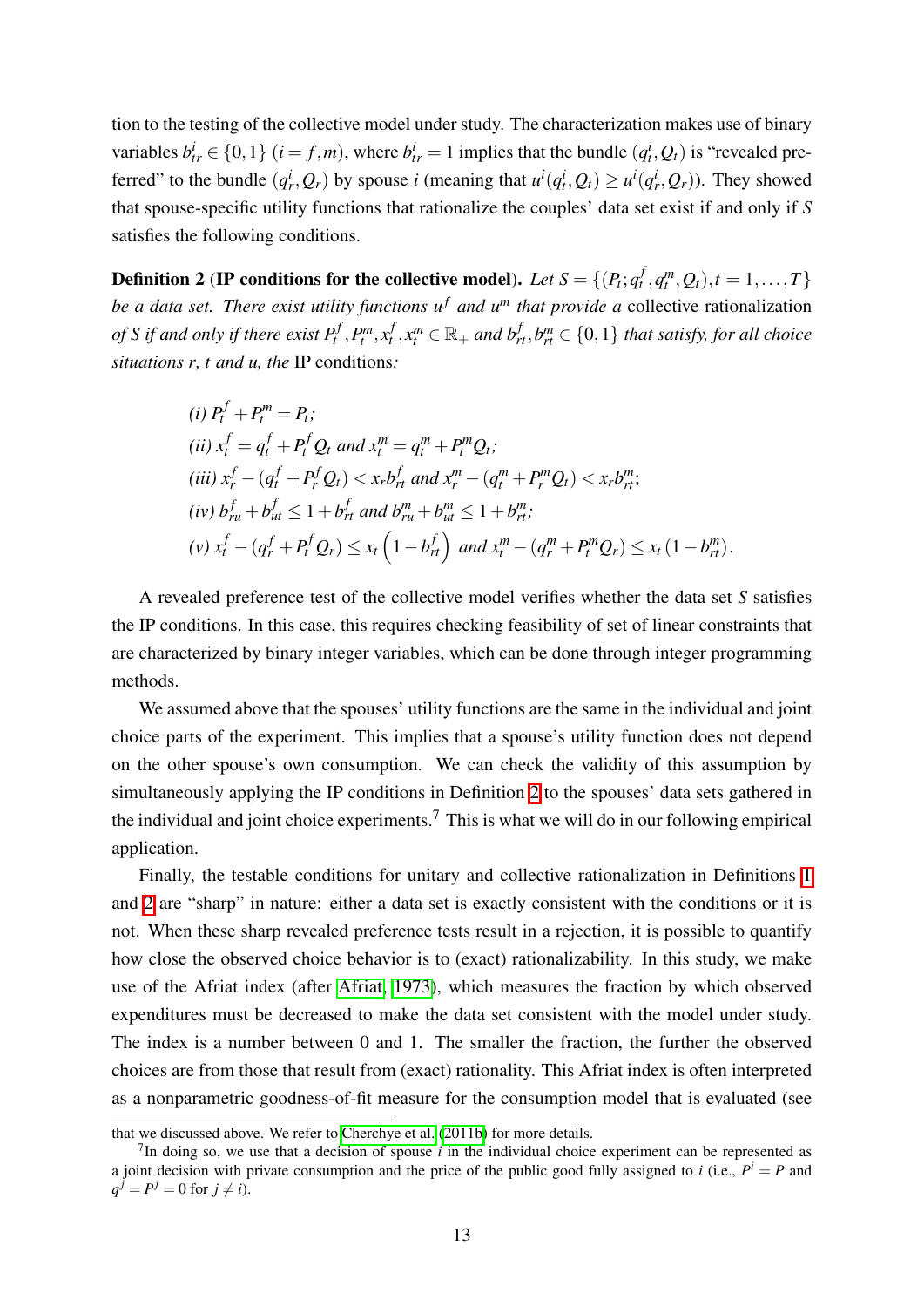also Choi et al.,  $2014$ , for more details).<sup>8</sup>

## 3.2 Standard demand analysis

The revealed preference analysis of each couple's individual and joint data sets will result in (i) knowing whether the couple's choice behavior is consistent with the collective model that assumes individual rationality and Pareto efficiency, and (ii) knowing whether the independence assumption we made on the individual utility functions is satisfied.

This revealed preference analysis is complemented by a more standard collective demand analysis, which will be parametric in nature. It can be interpreted as an attempt to point identify the spouses' individual preferences and the sharing rule, under the comforting assumption that the revealed preference analysis demonstrated the validity of the collective model. The more standard demand analysis will allow us to analyze in more detail how spouses decide on the allocation of the household's resources to, among others, meals for one of their children.

#### 3.2.1 Individual decisions

In what follows, we will assume that each spouse's choices in the different experimental choice situations can be described by the Almost Ideal Demand System of [Deaton and Muellbauer](#page-40-12) [\(1980\)](#page-40-12). This model is relatively flexible in price and income effects, and yet sufficiently parsimonious to be applicable to our experimental setting that contains only 11 choice situations per spouse.

Let  $w_q^i$  and  $w_Q^i$  be the budget shares of own consumption and meals for one of the children of spouse *i*, respectively. The demand model, with the theoretical restrictions of adding-up, homogeneity and symmetry imposed, equals (for all *t*):

<span id="page-15-0"></span>
$$
w_{q;t}^i = \alpha^i + \beta^i \ln \left( \frac{x_t^i}{a^i(P_t)} \right) + \gamma^i \ln P_t,
$$
\n
$$
w_{Q;t}^i = 1 - \alpha^i - \beta^i \ln \left( \frac{x_t^i}{a^i(P_t)} \right) - \gamma^i \ln P_t,
$$
\nwhere  $\ln a^i(P_t) = \alpha_0^i + (1 - \alpha^i) \ln P_t - \frac{1}{2} \gamma^i \ln^2 P_t.$ 

\n(4)

To analyze the spouses' preferences with respect to the allocation of resources to own consumption and meals for one of their children in a detailed way, we will make use of elasticities. Income elasticities are equal to:

$$
\varepsilon_{q;t}^i = 1 + \frac{\beta^i}{w_{q;t}^i}
$$
 and 
$$
\varepsilon_{Q;t}^i = 1 - \frac{\beta^i}{w_{Q;t}^i}.
$$

<sup>&</sup>lt;sup>8</sup>We refer to [Choi et al.](#page-40-11)  $(2014)$  for a formal definition of the Afriat index of the unitary model. For the collective model, we use a common Afriat index for the IP conditions of the two spouses; see [Bruyneel et al.](#page-39-10) [\(2012\)](#page-39-10) for a similar application.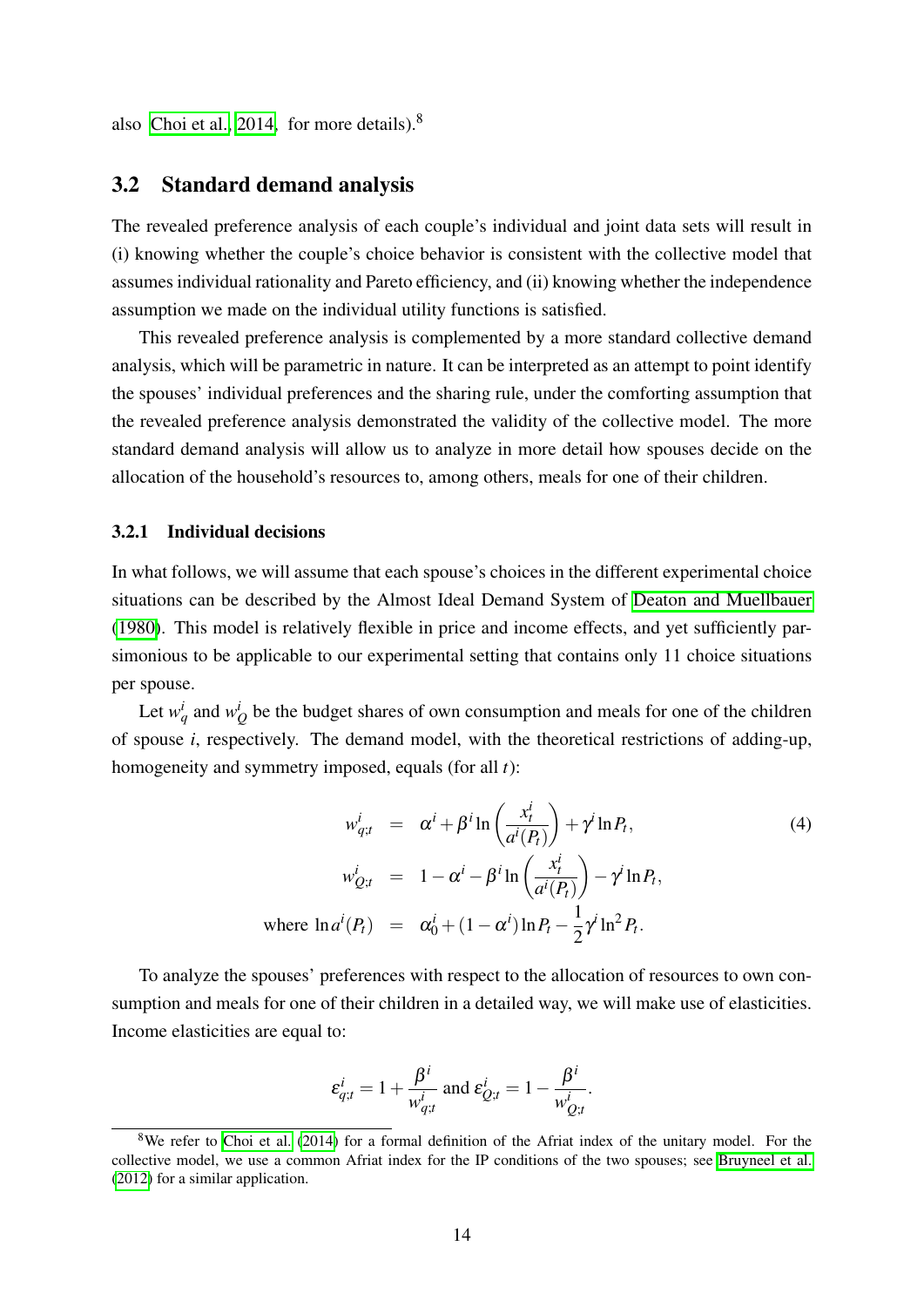The uncompensated own price elasticities of spouse *i*, while accounting of the normalized price of own consumption, equal:

$$
\varepsilon_{qq;t}^i = \frac{-\gamma^i - \beta^i(\alpha^i + \gamma^i \ln P_t)}{w_{q;t}^i} - 1 \text{ and } \varepsilon_{QQ;t}^i = \frac{-\gamma^i + \beta^i(1 - \alpha^i - \gamma^i \ln P_t)}{w_{Q;t}^i} - 1.
$$

Finally, the compensated own price elasticities are equal to:

$$
\overline{\varepsilon}_{qq;t}^i = \varepsilon_{qq;t}^i + \varepsilon_{q;t}^i w_{q;t}^i \text{ and } \overline{\varepsilon}_{QQ;t}^i = \varepsilon_{QQ;t}^i + \varepsilon_{Q;t}^i w_{Q;t}^i ,
$$

where the latter must be negative given the negative-semidefiniteness of the Slutsky matrix.

The indirect utility function of spouse *i* that gives rise to the above demand equations equals:

$$
\ln u_t^i = \frac{\ln x_t^i - \ln a^i(P_t)}{P_t^{-\beta^i}},
$$

whereas spouse *i*'s cost or expenditure function equals:

$$
x_t^i = (u_t^i) \binom{P_t^{-\beta i}}{a^i(P_t)}.
$$

Given adding-up, the parameters of the above demand system can be estimated by means of only one of the two demand functions. To allow for optimization error, we add an additive error term to the budget share of own consumption and estimate its unknown parameters by means of Blundell and Robin's [\(1999\)](#page-38-9) iterated linear least squares estimator. Importantly, the application of the model is individual specific, which implies that we do not make any homogeneity assumptions across spouses in couples or across couples, which guarantees maximal heterogeneity in choice behavior. Of course, the exogenously set price and income variation, which is quite substantial, helps to obtain sufficiently precise estimates.

#### 3.2.2 Joint decisions

In our following empirical analysis, we will assume that spouses' individual preferences remain constant in the individual and joint choices. This implies that the demand system that describes a spouse's choices in the joint decision equals the one of equation  $\overline{A}$ , where the market price *Pt* of meals for children, which act as a public good, is replaced by the spouse-specific Lindahl price *Pi t* :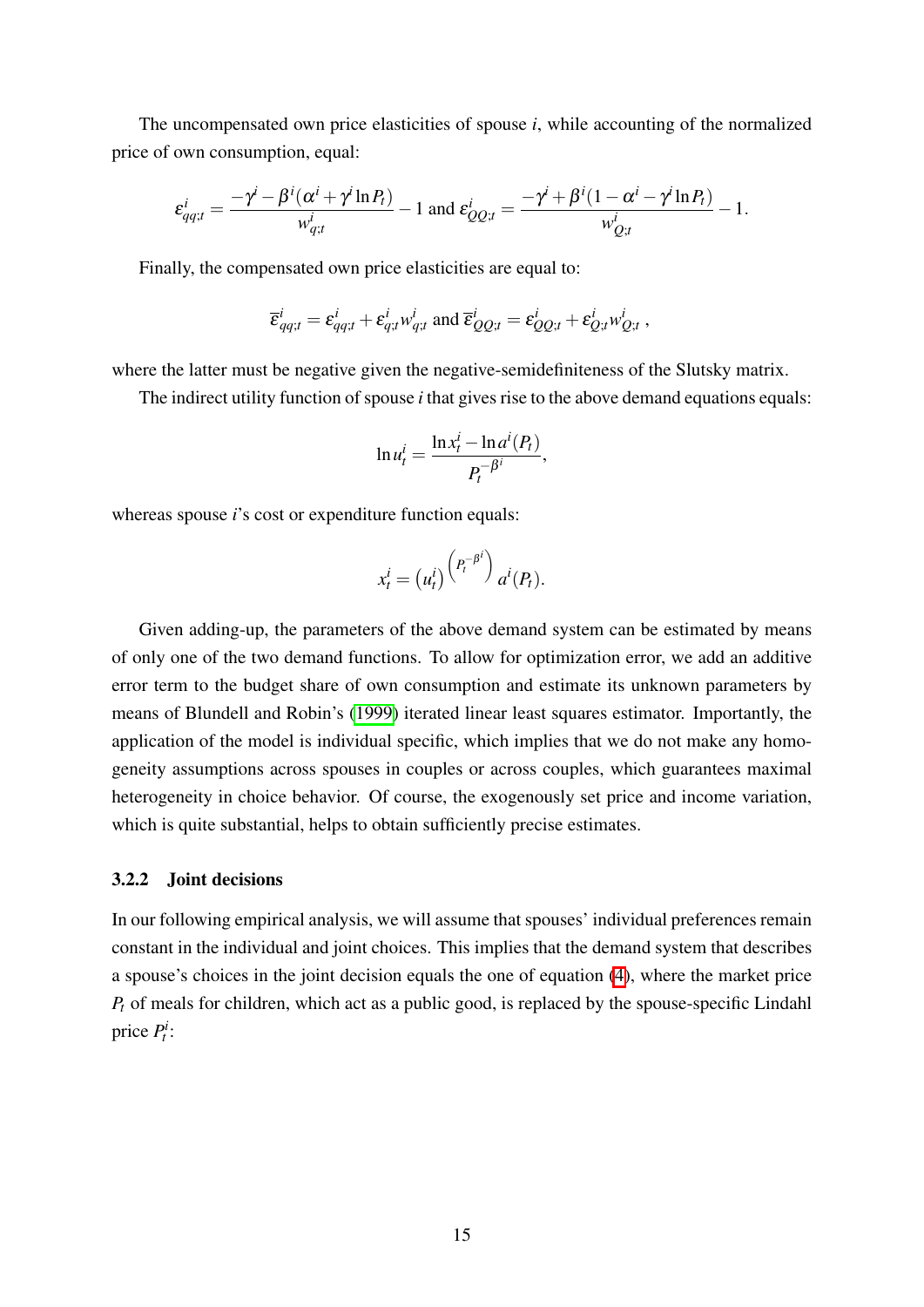<span id="page-17-0"></span>
$$
w_{q;t}^i = \alpha^i + \beta^i \ln \left( \frac{x_t^i}{a^i(P_t^i)} \right) + \gamma^i \ln P_t^i
$$
\n
$$
w_{Q;t}^i = 1 - \alpha^i - \beta^i \ln \left( \frac{x_t^i}{a^i(P_t^i)} \right) - \gamma^i \ln P_t^i
$$
\nwhere 
$$
\ln a^i(P_t^i) = \alpha_0^i + (1 - \alpha^i) \ln P_t^i - \frac{1}{2} \gamma^i \ln^2 P_t^i.
$$

Recall that the share of spouse *i* in the couple's total expenditure equals  $x_t^i = q_t^i + P_t^i Q$ . Let us, without any loss of generality, parameterize the spouses' Lindahl price as  $P_t^f = \theta_t^f P_t$  and  $P_t^m = \left(1-\theta_t^f\right)$  $P_t$ , where  $\theta_t^f \in [0,1]$ . Note that the spouse's budget shares on the public good are equal to:

<span id="page-17-1"></span>
$$
w_{Q;t}^f = \frac{\theta_t^f P_t Q_t}{q^f + \theta_t^f P_t Q_t} \text{ and } w_{Q;t}^m = \frac{\left(1 - \theta_t^f\right) P_t Q_t}{q^m + \left(1 - \theta_t^f\right) P_t Q_t}.
$$
 (6)

Under the given assumption of equality of preferences in the individual and joint choices, the only unknown parameter that remains in each choice situation *t* is  $\theta_t^f$ . In practice, we estimate the unknown parameters as follows. We first substitute the female's and male's budget shares of the public good in the left-hand side of equation  $\binom{5}{1}$  by the corresponding functions in [\(6\)](#page-17-1) to write the couple's chosen number of meals in a choice situation *t* as functions  $g^{i}$  ( $i = f, m$ ) of the already identified spouse-specific preference parameters, the share in the Lindahl price, the own consumption and the price of the public good:

<span id="page-17-2"></span>
$$
Q_t = g^f(\theta_t^f; q^f, P_t, \alpha_0^f, \alpha^f, \beta^f, \gamma^f) \text{ and } Q_t = g^m(\theta_t^f; q^m, P_t, \alpha_0^m, \alpha^m, \beta^m, \gamma^m). \tag{7}
$$

Given Pareto efficiency, both functions in  $\sqrt{\sqrt{7}}$  should obtain the same function value in the optimum. Of course, optimization error may result in some deviation. Therefore, we estimate the unknown parameters  $\theta_t^f$  by minimizing the distance between the functions  $g^f(.)$  and  $g^m(.)$ in each choice situation. We impose that  $\theta_t^f$  must be a scalar between 0 and 1 through the function  $\theta_t^f = \frac{\exp(\tilde{\theta}_t^f)}{1 + \exp(\tilde{\theta}_t^f)}$  $\frac{\exp(\theta_t^f)}{1+\exp(\tilde{\theta}_t^f)}$ , where  $\tilde{\theta}_t^f$  is the unknown parameter to be estimated in practice.

Once the unknown parameters  $\theta_t^f$  are estimated, we have all the information necessary to conduct a thorough demand and welfare analysis: individual preferences (which are represented by indirect utility and cost functions), the sharing rule, and the Lindahl prices. This will allow us to analyze how moving from individual to joint choices affects the number of meals for children, and which factors (female versus male preferences and bargaining power) determine the observed changes.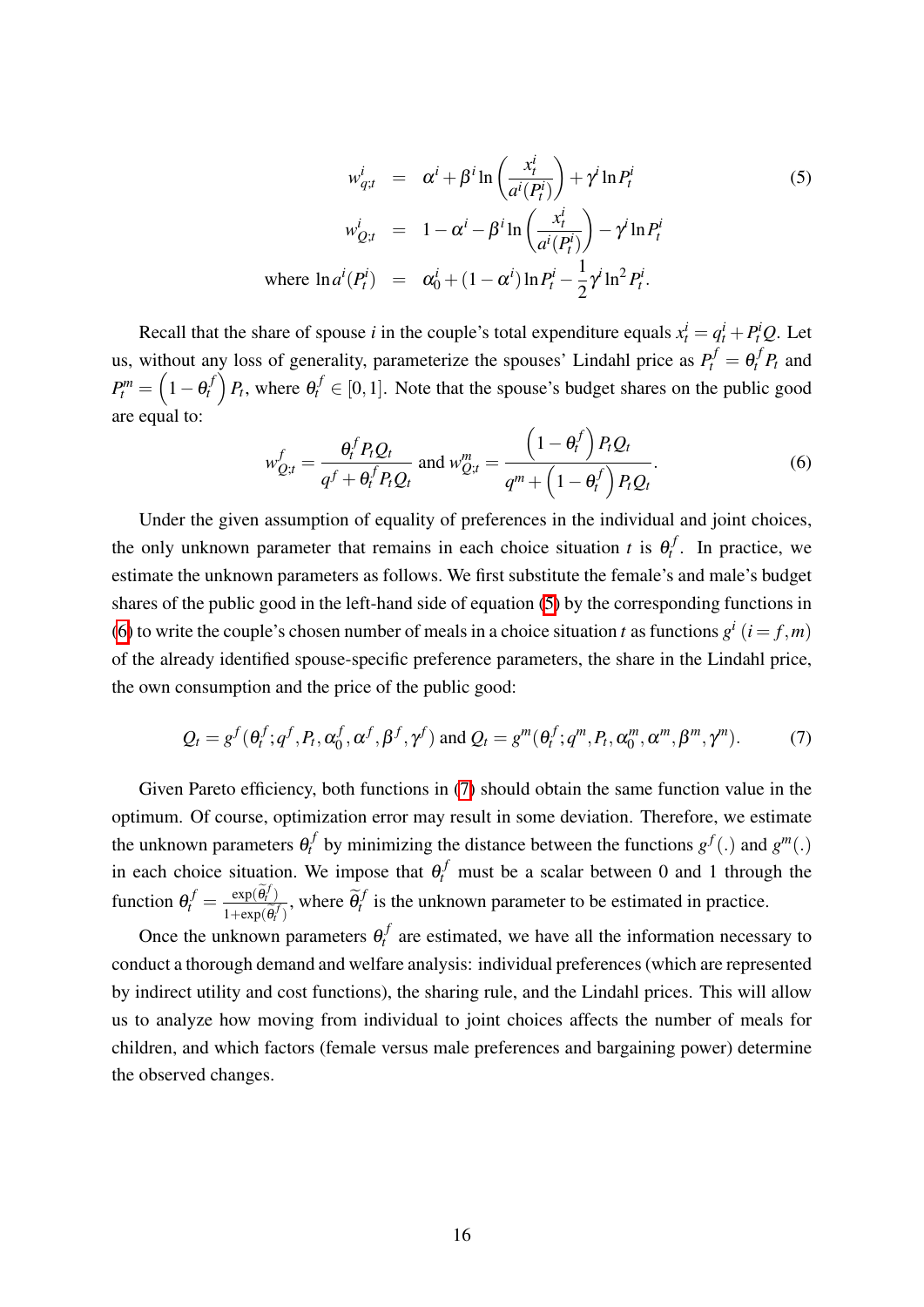# 4 Experimental design

The experiment was conducted at Busara Center for Behavioral Economics in Nairobi, Kenya, from December 2017 to May 2018. It was constructed by means of z-tree [\(Fischbacher, 2007\)](#page-40-13). In this section we first describe the main experimental task and the survey conducted after the experiment. We then provide some descriptive statistics about the sample. The next section will discuss the main experimental results on the intra-household allocation of resources.

## 4.1 Public good task

Our design is similar to [Harbaugh et al.](#page-40-9) [\(2001\)](#page-40-9). The participants were faced with 11 different choice sets consisting of between three and seven consumption bundles. Each bundle consisted of an amount of money and a number of weeks with meals for one of their children. The choice sets are described in Table  $\overline{1}$ . As can be seen, the (implicitly used) total budget varies from Ksh 200 (approx US\$ 1.97) to Ksh 900 (approx US\$ 8.87), and the (implicitly used) prices of one week of meals varies from Ksh 33.33 to Ksh 300.

In the first part of the task, the participants made individual choices between money for themselves and meals for their child. In the second part, the participants made the choices together with their spouse. We randomized whether the couples used the wife's or the husband's computer for the joint choices. Furthermore, in the joint choice situations we asked the spouses to decide on the division of the money between the two of them. We randomized whether the distribution of money was made before or after the public good decisions.

Before the participants started with the individual part of the public good task, they were given the name of the child chosen to receive the meals. Among the couple's children between 6 years and 14 years we randomly choose one of them. For each week of meals, the child got a nutritious meal three times. Each meal consisted of meat (chicken, goat, beef or fish), vegetables and starch (ugali, potatoes, rice, or cooking banana). In the individual part, each participant made choices between money for themselves and weeks of meals for their child. In the joint decision, the husband and the wife made the same 11 decisions together. After the public good task is completed, the spouses return to their individual computer. To ensure that the participants made a careful decision, they had 30 seconds to think about the decision before making their choice. Before both the individual and joint decisions, the participants were asked a set of control questions to ensure that they understood the task.

In total, each couple made 33 decisions of which one decision was randomly chosen for payment. To ensure that both spouses could choose their preferred consumption bundle in the individual decision, we provided plausible deniability through a luck of the draw mechanism. There was a 10% probability of getting an outcome where the participants' decisions were irrelevant. In this case the computer would choose one of the possible options the participants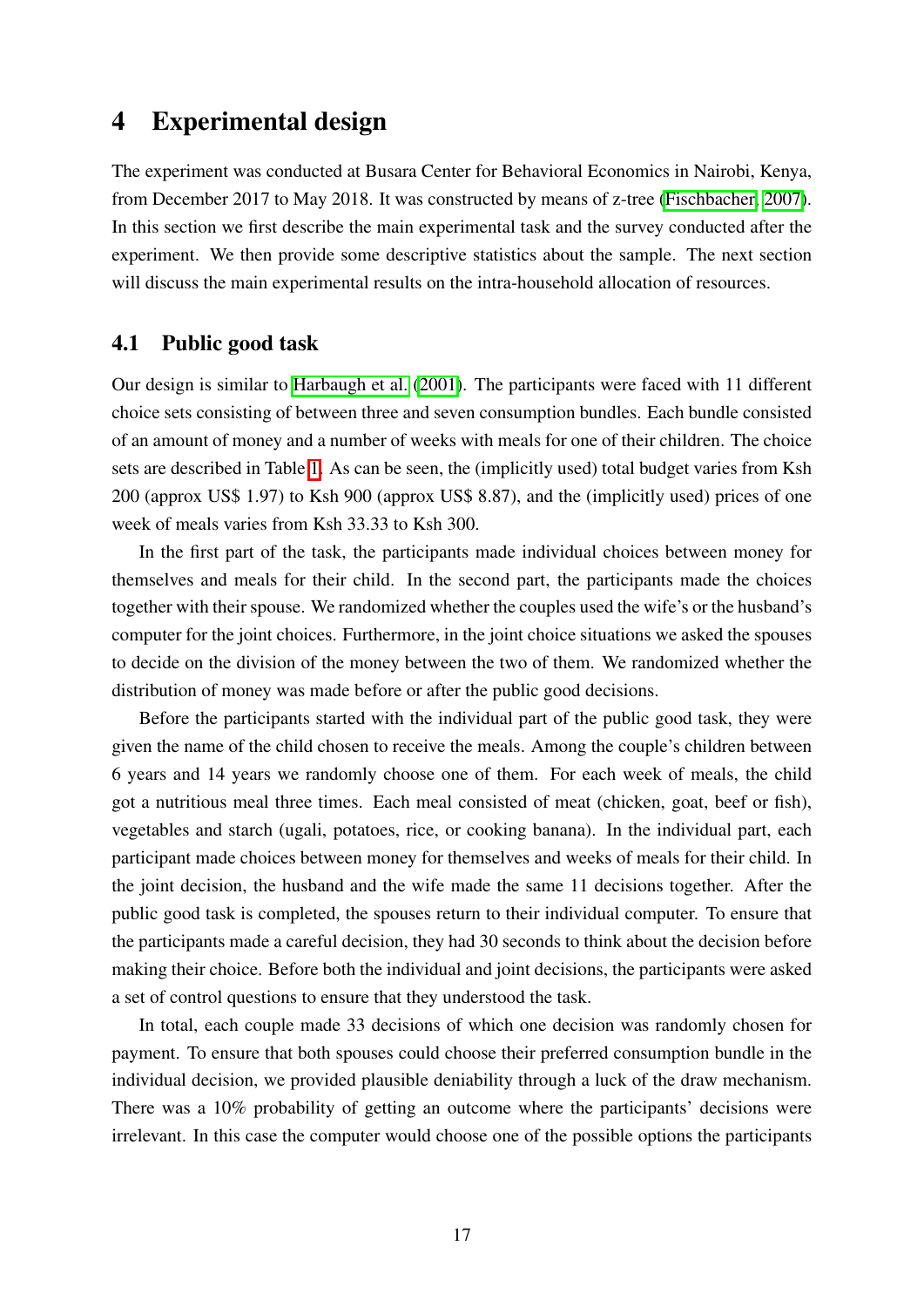could have chosen for payment.<sup>9</sup> We also ensured that spouses sat sufficiently apart so that they could not communicate or see their partners' decisions.

<span id="page-19-0"></span>

|           | <b>Option 1</b> | Option 2 | Option 3 | <b>Option 4</b> | Option 5 | Option 6 | <b>Option 7</b> |
|-----------|-----------------|----------|----------|-----------------|----------|----------|-----------------|
| Budget 1  | (200,0)         | (100, 3) | (0,6)    |                 |          |          |                 |
| Budget 2  | (300,0)         | (200, 2) | (100, 4) | (0,6)           |          |          |                 |
| Budget 3  | (300,0)         | (200, 3) | (100, 6) | (0,9)           |          |          |                 |
| Budget 4  | (400,0)         | (300, 1) | (200, 2) | (100,3)         | (0,4)    |          |                 |
| Budget 5  | (400,0)         | (300, 2) | (200, 4) | (100,6)         | (0,8)    |          |                 |
| Budget 6  | (500,0)         | (400, 1) | (300, 2) | (200,3)         | (100,4)  | (0,5)    |                 |
| Budget 7  | (600, 0)        | (300, 1) | (0, 2)   |                 |          |          |                 |
| Budget 8  | (600,0)         | (400, 1) | (200,2)  | (0,3)           |          |          |                 |
| Budget 9  | (600, 0)        | (500, 1) | (400,2)  | (300,3)         | (200,4)  | (100,5)  | (0,6)           |
| Budget 10 | (800,0)         | (600, 1) | (400,2)  | (200,3)         | (0,4)    |          |                 |
| Budget 11 | (900,0)         | (600, 1) | (300,2)  | (0,3)           |          |          |                 |

Table 1: Decisions in the public good task

The table displays the different bundles the participants could choose between in each decision. The first number refers to payments in cash and the second number refers to the number of weeks with meals the child would receive.

## 4.2 Survey

In the survey, we elicited time preferences, asked questions about income, consumption, timeuse, and family network, and did a short version of the Big-5 personality test.

Time preferences were elicited (hypothetically) by asking participants to choose between Ksh 1000 today and Ksh 1250 after 1 month (see [Ashraf et al., 2006\)](#page-37-9). If the participants choose the sooner option, they were faced with a second question where they had to choose between Ksh 1000 today and Ksh 1500 after 1 month. If the participants still choose the sooner option, they were asked how much they would have to be given in order to wait. We also asked these questions with 6 months versus 7 months delay.

We implemented a detailed consumption module where participants answered how much the household had spent on 13 food objects in the past week, how much the participant individually had spent on items such as airtime, transport, clothing, electricity, and water in the past month, and how much the participant individually had spent on long-term goods such as religious expenses, school fees, medical expenses and household durables in the past year. The time-use module included time spent on 10 different activities, including work, transport, household chores, helping family or non-family members, activities with children and church attendance. For family network, we asked the participants about how large their family was (living parents, siblings, aunts, uncles, cousins, nieces and nephews), how many family members lived in Nairobi and how many lived in the same area as the participants. Finally, we used a 10-item list for the Big-5 personality test (see [Rammstedt and John, 2007\)](#page-41-10).

<sup>&</sup>lt;sup>9</sup>See [Ashraf](#page-37-10) [\(2009\)](#page-37-10) for a similar procedure.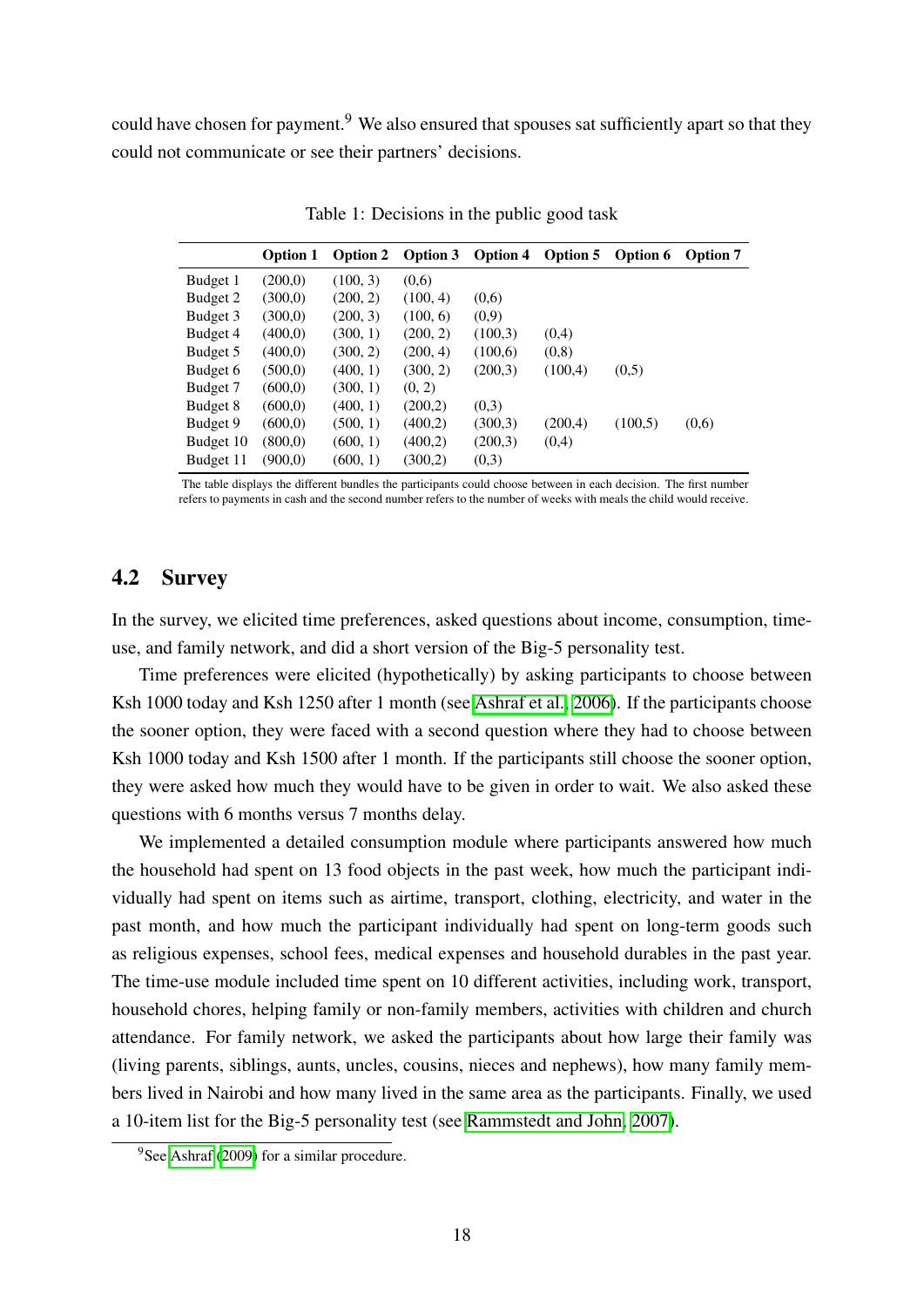When recruited, the spouse answered a set of questions about decision-making in the household.<sup>10</sup> These questions asked who in the household had the final say when it comes to the wife's health care, large household expenditures, household purchases for daily needs, visiting family, daily meals and taking a child to the doctor.

## 4.3 Sample

The sample consists of 424 couples from Kangemi and Kibera in Nairobi.<sup>11</sup> Both Kangemi and Kibera are informal settlements in Nairobi, Kenya, situated 12 and 6 kilometers, respectively from Nairobi city center and 8 and 1 kilometers, respectively, from the experimental site. Estimates of the population ranges from 20,000 to 100,000 in Kangemi [\(Oyunga-Ogubi et al.,](#page-41-11) [2009;](#page-41-11) [Wikipedia, 2015\)](#page-42-5) and is around 250,000 in Kibera [\(Kibera.org.uk, 2019\)](#page-41-12). The population consists of different tribes, ethnicities and cultures. A large fraction of the population in both settlements live in extreme poverty with a majority not having access to neither electricity nor piped water [\(Kibera.org.uk, 2019;](#page-41-12) [Overseers' Education Centre, 2012\)](#page-41-13).

A requirement to participate in the experiment was that the couples were married or living as husband and wife.12 Furthermore, we required that neither of the spouses had participated in an experiment previously. In addition, we required that they had a child between the age of 6 years and 14 year who were in Kangemi/Kibera during the day (does not need to be in school) and had the possibility to attend the meals. We set the lower limit at 6 years old to make sure that a guardian did not need to follow the child to the venue where the meals were served. Participants from Kangemi were paid a Ksh 300 show-up fee plus a bonus of Ksh 50 if they arrived on time, while participants from Kibera were paid a Ksh 200 show-up fee plus a bonus.<sup>13</sup> On top of the show-up fee, each participant was paid Ksh 176 and each child received 1.4 weeks of meals. Of the randomly chosen children, 53% are girls and they are, on average, 9 years old.

# 5 Descriptive analysis

Let us first focus on the chosen allocations by the spouses in the individual and the joint decision situations of the experiment. Table  $\overline{3}$  provides the average shares allocated to the child (Panel A), the wife (Panel B) and the husband (Panel C). First, when making an individual decision,

 $10$ We do not know whether the question was asked to the husband or the wife.

<sup>&</sup>lt;sup>11</sup>Originally, the study was set to Kangemi, but because of problems with recruitment, the last 21% (90 couples) were recruited from Kibera instead. We did a sensitivity analysis of our main results in this respect and concluded this had limited impact on our conclusions. The results can be obtained upon request.

<sup>&</sup>lt;sup>12</sup>These couples are referred to as "come-we-stay" marriages. They are very common, and the couple (and the community) refers to them as husband and wife.

<sup>&</sup>lt;sup>13</sup>The show-up fee varies because of the distance to the experimental site. At the end of the experiment, the participants were paid Ksh 200 to cover transport, and given a certificate for the meals they have earned for their child. The remaining money payments to be made were sent through M-Pesa. M-Pesa is an SMS-based money-transferring system that can be used for most financial transactions in Kenya.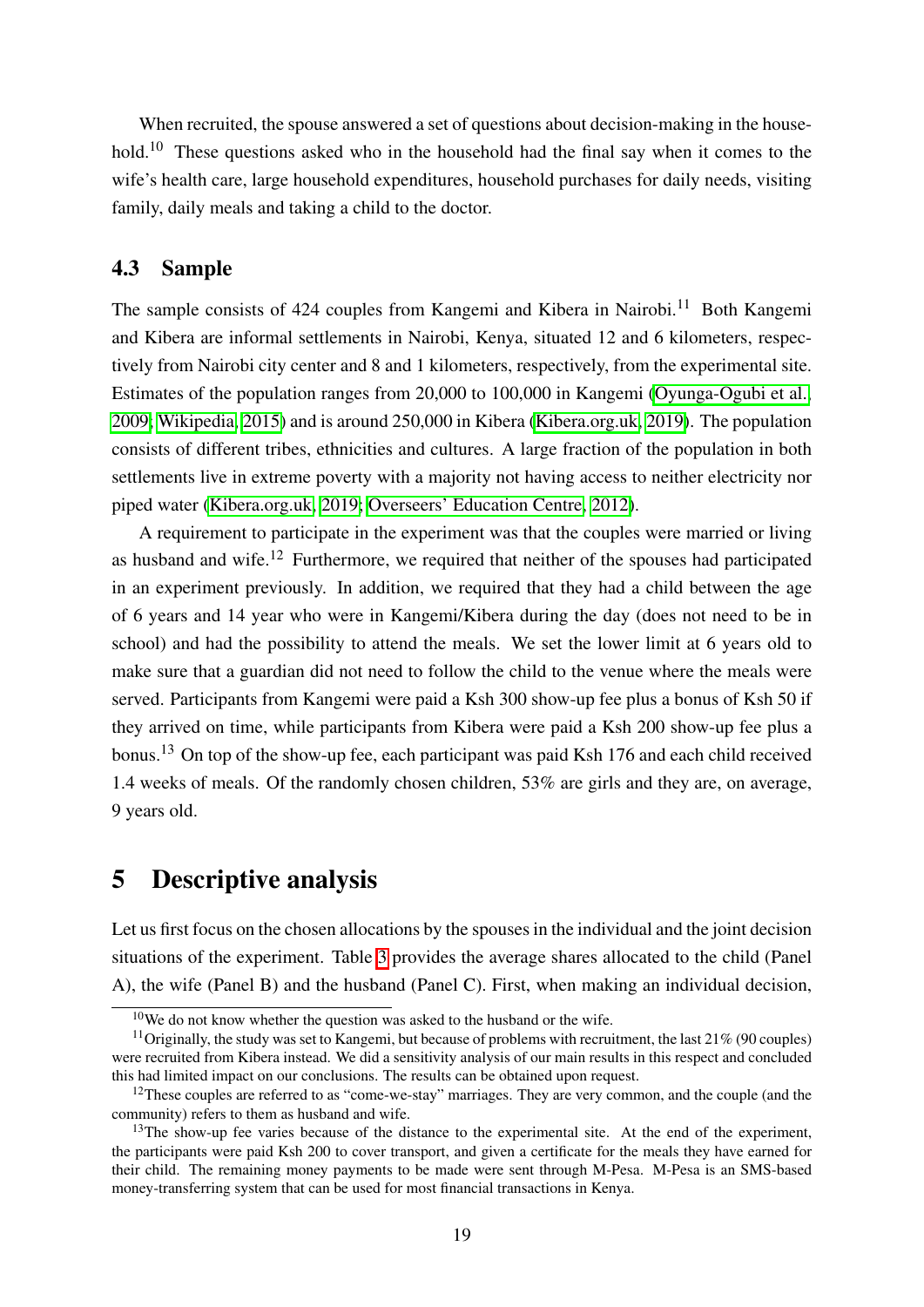|                                 | Women |              | Men   |              |         |
|---------------------------------|-------|--------------|-------|--------------|---------|
|                                 | Mean  | Observations | Mean  | Observations | p-value |
| Demographics                    |       |              |       |              |         |
| Age                             | 33.86 | 422          | 37.27 | 423          | 0.000   |
| From Kangemi                    | 0.79  | 424          | 0.79  | 424          |         |
| Children                        | 2.86  | 413          | 2.74  | 413          | 0.423   |
| Years married                   | 11.68 | 413          | 11.88 | 413          | 0.696   |
| Age married                     | 20.92 | 413          | 25.19 | 413          | 0.000   |
| Education                       |       |              |       |              |         |
| No education                    | 0.01  | 398          | 0.01  | 409          | 0.973   |
| Primary school                  | 0.55  | 398          | 0.44  | 409          | 0.003   |
| Secondary school                | 0.40  | 398          | 0.48  | 409          | 0.019   |
| University                      | 0.05  | 398          | 0.07  | 409          | 0.155   |
| Employment and income           |       |              |       |              |         |
| Self employed                   | 0.29  | 413          | 0.26  | 413          | 0.392   |
| Work for family member          | 0.04  | 413          | 0.07  | 413          | 0.130   |
| Work for someone outside family | 0.11  | 413          | 0.27  | 413          | 0.000   |
| Chose not to work               | 0.01  | 413          | 0.03  | 413          | 0.057   |
| Could not find work             | 0.53  | 413          | 0.35  | 413          | 0.000   |
| Did not try to find work        | 0.02  | 413          | 0.02  | 413          | 0.634   |
| Daily income (Ksh)              | 381   | 413          | 782   | 413          | 0.000   |
| Weekly income (Ksh)             | 1539  | 413          | 2938  | 413          | 0.000   |
| Time preferences                |       |              |       |              |         |
| Discount factor                 | 18.24 | 399          | 19.14 | 401          | 0.310   |
| Decision-making power           |       |              |       |              |         |
| # decisions wife is involved in | 4.46  | 424          | 4.46  | 424          |         |

# Table 2: Descriptive statistics

*Note:* p-value is from a two-sample two-sided t-test between men and women.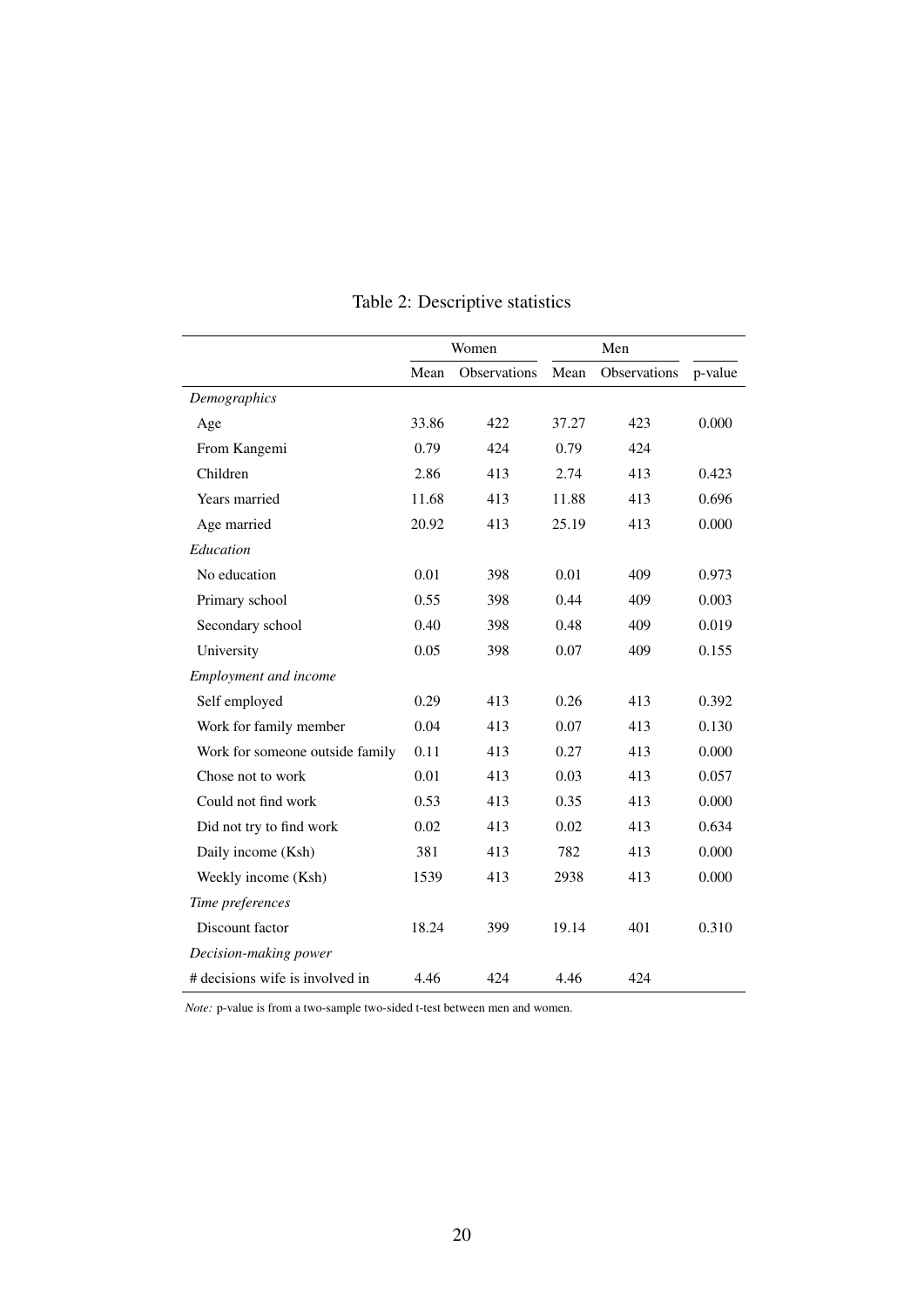husbands allocate a significantly higher share to the child's meals than their wives: on average, husbands allocate 37% of the experimental budget to meals for one of their children, whereas their spouses opt for a share of 32% on average (the *p*-value of a two-sided test equals 0.00). The same observation applies to the median of the share of food for one of the children, which is substantially higher for husbands than for wives. Second, the average share allocated to the child in the joint decision (35%) is between the above reported shares allocated to the child in the spouses' individual decision situations. This is a very interesting observation, since it implies that both spouses' shares of own money for the joint decisions are substantially lower than those associated with the individual decisions: for wives, the average share drops from 68% to 36%, while for their husbands, it drops from 63% to 30%. Finally, these figures also imply that females are allocated a significantly higher share of own money than males in the joint decision situations on average (36% versus 30%, with a *p*-value of 0.00 of a two-sided test).

<span id="page-22-0"></span>

|                              | <b>Panel A: Allocation to child</b> |                    |                                |        |              |
|------------------------------|-------------------------------------|--------------------|--------------------------------|--------|--------------|
|                              | Mean                                | Standard deviation | 1st Ouartile                   | Median | 3rd Ouartile |
| Individual decision, wife    | 0.32                                | 0.34               | 0.00                           | 0.25   | 0.50         |
| Individual decision, husband | 0.37                                | 0.34               | 0.00                           | 0.33   | 0.67         |
| Joint decision               | 0.35                                | 0.33               | 0.00                           | 0.33   | 0.50         |
|                              | <b>Panel B: Allocation to wife</b>  |                    |                                |        |              |
|                              | Mean                                | Standard deviation | 1st Ouartile                   | Median | 3rd Ouartile |
| Individual decision, wife    | 0.68                                | 0.34               | 0.50                           | 0.75   | 1.00         |
| Joint decision               | 0.36                                | 0.25               | 0.17                           | 0.33   | 0.50         |
|                              |                                     |                    | Panel C: Allocation to husband |        |              |
|                              | Mean                                | Standard deviation | 1st Quartile                   | Median | 3rd Quartile |
| Individual decision, husband | 0.63                                | 0.34               | 0.33                           | 0.67   | 1.00         |
| Joint decision               | 0.30                                | 0.22               | 0.13                           | 0.29   | 0.48         |

Table 3: Allocation decision

*Note:* The table displays descriptive statistics on the allocation to child (Panel A), the wife (Panel B), and the husband (Panel C) including the mean, standard deviation, first quartile, median and third quartile. Shares allocated to the husband and the wife in the joint decision are calculated in two steps. First, for each decision we calculate the share allocated to either spouse. Then, for the amount allocated to either spouse (between Ksh 100 and Ksh 900), we use the decision on how to allocate the money between spouses to calculate the shares.

These results are in stark contrast to what we would expect based on other studies focusing on the intra-household allocation of resources. They are reinforced when we have a more detailed look at the average shares in the different choice situations. In all choice situations described in Table  $\frac{1}{4}$ , the husband's allocation to the child's meals is higher than the wife's on average. Moreover, in all joint decision situations, husbands have on average a lower share of own money than their wives. These striking results are all but evidence in favor of the hypothesis that women have a stronger preference for meals for their child than men do, or that wives have a worse bargaining position than their husbands.

The above tables show a lot of heterogeneity across all decisions (see Figure  $\overline{A.1}$  in the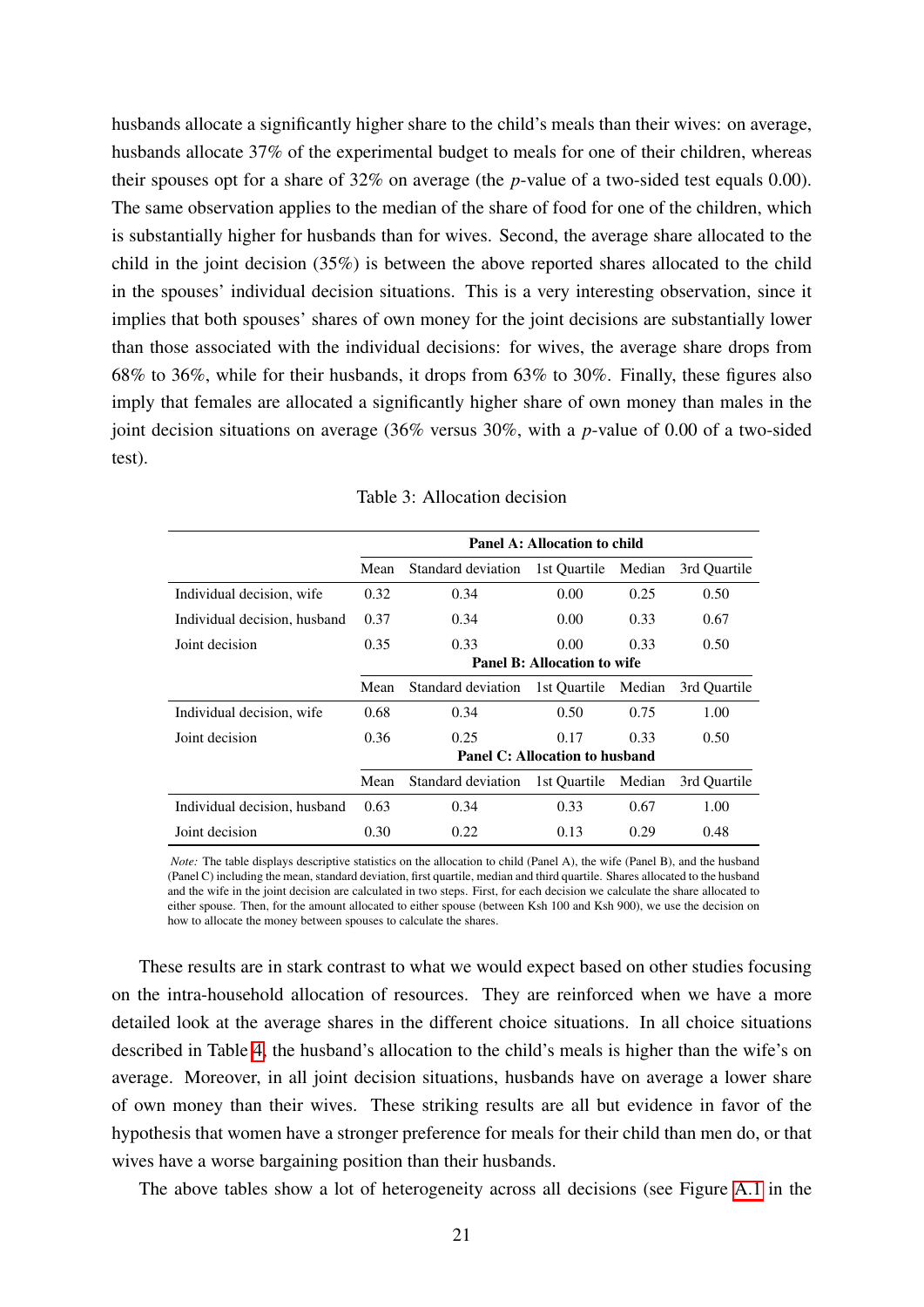<span id="page-23-0"></span>

|             |       | Individual, wife |       | Individual, husband |       | Joint |         |  |
|-------------|-------|------------------|-------|---------------------|-------|-------|---------|--|
|             | Child | Wife             | Child | Husband             | Child | Wife  | Husband |  |
| Decision 1  | 0.35  | 0.65             | 0.37  | 0.63                | 0.39  | 0.33  | 0.28    |  |
| Decision 2  | 0.34  | 0.66             | 0.35  | 0.65                | 0.34  | 0.35  | 0.31    |  |
| Decision 3  | 0.32  | 0.68             | 0.37  | 0.63                | 0.34  | 0.35  | 0.31    |  |
| Decision 4  | 0.31  | 0.69             | 0.38  | 0.62                | 0.34  | 0.36  | 0.30    |  |
| Decision 5  | 0.30  | 0.70             | 0.36  | 0.64                | 0.32  | 0.37  | 0.31    |  |
| Decision 6  | 0.30  | 0.70             | 0.38  | 0.62                | 0.32  | 0.45  | 0.36    |  |
| Decision 7  | 0.32  | 0.68             | 0.37  | 0.63                | 0.35  | 0.36  | 0.30    |  |
| Decision 8  | 0.33  | 0.67             | 0.39  | 0.61                | 0.38  | 0.34  | 0.28    |  |
| Decision 9  | 0.30  | 0.70             | 0.36  | 0.64                | 0.32  | 0.38  | 0.30    |  |
| Decision 10 | 0.31  | 0.69             | 0.39  | 0.61                | 0.34  | 0.36  | 0.30    |  |
| Decision 11 | 0.33  | 0.67             | 0.40  | 0.60                | 0.35  | 0.36  | 0.29    |  |

Table 4: Allocation decision

*Note:* The table displays the mean allocation to the child, the wife, and the husband when the wife makes an individual decision (Columns  $(1)-(2)$ ), when the husband makes an individual decision (Columns (3)-(4)) and when the decision is made jointly (Columns (5)-(8). Shares allocated to the husband and the wife in the joint decision are calculated in two steps. First, for each decision we calculate the share allocated to either spouse. Then, for the amount allocated to either spouse (between Ksh 100 and Ksh 900), we use the decision on how to allocate the money between spouses to calculate the shares.

online Appendix for a further illustration). The above averages, for example, hide the fact that the experimental budget is in some cases almost entirely allocated to one of the spouses in a couple, while in other households almost the whole budget goes to meals for one of the children. For instance, in 2.8% (1.7%) of the couples, the share of own money for the wife (husband) is, on average, at least 90% over the different choice situations. In 6.9% of the households, the share of meals for the child exceeds 90% on average over the different choice situations. All this shows that it is indeed very important to account of the heterogeneity across individuals' preferences in analyses such as ours, as we indicated in the Introduction.

To further analyze this, Table  $\overline{5}$  shows that the difference between the husband's and the wife's individual decisions remains robust when adding control variables. Specifically, for our most general specification, changing the decision-maker from the husband to the wife decreases the share allocated to the child by 5.8 percentage points ( $p < 0.001$ ). We also find that the share allocated to the child negatively correlates with the number of children ( $p = 0.057$ ) and the husband's discount factor ( $p = 0.069$ ), and positively correlates with whether the couple lives in Kangemi ( $p < 0.001$ ) and the wife's age ( $p = 0.029$ ).

Overall, men allocate more to children than women in 31.6% of the couples while women allocate more to the child in 20.6% of the couples. Table  $\overline{A}$ . I in the online Appendix shows that the fraction of couples where the husband allocates more to the child varies between 22.2% in decision 1 to 37.1% in Decision 6, and the fraction of couples where the wife allocates more to the child varies from 17.7% in Decision 7 to 24.8% in Decision 9. Despite this heterogeneity,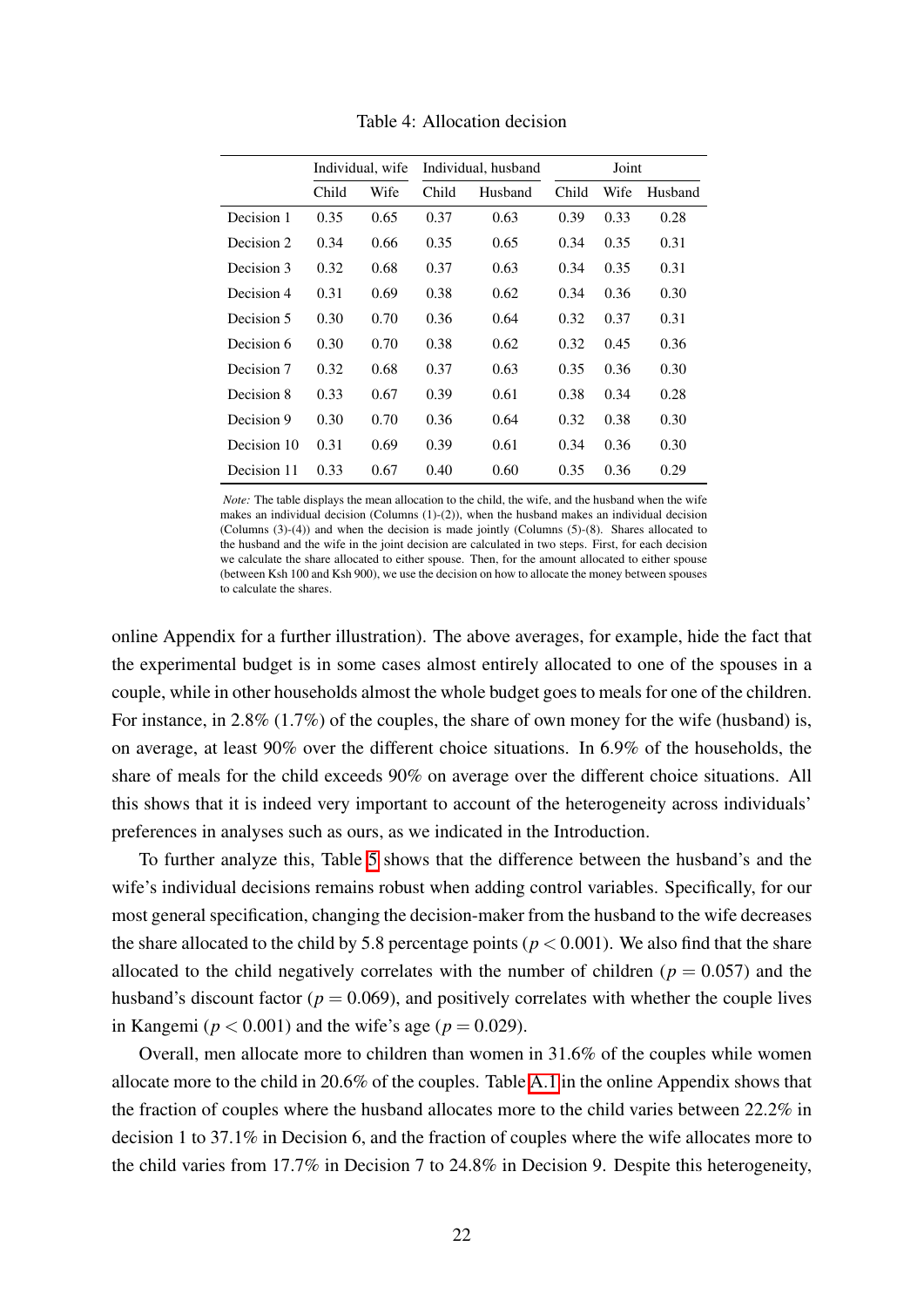<span id="page-24-0"></span>

| Wife's decision<br>$-0.055$<br>$-0.055$<br>$-0.053$<br>$-0.058$<br>(0.014)<br>(0.014)<br>(0.014)<br>(0.015)<br>0.007<br>0.006<br>Price of food, 100s<br>0.008<br>(0.005)<br>(0.005)<br>(0.005)<br>$-0.001$<br>$-0.001$<br>Real income in decision, 100s<br>$-0.002$<br>(0.002)<br>(0.002)<br>(0.002)<br>Years married<br>0.001<br>$-0.000$<br>(0.002)<br>(0.002)<br>Number of children<br>$-0.006$<br>$-0.007$<br>(0.003)<br>(0.003)<br>0.204<br>0.197<br>Living in Kangemi<br>(0.015)<br>(0.026)<br>Age chosen child<br>0.001<br>$-0.001$<br>(0.005)<br>(0.006)<br>Chosen child is female<br>0.013<br>0.005<br>(0.028)<br>(0.030)<br>$-0.004$<br>Weekly income, W<br>(0.005)<br>Weekly income, H<br>$-0.003$<br>(0.004)<br>$-0.001$<br>Age, H<br>(0.002)<br>0.004<br>Age, W<br>(0.002)<br>Secondary school or more, H<br>$-0.009$<br>(0.026)<br>Secondary school or more, W<br>$-0.030$<br>(0.021)<br>Unemployed, H<br>0.032<br>(0.025)<br>0.003<br>Unemployed, W<br>(0.021)<br>Discount factor, H<br>$-0.002$<br>(0.001)<br>$-0.001$<br>Discount factor, W<br>(0.001) |                     | (1)  | (2)  | (3)  | (4)  |
|-------------------------------------------------------------------------------------------------------------------------------------------------------------------------------------------------------------------------------------------------------------------------------------------------------------------------------------------------------------------------------------------------------------------------------------------------------------------------------------------------------------------------------------------------------------------------------------------------------------------------------------------------------------------------------------------------------------------------------------------------------------------------------------------------------------------------------------------------------------------------------------------------------------------------------------------------------------------------------------------------------------------------------------------------------------------------|---------------------|------|------|------|------|
|                                                                                                                                                                                                                                                                                                                                                                                                                                                                                                                                                                                                                                                                                                                                                                                                                                                                                                                                                                                                                                                                         |                     |      |      |      |      |
|                                                                                                                                                                                                                                                                                                                                                                                                                                                                                                                                                                                                                                                                                                                                                                                                                                                                                                                                                                                                                                                                         |                     |      |      |      |      |
|                                                                                                                                                                                                                                                                                                                                                                                                                                                                                                                                                                                                                                                                                                                                                                                                                                                                                                                                                                                                                                                                         |                     |      |      |      |      |
|                                                                                                                                                                                                                                                                                                                                                                                                                                                                                                                                                                                                                                                                                                                                                                                                                                                                                                                                                                                                                                                                         |                     |      |      |      |      |
|                                                                                                                                                                                                                                                                                                                                                                                                                                                                                                                                                                                                                                                                                                                                                                                                                                                                                                                                                                                                                                                                         |                     |      |      |      |      |
|                                                                                                                                                                                                                                                                                                                                                                                                                                                                                                                                                                                                                                                                                                                                                                                                                                                                                                                                                                                                                                                                         |                     |      |      |      |      |
|                                                                                                                                                                                                                                                                                                                                                                                                                                                                                                                                                                                                                                                                                                                                                                                                                                                                                                                                                                                                                                                                         |                     |      |      |      |      |
|                                                                                                                                                                                                                                                                                                                                                                                                                                                                                                                                                                                                                                                                                                                                                                                                                                                                                                                                                                                                                                                                         |                     |      |      |      |      |
|                                                                                                                                                                                                                                                                                                                                                                                                                                                                                                                                                                                                                                                                                                                                                                                                                                                                                                                                                                                                                                                                         |                     |      |      |      |      |
|                                                                                                                                                                                                                                                                                                                                                                                                                                                                                                                                                                                                                                                                                                                                                                                                                                                                                                                                                                                                                                                                         |                     |      |      |      |      |
|                                                                                                                                                                                                                                                                                                                                                                                                                                                                                                                                                                                                                                                                                                                                                                                                                                                                                                                                                                                                                                                                         |                     |      |      |      |      |
|                                                                                                                                                                                                                                                                                                                                                                                                                                                                                                                                                                                                                                                                                                                                                                                                                                                                                                                                                                                                                                                                         |                     |      |      |      |      |
|                                                                                                                                                                                                                                                                                                                                                                                                                                                                                                                                                                                                                                                                                                                                                                                                                                                                                                                                                                                                                                                                         |                     |      |      |      |      |
|                                                                                                                                                                                                                                                                                                                                                                                                                                                                                                                                                                                                                                                                                                                                                                                                                                                                                                                                                                                                                                                                         |                     |      |      |      |      |
|                                                                                                                                                                                                                                                                                                                                                                                                                                                                                                                                                                                                                                                                                                                                                                                                                                                                                                                                                                                                                                                                         |                     |      |      |      |      |
|                                                                                                                                                                                                                                                                                                                                                                                                                                                                                                                                                                                                                                                                                                                                                                                                                                                                                                                                                                                                                                                                         |                     |      |      |      |      |
|                                                                                                                                                                                                                                                                                                                                                                                                                                                                                                                                                                                                                                                                                                                                                                                                                                                                                                                                                                                                                                                                         |                     |      |      |      |      |
|                                                                                                                                                                                                                                                                                                                                                                                                                                                                                                                                                                                                                                                                                                                                                                                                                                                                                                                                                                                                                                                                         |                     |      |      |      |      |
|                                                                                                                                                                                                                                                                                                                                                                                                                                                                                                                                                                                                                                                                                                                                                                                                                                                                                                                                                                                                                                                                         |                     |      |      |      |      |
|                                                                                                                                                                                                                                                                                                                                                                                                                                                                                                                                                                                                                                                                                                                                                                                                                                                                                                                                                                                                                                                                         |                     |      |      |      |      |
|                                                                                                                                                                                                                                                                                                                                                                                                                                                                                                                                                                                                                                                                                                                                                                                                                                                                                                                                                                                                                                                                         |                     |      |      |      |      |
|                                                                                                                                                                                                                                                                                                                                                                                                                                                                                                                                                                                                                                                                                                                                                                                                                                                                                                                                                                                                                                                                         |                     |      |      |      |      |
|                                                                                                                                                                                                                                                                                                                                                                                                                                                                                                                                                                                                                                                                                                                                                                                                                                                                                                                                                                                                                                                                         |                     |      |      |      |      |
|                                                                                                                                                                                                                                                                                                                                                                                                                                                                                                                                                                                                                                                                                                                                                                                                                                                                                                                                                                                                                                                                         |                     |      |      |      |      |
|                                                                                                                                                                                                                                                                                                                                                                                                                                                                                                                                                                                                                                                                                                                                                                                                                                                                                                                                                                                                                                                                         |                     |      |      |      |      |
|                                                                                                                                                                                                                                                                                                                                                                                                                                                                                                                                                                                                                                                                                                                                                                                                                                                                                                                                                                                                                                                                         |                     |      |      |      |      |
|                                                                                                                                                                                                                                                                                                                                                                                                                                                                                                                                                                                                                                                                                                                                                                                                                                                                                                                                                                                                                                                                         |                     |      |      |      |      |
|                                                                                                                                                                                                                                                                                                                                                                                                                                                                                                                                                                                                                                                                                                                                                                                                                                                                                                                                                                                                                                                                         |                     |      |      |      |      |
|                                                                                                                                                                                                                                                                                                                                                                                                                                                                                                                                                                                                                                                                                                                                                                                                                                                                                                                                                                                                                                                                         |                     |      |      |      |      |
|                                                                                                                                                                                                                                                                                                                                                                                                                                                                                                                                                                                                                                                                                                                                                                                                                                                                                                                                                                                                                                                                         |                     |      |      |      |      |
|                                                                                                                                                                                                                                                                                                                                                                                                                                                                                                                                                                                                                                                                                                                                                                                                                                                                                                                                                                                                                                                                         |                     |      |      |      |      |
|                                                                                                                                                                                                                                                                                                                                                                                                                                                                                                                                                                                                                                                                                                                                                                                                                                                                                                                                                                                                                                                                         |                     |      |      |      |      |
|                                                                                                                                                                                                                                                                                                                                                                                                                                                                                                                                                                                                                                                                                                                                                                                                                                                                                                                                                                                                                                                                         |                     |      |      |      |      |
|                                                                                                                                                                                                                                                                                                                                                                                                                                                                                                                                                                                                                                                                                                                                                                                                                                                                                                                                                                                                                                                                         |                     |      |      |      |      |
|                                                                                                                                                                                                                                                                                                                                                                                                                                                                                                                                                                                                                                                                                                                                                                                                                                                                                                                                                                                                                                                                         |                     |      |      |      |      |
|                                                                                                                                                                                                                                                                                                                                                                                                                                                                                                                                                                                                                                                                                                                                                                                                                                                                                                                                                                                                                                                                         | <b>Observations</b> | 9306 | 9306 | 9064 | 7986 |
| $R^2$<br>0.263<br>0.263<br>0.267<br>0.289                                                                                                                                                                                                                                                                                                                                                                                                                                                                                                                                                                                                                                                                                                                                                                                                                                                                                                                                                                                                                               |                     |      |      |      |      |

Table 5: Individual allocation decisions

*Note:* The table displays OLS regressions with fixed effects at the session level. Dependent variable: share allocated to child. Standard errors clustered at the session level in parenthesis.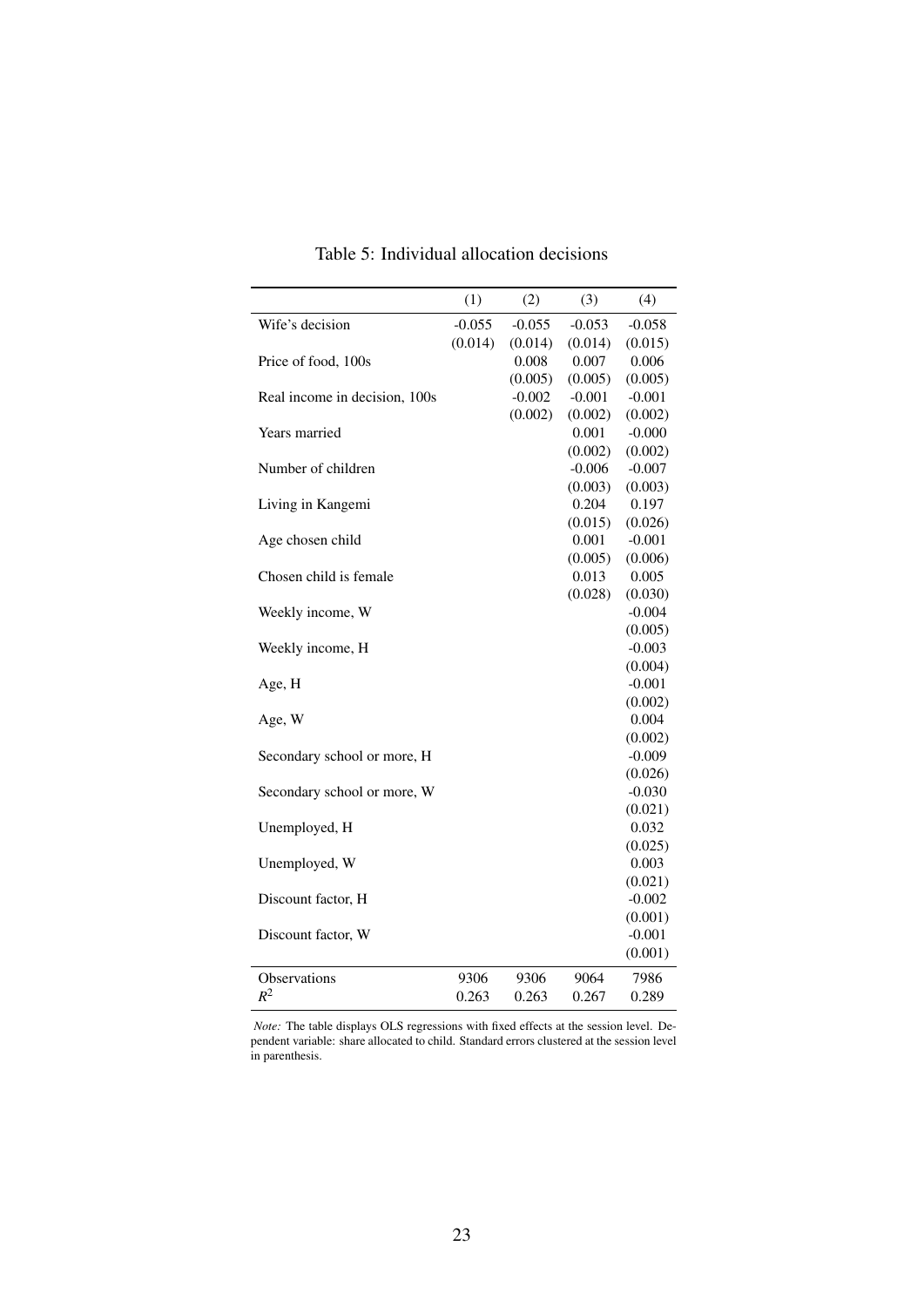for all decisions, it is more likely that the husband allocates more to the child than that the wife allocates more.

Next, Table  $\overline{6}$  displays the predictors of the wife allocating more to the child (column (1)), and the husband allocating more to the child (column (2)). First, we see that the likelihood that the wife allocates more to the child than the husband increases with the income in the experiment ( $p = 0.003$ ), years married ( $p = 0.026$ ), age ratio (defined as age wife divided by age husband) ( $p < 0.001$ ), and whether the husband is unemployed while the wife is employed  $(p = 0.007)$ . Further, the likelihood decreases with whether they live in Kangemi ( $p = 0.018$ ), the price of food in the experiment ( $p = 0.001$ ), whether the chosen child is a girl ( $p = 0.007$ ) and the wife's discount factor ( $p < 0.001$ ). Second, the likelihood that the husband allocates more to the child than the wife increases with the real income in the experiment ( $p < 0.001$ ), the age of the chosen child ( $p < 0.001$ ), whether the chosen child is female ( $p = 0.013$ ) and decreases with the price of food ( $p < 0.001$ ) and the income ratio ( $p < 0.001$ ). The correlations with the age and income ratios might indicate that couples where the effect of changing the decision-maker from the husband to the wife is driven by bargaining power and not preferences. In the next section, we will investigate this further through the lens of our structural model, hereby fully respecting the heterogeneity in choice behavior across households.

# 6 Structural analysis of the experimental results

In this section, we will check whether the experimental results can be rationalized by the structural models discussed in Sections 2 and 3. We start by assessing the empirical performance of the unitary model for the individual and the joint decisions and, subsequently, of the collective model for the joint decisions. By using revealed preference methods, we can test the theory at the level of individual households and thus account of full heterogeneity across households. In a following step, we will conduct a parametric analysis of our experimental results. In particular, we will compare spouses' preferences over money for own consumption and meals for one of their children, and we will investigate the variation in spouses' bargaining positions across households.

## 6.1 Revealed preference analysis

Table  $\sqrt{7}$  shows the test results for the unitary model. We find that 86% and 84% of women and men, respectively, pass the Afriat conditions for the unitary model, which were given in Definition 1. This can be considered as a very good fit, especially when taking into account that the experiment involves a substantial variation in the relative price of a child's meal. The average Afriat indices are equal to 97% for both females and males and, thus, high in general. For those individuals not being be perfectly rational (i.e. having an Afriat index that is strictly smaller than 1), the Afriat indices are equal to on average 79% for women and on average 81%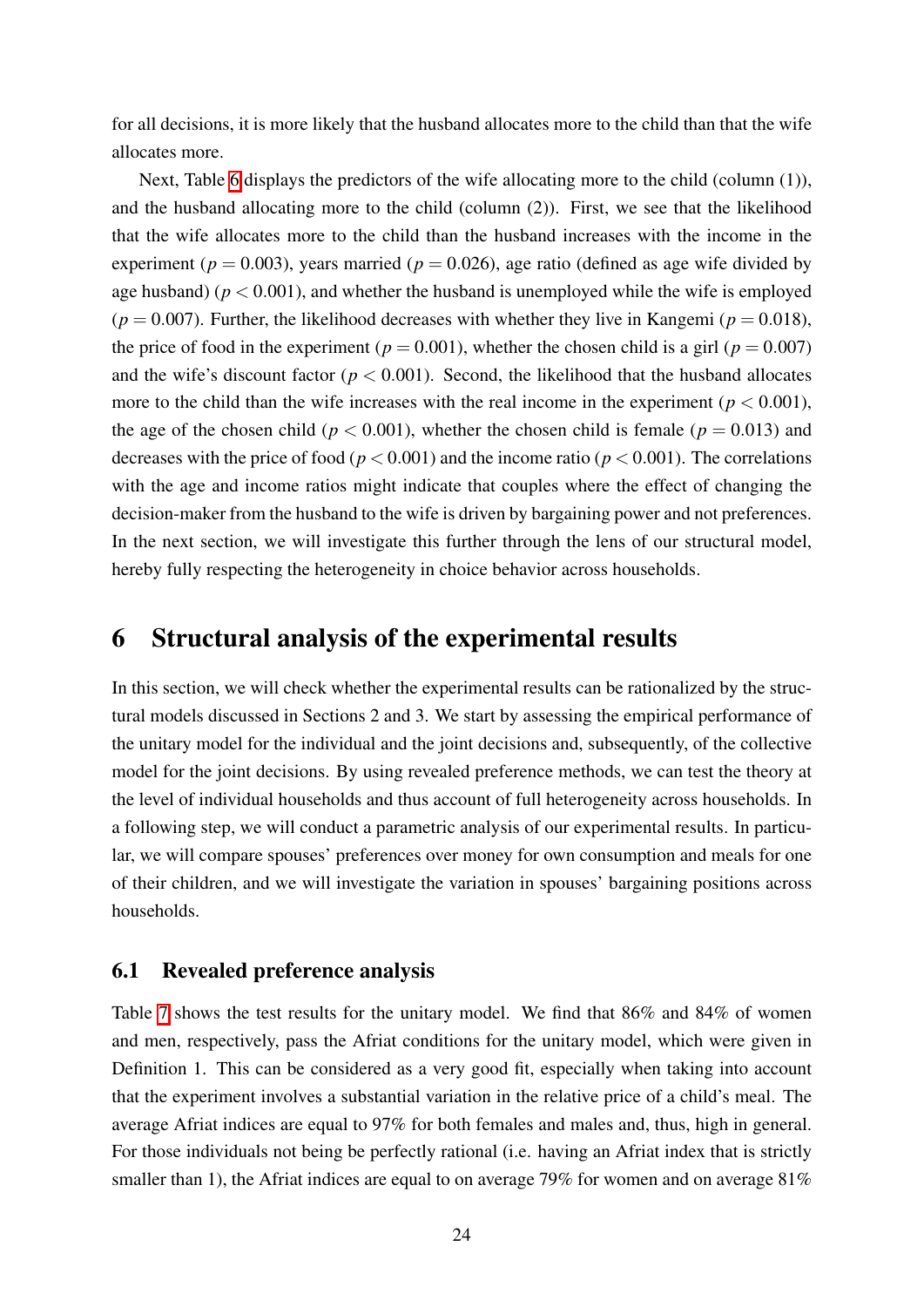|                               | W allocates more    | H allocates more    |
|-------------------------------|---------------------|---------------------|
| Price of food, 100s           | $-0.018$<br>(0.012) | $-0.056$<br>(0.014) |
| Real income in decision, 100s | 0.005<br>(0.005)    | 0.032<br>(0.006)    |
| Years married                 | 0.004<br>(0.001)    | $-0.005$<br>(0.001) |
| Number of children            | 0.000<br>(0.003)    | 0.004<br>(0.003)    |
| Living in Kangemi             | $-0.151$<br>(0.054) | 0.094<br>(0.057)    |
| Age chosen child              | $-0.006$<br>(0.003) | 0.028<br>(0.003)    |
| Chosen child is female        | $-0.052$<br>(0.013) | 0.057<br>(0.015)    |
| Income ratio (W/H)            | 0.001<br>(0.000)    | $-0.004$<br>(0.001) |
| Age ratio (W/H)               | 0.138<br>(0.027)    | $-0.096$<br>(0.034) |
| Secondary school or more, H   | 0.043<br>(0.014)    | $-0.064$<br>(0.016) |
| Secondary school or more, W   | $-0.013$<br>(0.015) | $-0.057$<br>(0.016) |
| H unemployed, W employed      | 0.038<br>(0.019)    | 0.031<br>(0.022)    |
| W unemployed, H employed      | 0.018<br>(0.016)    | $-0.002$<br>(0.018) |
| Discount factor, H            | $-0.001$<br>(0.001) | 0.001<br>(0.001)    |
| Discount factor, W            | $-0.003$<br>(0.001) | $-0.000$<br>(0.001) |

<span id="page-26-0"></span>Table 6: Predictors of likelihood wife allocates more or husband allocates more to child, marginal effects

> *Note:* The table displays the marginal effects from a multinominal regression with fixed effects at the session level. Dependent variable: likelihood that spouses allocate the same to the child (base category), likelihood that the wife allocates more to the child than the husband (column  $(1)$ ), and likelihood that the husband allocates more to the child than the wife (column (2)). Standard errors in parenthesis.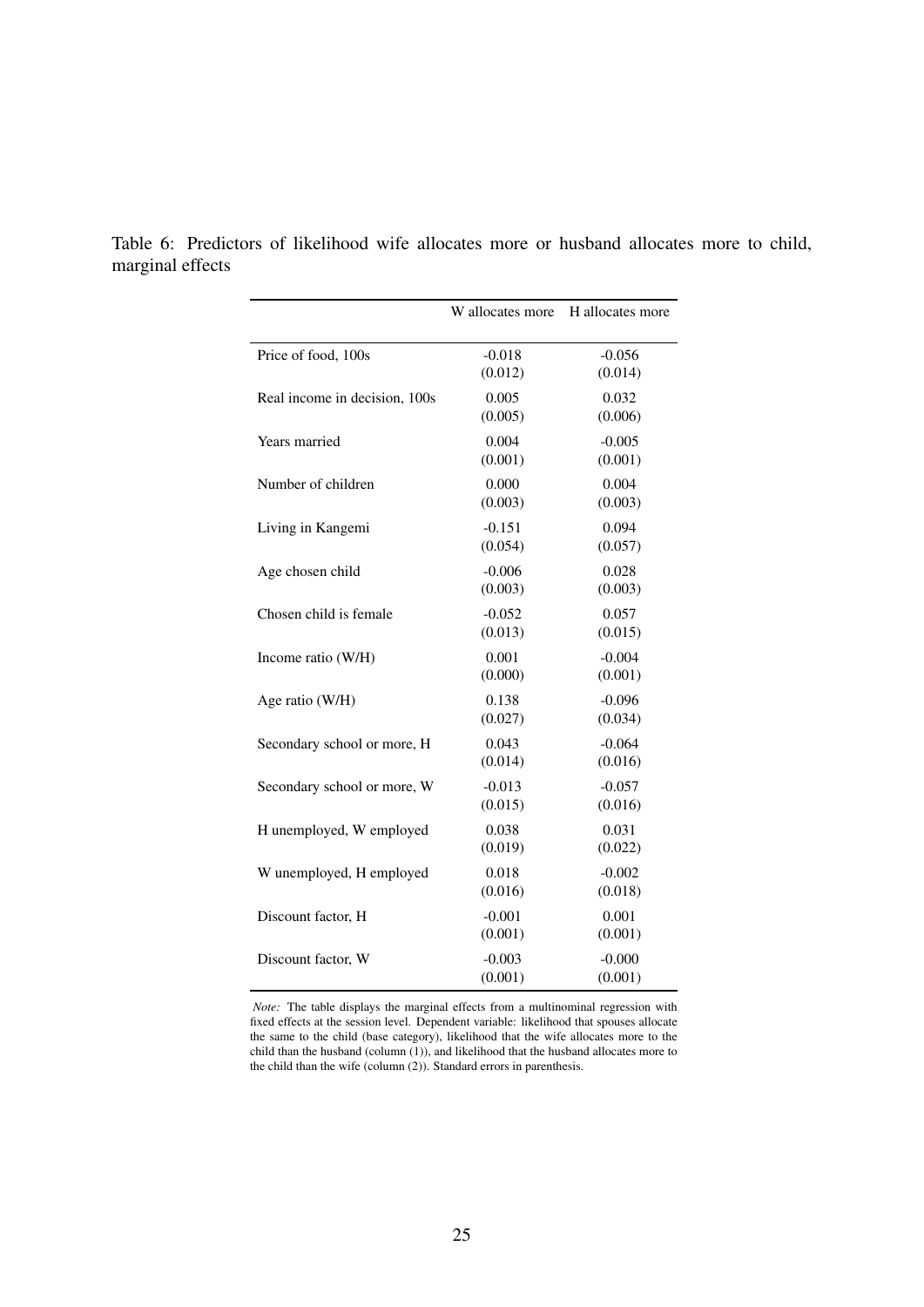for men. They implicate that the experimental incomes need to be reduced by on average 21% for women and 19% for men who are not perfectly rational according to the GARP test.

The good fit of the unitary model for the individual decisions is not due to a lack of power. This can be concluded on the basis of a power analysis. The latter evaluates the probability of detecting an alternative hypothesis to the unitary model under study. We calculated two power measures. The first is based on [Bronars](#page-38-10) [\(1987\)](#page-38-10), who used [Becker](#page-38-11) [\(1962\)](#page-38-11)'s notion of irrational behavior as the alternative hypothesis to the unitary model. The alternative hypothesis states that individuals randomly choose consumption bundles that exhaust the available budget. The first power measure gives the proportion of uniform random draws that result in an Afriat index strictly less than one (and thus that the alternative of random behavior is detected by a rejection of GARP). The random behavior underlying the first power measure allows consumption bundles that can be quite unrealistic. Therefore, we also constructed a second power measure, which gives the proportion of random draws from the observed distribution of choices that result in an Afriat index that is strictly less than one.<sup>14</sup> The results in the table show that both power measures are very high for the female and male individual distributions: random behavior remains undetected in less than 5% of the cases. The good fit of the unitary model for the individual decisions cannot be dedicated to the fact that the GARP test does not have enough power for our data. Interestingly, also 88% of the couples pass the GARP test. Since also this result is not due to a lack of power, we might conclude that the unitary model also performs well to rationalize the joint decisions of couples.

<span id="page-27-0"></span>

|                             |                                                            | Afriat conditions | Power |      |  |
|-----------------------------|------------------------------------------------------------|-------------------|-------|------|--|
|                             | Pass-rate Afriat index   Random, uniform Random, bootstrap |                   |       |      |  |
| Individual decision wife    | 0.86                                                       | 0.97              | 0.96  | 0.98 |  |
| Individual decision husband | 0.84                                                       | 0.97              | 0.95  | 0.99 |  |
| Joint decision              | 0.88                                                       | 0.98              | 0.96  | 0.99 |  |

Table 7: Revealed preference test of the unitary model

*Note:* Column (1) displays the pass-rate of individual decisions and joint decisions for the Afriat conditions (or, equivalently, GARP), with the average Afriat index in Column (2). Columns (3) and (4) show the power measures discussed in the main text.

Table  $\frac{1}{8}$  gives the results associated with the revealed preference test of the collective model as described in Sections 2 and 3. It turns out that 93.8% of the couples satisfy the IP conditions associated with the collective model (see Definition 2). The average Afriat index over all households is equal to 99.7%, while it is equal to 95.2% for the couples who cannot be perfectly rationalized by means of the collective model focused on. This implies that the fit of the collective model is better than the fit of the unitary model applied to couples. This is the case for both the proportion of households that satisfy the respective revealed preference restrictions and the Afriat indices for couples that cannot be rationalized. It cannot be ruled out, though, that the better fit of the collective model is due to the fact that the power of the associated test

<sup>&</sup>lt;sup>14</sup>This second power measure is similar in nature to the so-called bootstrap method for quantifying the power of revealed preference tests that was suggested by  $\boxed{\text{Harbaugh et al.} (2001)}$  $\boxed{\text{Harbaugh et al.} (2001)}$  $\boxed{\text{Harbaugh et al.} (2001)}$  and  $\boxed{\text{Andrew} (2002)}$  $\boxed{\text{Andrew} (2002)}$  $\boxed{\text{Andrew} (2002)}$ .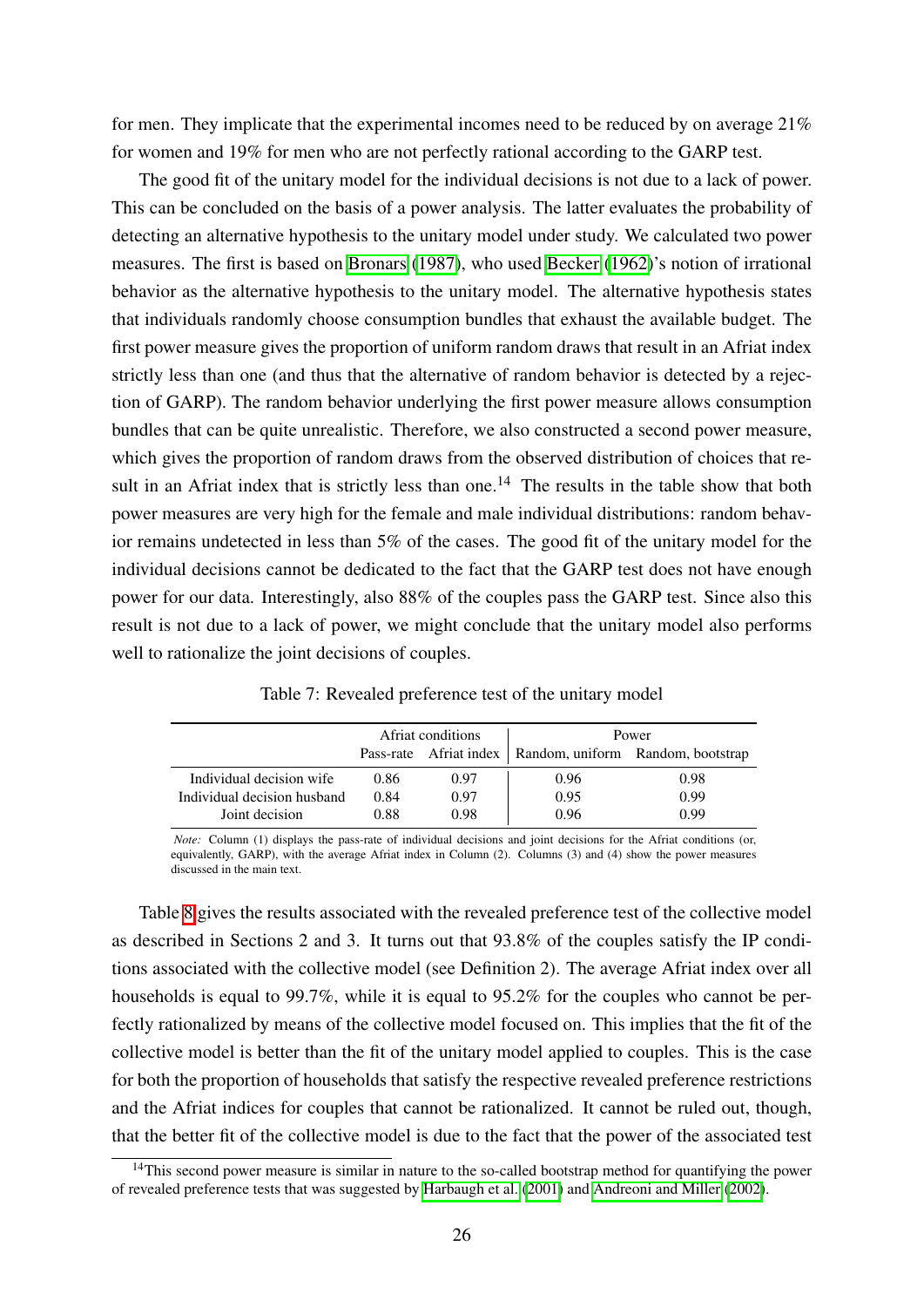is lower than that of the unitary test. The power associated with the IP test, shown in Table  $\sqrt{8}$ , turns out to be lower than that of the GARP test applied to couples as shown in Table  $\overline{7}$ .

As described in Sections 2 and 3, we assume that the spouses' utility functions are the same in the individual and the joint decisions. This implies that individual utility functions only depend on own consumption and meals for one of the children. Or, in other words, that there are no externalities associated with the other spouse's consumption. To evaluate the validity of this assumption, we simultaneously checked the IP conditions of the collective model in Definition  $\sqrt{2}$  for the spouses' data sets gathered in the individual and joint choice experiments. Note that this test is based on 33 choices: 11 individual choices of the wife, 11 individual choices of the husband and 11 joint choices. The results associated with this test are also reported in Table **8.** Obviously, the percentage of households that can be fully rationalized is substantially lower than when the individual and joint decisions are separately analyzed: the 33 choices of 49.9% of the couples can be rationalized by our collective model. The average Afriat index equals 91%, while it equals 82% for those households that cannot be completely rationalized. This is lower than the respective numbers associated with the individual and joint decisions when analyzed independently from each other. Still, given the fact that three times as many observations need to be rationalized, we consider this a good fit of our collective model without externalities associated with the other spouse's own consumption. Note also that the power of the latter test is very high: random behavior is quasi always detected when both individual and joint choices are considered.

Table 8: Revealed preference test of the collective model

<span id="page-28-0"></span>

|                                |      | IP conditions | Power |                                                             |  |
|--------------------------------|------|---------------|-------|-------------------------------------------------------------|--|
|                                |      |               |       | Pass-rate Africat index   Random, uniform Random, bootstrap |  |
| Joint decision                 | 0.94 | 1.00          | 0.43  | 0.50                                                        |  |
| Individual and joint decisions | 0.50 | 0.91          | 0.99  | 1.00                                                        |  |

Column (1) displays the pass-rate for the collective IP restrictions, with the average Afriat index in Column (2). Columns (3) and (4) show the power measures discussed in the main text.

Overall, the revealed preference results suggest that the combination of a unitary model for the individual decisions and the collective model for the joint decisions (with the same individual utility functions across decision situations) does a good job in the rationalization of the observed experimental household choices. Consequently, we will use this as a basis for our following parametric analysis of the experimental results.

Before proceeding to this parametric analysis, we use our revealed preference results to measure the validity of the Pareto efficiency assumption (i.e., the main distinguishing assumption of the collective model). More specifically, we investigate whether certain characteristics of the couple can predict whether the joint decision is efficient or not. We use two measures of efficiency: the Afriat index reported in Table  $\sqrt{8}$  and, following our argument in Section 2,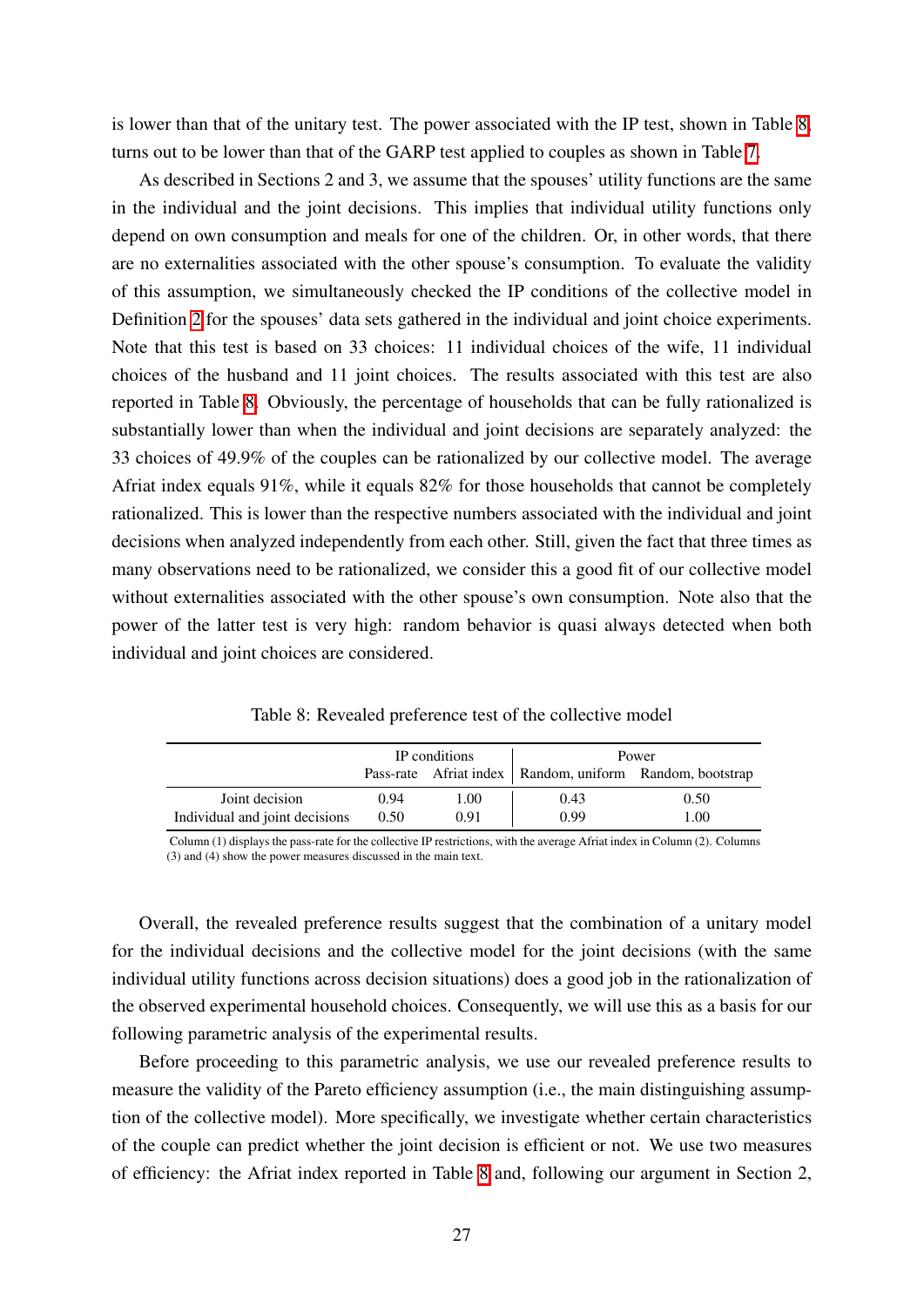whether the jointly chosen quantity of the public good is situated between the spouses' individually chosen quantities (which is the case in 89% of decisions; see Table  $\overline{A}$ . Table  $\overline{9}$  displays the results. Whether the couple lives in Kangemi reduces both the Afriat index and the likelihood that the joint decision is between the two individual decisions. Furthermore, if the wife received secondary schooling or more, the Afriat index is higher. The likelihood that the joint decision is between the two individual decisions increases with the price of food and is reduced with the real income in the decisions. A possible interpretation is that when the issue is "more serious" (in the sense that the fraction of total income at stake is larger), individual decisions appear to deviate less from efficiency.

<span id="page-29-0"></span>

| (1)<br>(2)<br>Years married<br>$-0.001$<br>0.000<br>(0.002)<br>(0.001)<br>0.001<br>0.003<br>Number of children<br>(0.002)<br>(0.002)<br>$-0.102$<br>$-0.140$<br>Living in Kangemi<br>(0.019)<br>(0.023)<br>$-0.002$<br>$-0.002$<br>Age chosen child<br>(0.003)<br>(0.004)<br>Chosen child is female<br>0.009<br>0.019<br>(0.014)<br>(0.020)<br>0.000<br>$-0.000$<br>Income ratio (W/H)<br>(0.000)<br>(0.000)<br>0.019<br>0.025<br>Age ratio (W/H)<br>(0.045)<br>(0.031)<br>0.014<br>$-0.012$<br>Secondary school or more, H<br>(0.019)<br>(0.021)<br>0.040<br>0.030<br>Secondary school or more, W<br>(0.019)<br>(0.021)<br>$-0.043$<br>0.013<br>H unemployed, W employed<br>(0.029)<br>(0.038)<br>0.011<br>$-0.031$<br>W unemployed, H employed<br>(0.019)<br>(0.023)<br>0.001<br>0.001<br>Discount factor, H<br>(0.001)<br>(0.001)<br>0.001<br>Discount factor, W<br>0.000<br>(0.001)<br>(0.001)<br>Price of food, 100s<br>0.034<br>(0.008)<br>$-0.010$<br>Real income in decision, 100s<br>(0.005)<br>Observations<br>359<br>3949<br>$R^2$<br>0.067<br>0.247 |              |                |
|-----------------------------------------------------------------------------------------------------------------------------------------------------------------------------------------------------------------------------------------------------------------------------------------------------------------------------------------------------------------------------------------------------------------------------------------------------------------------------------------------------------------------------------------------------------------------------------------------------------------------------------------------------------------------------------------------------------------------------------------------------------------------------------------------------------------------------------------------------------------------------------------------------------------------------------------------------------------------------------------------------------------------------------------------------------------|--------------|----------------|
|                                                                                                                                                                                                                                                                                                                                                                                                                                                                                                                                                                                                                                                                                                                                                                                                                                                                                                                                                                                                                                                                 | Afriat index | <b>Between</b> |
|                                                                                                                                                                                                                                                                                                                                                                                                                                                                                                                                                                                                                                                                                                                                                                                                                                                                                                                                                                                                                                                                 |              |                |
|                                                                                                                                                                                                                                                                                                                                                                                                                                                                                                                                                                                                                                                                                                                                                                                                                                                                                                                                                                                                                                                                 |              |                |
|                                                                                                                                                                                                                                                                                                                                                                                                                                                                                                                                                                                                                                                                                                                                                                                                                                                                                                                                                                                                                                                                 |              |                |
|                                                                                                                                                                                                                                                                                                                                                                                                                                                                                                                                                                                                                                                                                                                                                                                                                                                                                                                                                                                                                                                                 |              |                |
|                                                                                                                                                                                                                                                                                                                                                                                                                                                                                                                                                                                                                                                                                                                                                                                                                                                                                                                                                                                                                                                                 |              |                |
|                                                                                                                                                                                                                                                                                                                                                                                                                                                                                                                                                                                                                                                                                                                                                                                                                                                                                                                                                                                                                                                                 |              |                |
|                                                                                                                                                                                                                                                                                                                                                                                                                                                                                                                                                                                                                                                                                                                                                                                                                                                                                                                                                                                                                                                                 |              |                |
|                                                                                                                                                                                                                                                                                                                                                                                                                                                                                                                                                                                                                                                                                                                                                                                                                                                                                                                                                                                                                                                                 |              |                |
|                                                                                                                                                                                                                                                                                                                                                                                                                                                                                                                                                                                                                                                                                                                                                                                                                                                                                                                                                                                                                                                                 |              |                |
|                                                                                                                                                                                                                                                                                                                                                                                                                                                                                                                                                                                                                                                                                                                                                                                                                                                                                                                                                                                                                                                                 |              |                |
|                                                                                                                                                                                                                                                                                                                                                                                                                                                                                                                                                                                                                                                                                                                                                                                                                                                                                                                                                                                                                                                                 |              |                |
|                                                                                                                                                                                                                                                                                                                                                                                                                                                                                                                                                                                                                                                                                                                                                                                                                                                                                                                                                                                                                                                                 |              |                |
|                                                                                                                                                                                                                                                                                                                                                                                                                                                                                                                                                                                                                                                                                                                                                                                                                                                                                                                                                                                                                                                                 |              |                |
|                                                                                                                                                                                                                                                                                                                                                                                                                                                                                                                                                                                                                                                                                                                                                                                                                                                                                                                                                                                                                                                                 |              |                |
|                                                                                                                                                                                                                                                                                                                                                                                                                                                                                                                                                                                                                                                                                                                                                                                                                                                                                                                                                                                                                                                                 |              |                |
|                                                                                                                                                                                                                                                                                                                                                                                                                                                                                                                                                                                                                                                                                                                                                                                                                                                                                                                                                                                                                                                                 |              |                |
|                                                                                                                                                                                                                                                                                                                                                                                                                                                                                                                                                                                                                                                                                                                                                                                                                                                                                                                                                                                                                                                                 |              |                |
|                                                                                                                                                                                                                                                                                                                                                                                                                                                                                                                                                                                                                                                                                                                                                                                                                                                                                                                                                                                                                                                                 |              |                |
|                                                                                                                                                                                                                                                                                                                                                                                                                                                                                                                                                                                                                                                                                                                                                                                                                                                                                                                                                                                                                                                                 |              |                |
|                                                                                                                                                                                                                                                                                                                                                                                                                                                                                                                                                                                                                                                                                                                                                                                                                                                                                                                                                                                                                                                                 |              |                |
|                                                                                                                                                                                                                                                                                                                                                                                                                                                                                                                                                                                                                                                                                                                                                                                                                                                                                                                                                                                                                                                                 |              |                |
|                                                                                                                                                                                                                                                                                                                                                                                                                                                                                                                                                                                                                                                                                                                                                                                                                                                                                                                                                                                                                                                                 |              |                |
|                                                                                                                                                                                                                                                                                                                                                                                                                                                                                                                                                                                                                                                                                                                                                                                                                                                                                                                                                                                                                                                                 |              |                |
|                                                                                                                                                                                                                                                                                                                                                                                                                                                                                                                                                                                                                                                                                                                                                                                                                                                                                                                                                                                                                                                                 |              |                |
|                                                                                                                                                                                                                                                                                                                                                                                                                                                                                                                                                                                                                                                                                                                                                                                                                                                                                                                                                                                                                                                                 |              |                |
|                                                                                                                                                                                                                                                                                                                                                                                                                                                                                                                                                                                                                                                                                                                                                                                                                                                                                                                                                                                                                                                                 |              |                |
|                                                                                                                                                                                                                                                                                                                                                                                                                                                                                                                                                                                                                                                                                                                                                                                                                                                                                                                                                                                                                                                                 |              |                |
|                                                                                                                                                                                                                                                                                                                                                                                                                                                                                                                                                                                                                                                                                                                                                                                                                                                                                                                                                                                                                                                                 |              |                |
|                                                                                                                                                                                                                                                                                                                                                                                                                                                                                                                                                                                                                                                                                                                                                                                                                                                                                                                                                                                                                                                                 |              |                |
|                                                                                                                                                                                                                                                                                                                                                                                                                                                                                                                                                                                                                                                                                                                                                                                                                                                                                                                                                                                                                                                                 |              |                |
|                                                                                                                                                                                                                                                                                                                                                                                                                                                                                                                                                                                                                                                                                                                                                                                                                                                                                                                                                                                                                                                                 |              |                |
|                                                                                                                                                                                                                                                                                                                                                                                                                                                                                                                                                                                                                                                                                                                                                                                                                                                                                                                                                                                                                                                                 |              |                |
|                                                                                                                                                                                                                                                                                                                                                                                                                                                                                                                                                                                                                                                                                                                                                                                                                                                                                                                                                                                                                                                                 |              |                |

Table 9: Predictors of efficiency

*Note:* The table displays OLS regressions with fixed effects at the session level. Dependent variable: Afriat index of joint decision (column (1)), likelihood that joint decision is between the two individual decisions (column (2)). Standard errors clustered at the session level in parenthesis.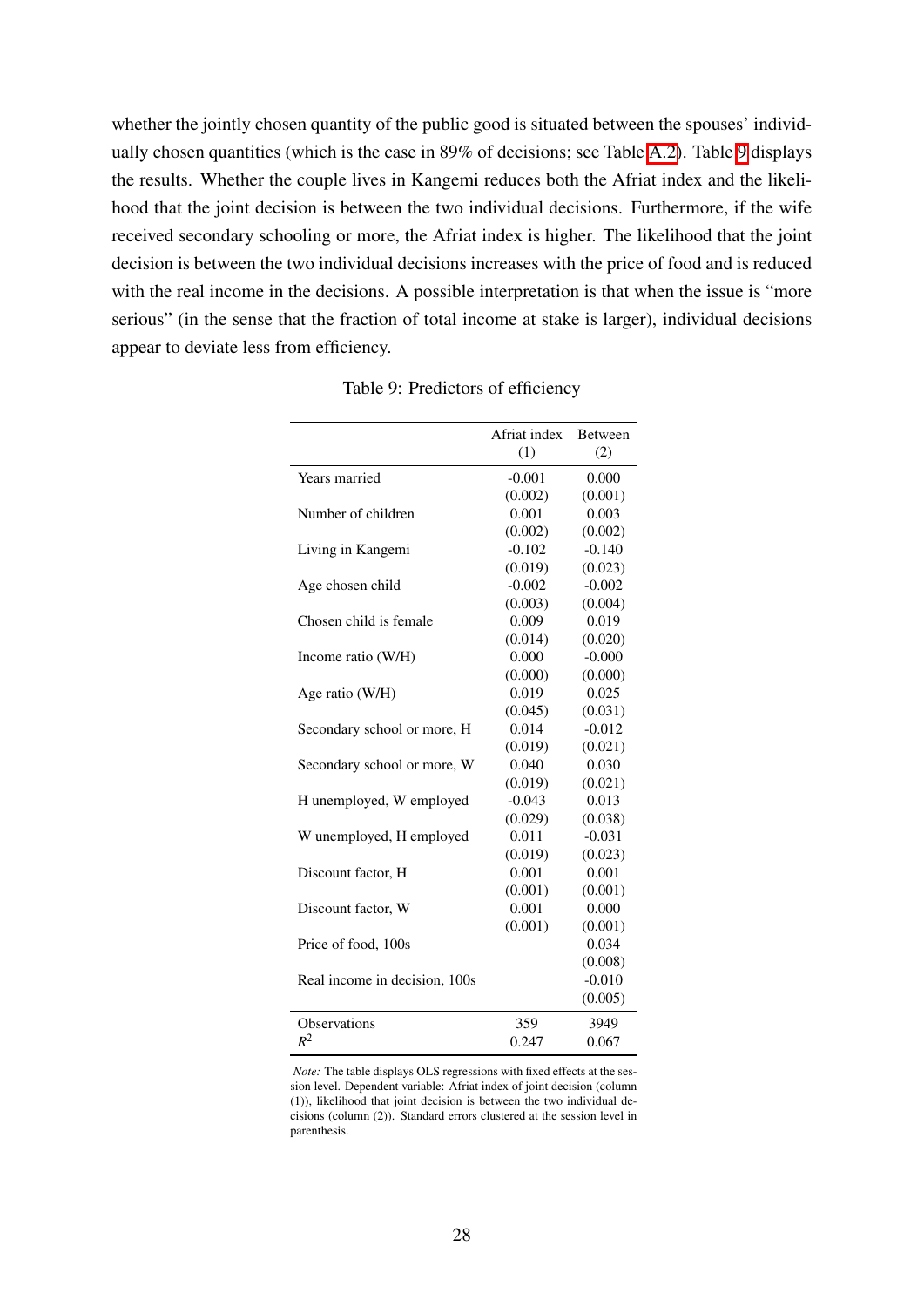## 6.2 Parametric analysis

Based on the above revealed preference analysis, we can conclude that the unitary model does a good job in explaining the individual decisions, while the collective model can rationalize the joint decisions of husbands and wives. Given these results, we will now conduct a more standard parametric demand analysis to further investigate the experimental results obtained.

#### 6.2.1 Individual preferences

#### **Elasticities**

Let us first discuss the individual preferences of husbands and wives over money for own consumption and meals for one of their children. To obtain these individual preferences, we estimate the demand system given in Equation  $\langle 4 \rangle$  on the 11 individual decision situations of each respondent. Note that this allows full heterogeneity across individuals; not only between men and women, but also between all individuals of a given gender.<sup>15</sup>

Table  $\overline{10}$  displays wives' and husbands' income, compensated own price and uncompensated own price elasticities with respect to the private good (money for themselves, *q*) and the public good (meals for one of their children, *Q*). All elasticities are evaluated for the mean budget and mean prices in the experiment. The results indicate that, on average, the private good is a luxury good for women, while it is a necessity for men. For the public good, we see the reverse: a 1% increase in income increases men's demand for meals for one of their children with on average 1.13%, while it increases women's demand by on average 0.94%. The difference between the two income elasticities is not significant, though ( $p = 0.10$ ). Note also that there is quite some variation across individuals. Moreover, the median income elasticities are equal to 1 for both wives and husbands.

For the uncompensated own price elasticity, we see that if the price of the public good increases by 1%, men's demand for the public good decreases by on average 2.86% and women's demand decreases by on average  $3.34\%$ , ceteris paribus ( $p = 0.10$ ). The average compensated own price elastiticy for the public good of wives and husbands equals on average respectively  $-2.98$  and  $-2.48$  ( $p = 0.09$ ). These results indicate that the demand for the public good is elastic for both wives and husbands. The same applies to the demand of the private good, albeit to a somewhat lesser extent on average. Once again, it is clear that there is quite some variation across individuals in terms of the price sensitivity of both goods.

Taken together, the results on the income and price elasticities suggest that women and men do not have substantial differences in their preferences over money for themselves and meals for one of their children, on average. To analyze this further, we made cross tabulations of the income elasticities and uncompensated own price elasticities within couples. The results can be found in Tables  $\overline{A.A}$  -  $\overline{A.7}$  in the online Appendix. Although there is some bunching in the

<sup>&</sup>lt;sup>15</sup>See Table  $\overline{A.3}$  in the online Appendix for the average parameter estimates across couples.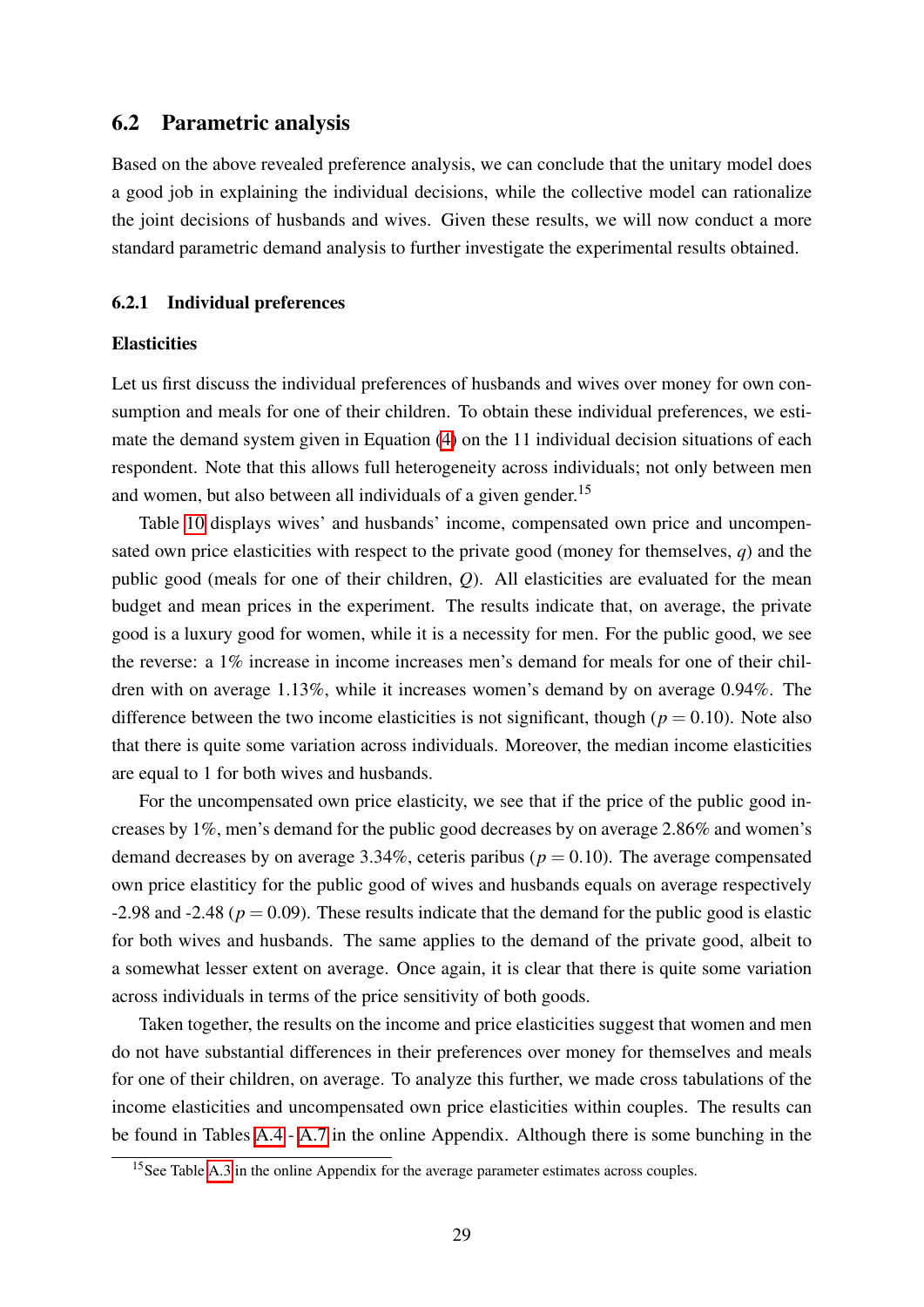<span id="page-31-0"></span>

|                 | Panel A: Wife's decision |          |                             |         |              |  |  |
|-----------------|--------------------------|----------|-----------------------------|---------|--------------|--|--|
|                 | Mean                     | Std. Dev | 1st Quartile                | Median  | 3rd Quartile |  |  |
| Income q        | 1.09                     | 1.10     | 0.89                        | 1.00    | 1.37         |  |  |
| Income Q        | 0.94                     | 1.92     | 0.39                        | 1.00    | 1.21         |  |  |
| Compensated q   | $-1.88$                  | 3.76     | $-2.00$                     | $-0.72$ | $-0.00$      |  |  |
| Compensated Q   | $-2.98$                  | 4.49     | $-3.88$                     | $-1.00$ | $-0.93$      |  |  |
| Uncompensated q | $-2.62$                  | 3.71     | $-2.74$                     | $-1.16$ | $-1.00$      |  |  |
| Uncompensated Q | $-3.34$                  | 4.37     | $-4.32$                     | $-1.46$ | $-1.00$      |  |  |
|                 |                          |          | Panel B: Husband's decision |         |              |  |  |
|                 | Mean                     | Std. Dev | 1st Quartile                | Median  | 3rd Quartile |  |  |
| Income q        | 0.97                     | 1.22     | 0.73                        | 1.00    | 1.21         |  |  |
| Income Q        | 1.13                     | 1.61     | 0.71                        | 1.00    | 1.35         |  |  |
| Compensated q   | $-1.86$                  | 3.94     | $-2.07$                     | $-0.72$ | $-0.09$      |  |  |
| Compensated Q   | $-2.48$                  | 4.25     | $-2.47$                     | $-1.00$ | $-0.61$      |  |  |
| Uncompensated q | $-2.48$                  | 3.80     | $-2.74$                     | $-1.10$ | $-1.00$      |  |  |
| Uncompensated Q | $-2.86$                  | 4.22     | $-3.20$                     | $-1.25$ | $-1.00$      |  |  |

Table 10: Elasticities

*Note:* The table displays income elasticities, compensated elasticities and uncompensated elasticities for the private and public good, respectively.

third quartiles of the income elasticities, and in the second quartiles of the uncompensated price elasticities, it does not seem that the elasticities of wives and husbands are strongly correlated with each other. Overall, only about 40% of the spouses have elasticities that are in the same quartile. This may suggest that preferences regarding children may not play an important role in the corresponding matching process.

#### Lindahl prices

Another way to look at spouses' relative preferences for meals for one of their children is by means of their spouse-specific Lindahl prices. Given Pareto efficiency at the couple's level, the Lindahl price of an individual can be interpreted as that individual's willingness to pay for a meal for one of the children.

Table  $\pi$  reports on the relative Lindahl prices for each choice situation, and on average over all the choice situations. On average, there turns out to be no significant difference between men and women's relative Lindahl prices over all the choice situations ( $p = 0.36$ ). Some variation in this respect can be observed, though: in six choice situations, women's average Lindahl prices are slightly higher than men's; in the remaining five choice situations, men's average Lindahl prices are somewhat higher than women's.

The quantile information in Table  $\boxed{11}$  reveals a substantial variation over households. This is also demonstrated by the results in Table  $\overline{12}$ , which show the proportion of households in which the wife has a higher Lindahl price than her husband. In only 2 out of 11 decisions, it is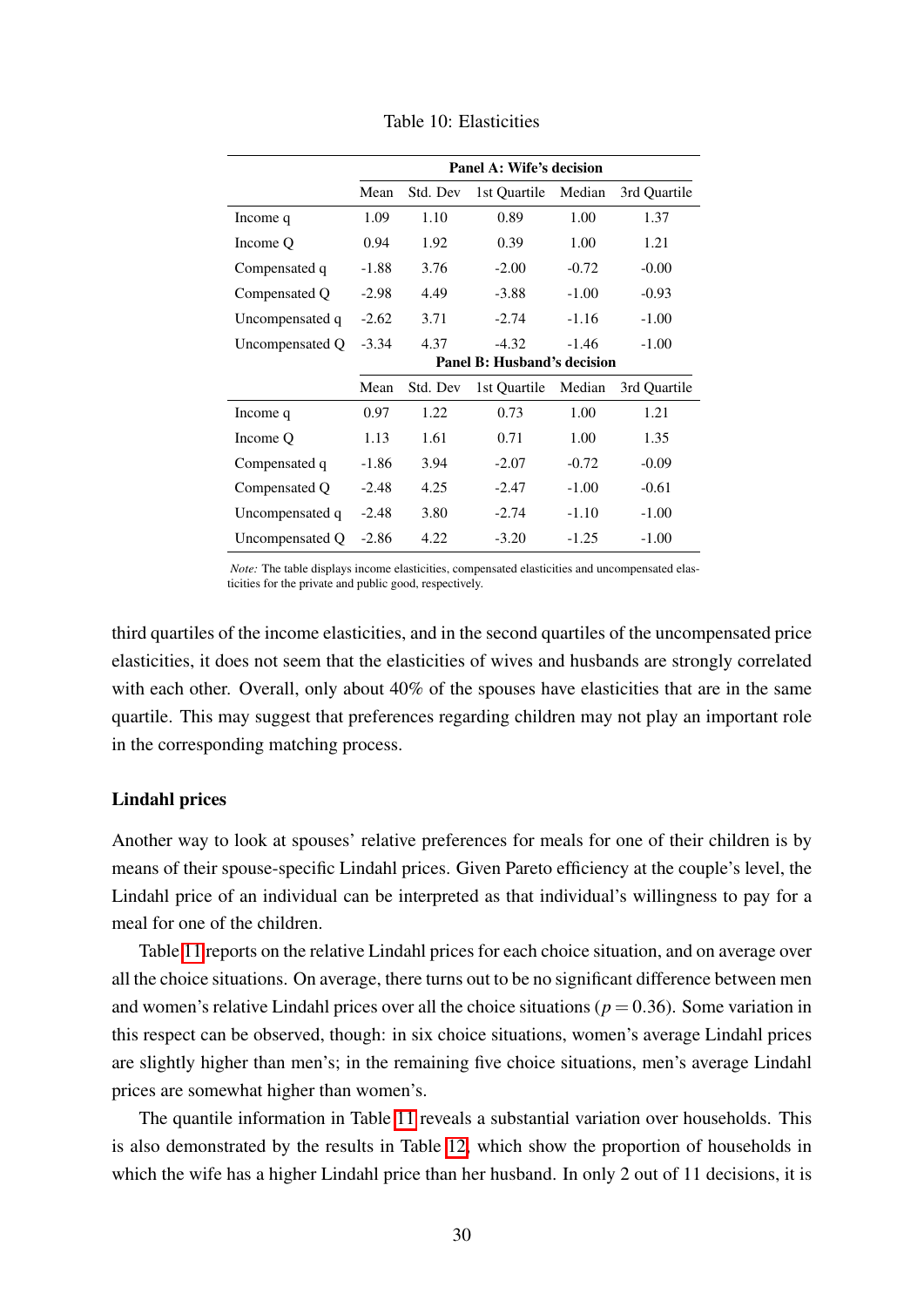<span id="page-32-0"></span>

|             | Mean | Std. Dev | 1st Quartile | Median | 3rd Quartile |
|-------------|------|----------|--------------|--------|--------------|
| Decision 1  | 0.48 | 0.29     | 0.28         | 0.50   | 0.67         |
| Decision 2  | 0.49 | 0.25     | 0.37         | 0.50   | 0.64         |
| Decision 3  | 0.51 | 0.29     | 0.31         | 0.50   | 0.71         |
| Decision 4  | 0.49 | 0.23     | 0.38         | 0.50   | 0.62         |
| Decision 5  | 0.51 | 0.28     | 0.30         | 0.50   | 0.71         |
| Decision 6  | 0.52 | 0.25     | 0.38         | 0.51   | 0.68         |
| Decision 7  | 0.49 | 0.26     | 0.29         | 0.50   | 0.69         |
| Decision 8  | 0.50 | 0.25     | 0.35         | 0.50   | 0.63         |
| Decision 9  | 0.54 | 0.27     | 0.39         | 0.53   | 0.71         |
| Decision 10 | 0.52 | 0.25     | 0.37         | 0.50   | 0.66         |
| Decision 11 | 0.50 | 0.25     | 0.35         | 0.50   | 0.65         |
| Average     | 0.50 | 0.13     | 0.47         | 0.50   | 0.54         |

Table 11: Women's relative Lindahl prices

most likely that the wife has a higher Lindahl price than her husband.

Taken together, both the experimental results and the parametric analysis of these results suggest that women *do not* have a stronger preference for children's meals than men do; rather, they either have similar preferences or men have stronger preferences for children's meals.

<span id="page-32-1"></span>Table 12: Proportion of couples where wife's Lindahl price is higher

|             | W higher Lindahl price |
|-------------|------------------------|
| Decision 1  | 44.0                   |
| Decision 2  | 45.9                   |
| Decision 3  | 49.6                   |
| Decision 4  | 45.2                   |
| Decision 5  | 49.4                   |
| Decision 6  | 51.5                   |
| Decision 7  | 45.6                   |
| Decision 8  | 45.4                   |
| Decision 9  | 56.0                   |
| Decision 10 | 48.2                   |
| Decision 11 | 48.5                   |
| Average     | 48.1                   |

### 6.2.2 Bargaining power

The collective model described in Sections 2 and 3 has the spouses' individual preferences (represented by their utility functions) and their bargaining process as main building blocks.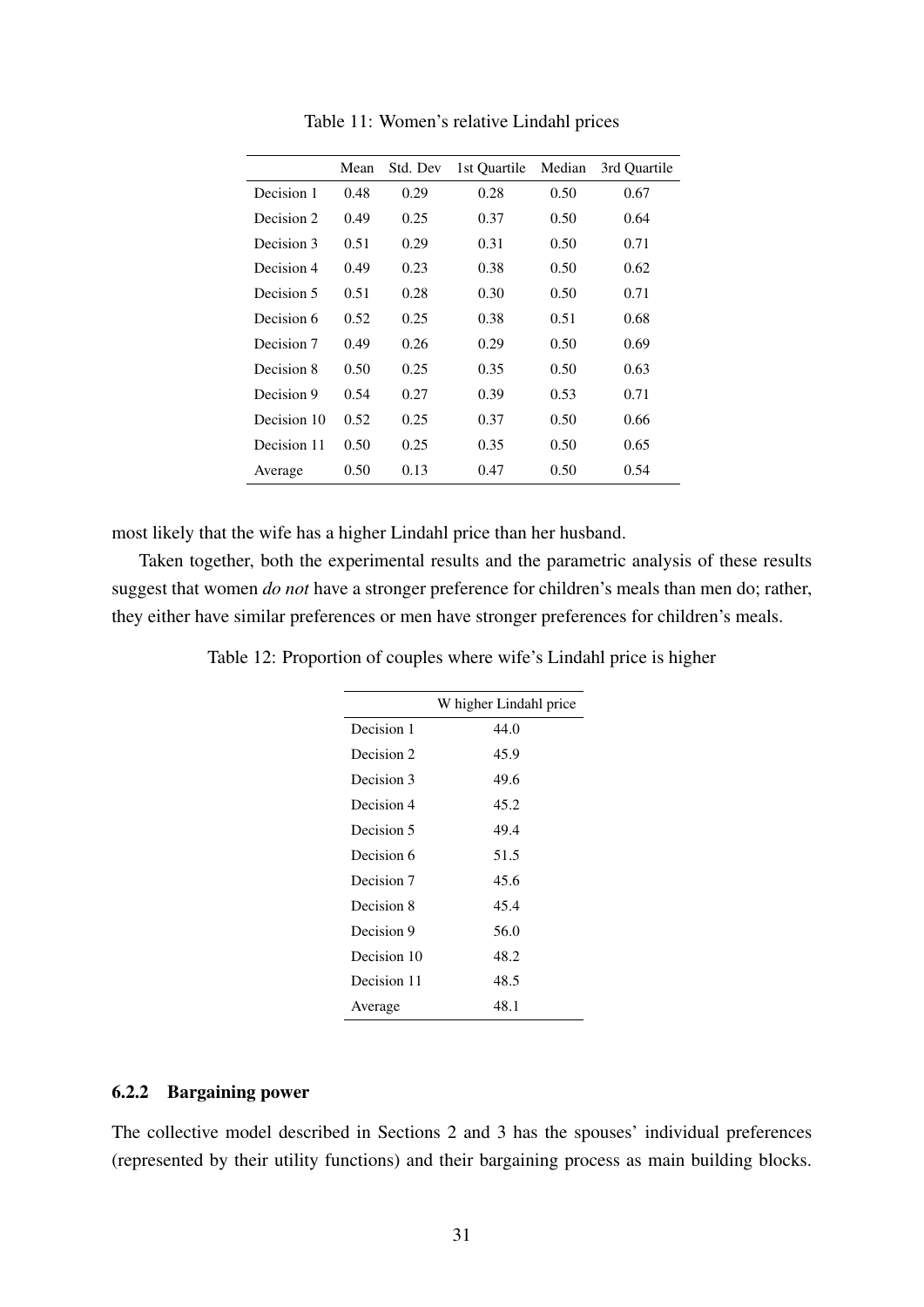After the discussion of the individual preferences in the former subsections, we now focus attention on the bargaining process.

Several bargaining power measures can be derived on the basis of our collective model. The sharing rule is defined by the spouses' shares in a couple's total expenditure. In Section 3, we showed that the share of spouse *i* in the couple's total expenditure equals  $x_t^i = q_t^i + P_t^i Q$ . This share accounts of both the private consumption of a spouse and the expenditure on the public good (meals for one of the couple's children, which are valued at that spouse's Lindahl price). In percentage terms, the relative share of spouse *i* is equal to  $xr_t^i = \frac{x_t^i}{x_t^f + x_t^m}$ .

In what follows, we will also analyze the conditional sharing rule, which captures the share of a spouse in the couple's total private expenditure. The conditional share of spouse *i* in the couple's total private expenditure is thus equal to  $q_t^i$  given the normalized price of the spouse's own money. In percentage terms, the relative conditional share of spouse *i* is equal to  $xcr_t^i = \frac{q_t^i}{q_t^f + q_t^m}$ .

Finally, we have the spouses' Pareto weights,  $\mu_t^f$  and  $(1 - \mu_t^f)$ , which are associated with the spouses' utility functions in the maximization problem described in Sections 2 and 3. It can be shown that a spouse's Pareto weight is equal to that spouse's marginal utility of income divided by the sum of both spouses' marginal utilities of income. Clearly, this implies that the Pareto weight is a cardinal measure that depends on the representation of the spouses' individual preferences. This is in contrast with the sharing rule and the conditional sharing rule.

Table 13: Relative sharing rule, conditional sharing rule and bargaining weights

<span id="page-33-0"></span>

|                                 | Mean | Std. Dev |      | Min 1st Quartile Median 3rd Quartile |      |      | Max  |
|---------------------------------|------|----------|------|--------------------------------------|------|------|------|
| Relative sharing rule           | 0.53 | 0.22     | 0.00 | 0.45                                 | 0.50 | 0.64 | 1.00 |
| Conditional sharing rule $0.54$ |      | 0.20     | 0.00 | 0.48                                 | 0.50 | 0.61 | 1.00 |
| Bargaining weight               | 0.47 | 0.31     | 0.00 | 0.17                                 | 0.50 | 0.74 | 1.00 |

In Table  $\overline{13}$ , we give summary statistics on the relative sharing rule, the relative conditional sharing rule and the wife's Pareto weight across the eleven choice situations.<sup>16</sup> The relative share of women is equal to on average 0.53. This implies that women receive on average 53% of the couple's total expenditure, which is to be compared to an average share of 47% for men. The average difference between both spouses' shares thus equals 6 percentage points, which is relatively big. Note also the important variation across households, which is demonstrated by the quantile information in the table. The higher bargaining power of females in our experiment is also confirmed by the conditional sharing rule. Also here, Table  $\overline{13}$  shows that the relative share of women in the couple's private expenditures is higher than that of men on average. Again, the percentage point difference between the women's relative share and the

<sup>&</sup>lt;sup>16</sup>As can bee seen in Tables  $\overline{A.8}$  -  $\overline{A.11}$  in the online Appendix, there is little variation across the decisions.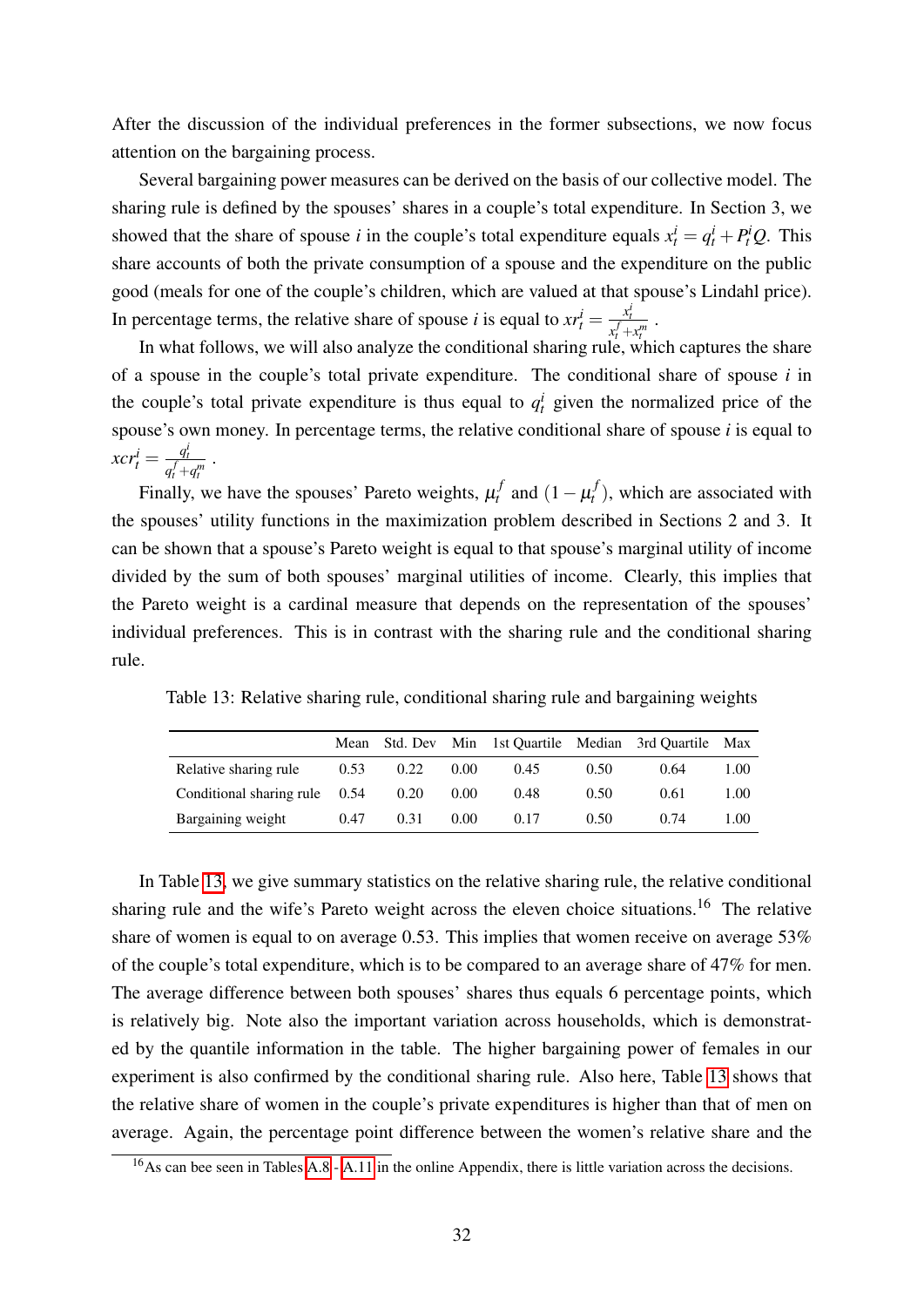men's equals 8, which is a relatively big difference. For completeness, we also show the average Pareto weight of females in Table <sup>13</sup>. Once again, it should be stressed that this bargaining power measure has a cardinal nature and that no conclusions should be drawn from the level of the measure. The table shows, though, that also here a big variation can be observed across households. In some households, husbands almost entirely decide on how the household's total expenditure is allocated in some choice situations, whereas in other households, choices are almost entirely driven by wives. This is corroborated by the results based on the (conditional) sharing rule as mentioned before.

Before we continue with an overall discussion of the results obtained, let us have a look at the external validity of our bargaining power measures. To do this, we will analyze the association of our structural bargaining power measures with variables that are often thought to have an impact on individuals' bargaining positions. Examples are relative incomes and education levels, and the size of spouses' social networks (see for instance [Attanasio and Lechene, 2014;](#page-37-1) [Bobonis, 2009;](#page-38-5) [Browning et al., 1994\)](#page-38-12). Further, we will check whether there is a connection between our bargaining power measures and an indicator on who has most say in household decisions. Next, we will investigate whether there is a relation between spouses' time use (time spent on personal care and leisure) and our bargaining power measures. This because spouses' leisures are often explained variables in collective models, and as such may be connected to our experimental results (see for instance [Blundell et al., 2005;](#page-38-0) [Cherchye et al., 2015,](#page-39-11) [2011b,](#page-39-2) [2012;](#page-39-3) [Chiappori, 1988,](#page-39-0) [1992\)](#page-40-0). In a similar vein, we will analyze whether there is an association between the bargaining power measures obtained through the experiment and the private consumption of both husbands and wives obtained through the questionnaire attached to the experiment.

Table  $\overline{A.12}$  shows that there is an important and significant positive association between the wife's relative sharing rule and her say in household decisions: the more decisions in which she has a say, the higher her relative share in the resources provided by the experiment. On the contrary, there is a small negative association between her relative sharing rule and her time spent on personal activities. Here one might expect a positive sign in the sense that a better bargaining position is reflected in both a higher private consumption share and more leisure if both commodities are normal goods. These results are corroborated by the results in Table  $\overline{A.13}$ , which focus on the relative conditional sharing rule. As might be expected given the cardinal nature of the Pareto weight, there seems to be no strong association between this bargaining power measure and other indicators according to the results in Table  $\overline{A.14}$ .

#### 6.3 Discussion

The above analysis based on our collective model obtained some interesting findings. Firstly, we did not find any evidence based on the experiment that women in urban informal settlements near Nairobi have stronger preferences in favor of spending money on meals for one of their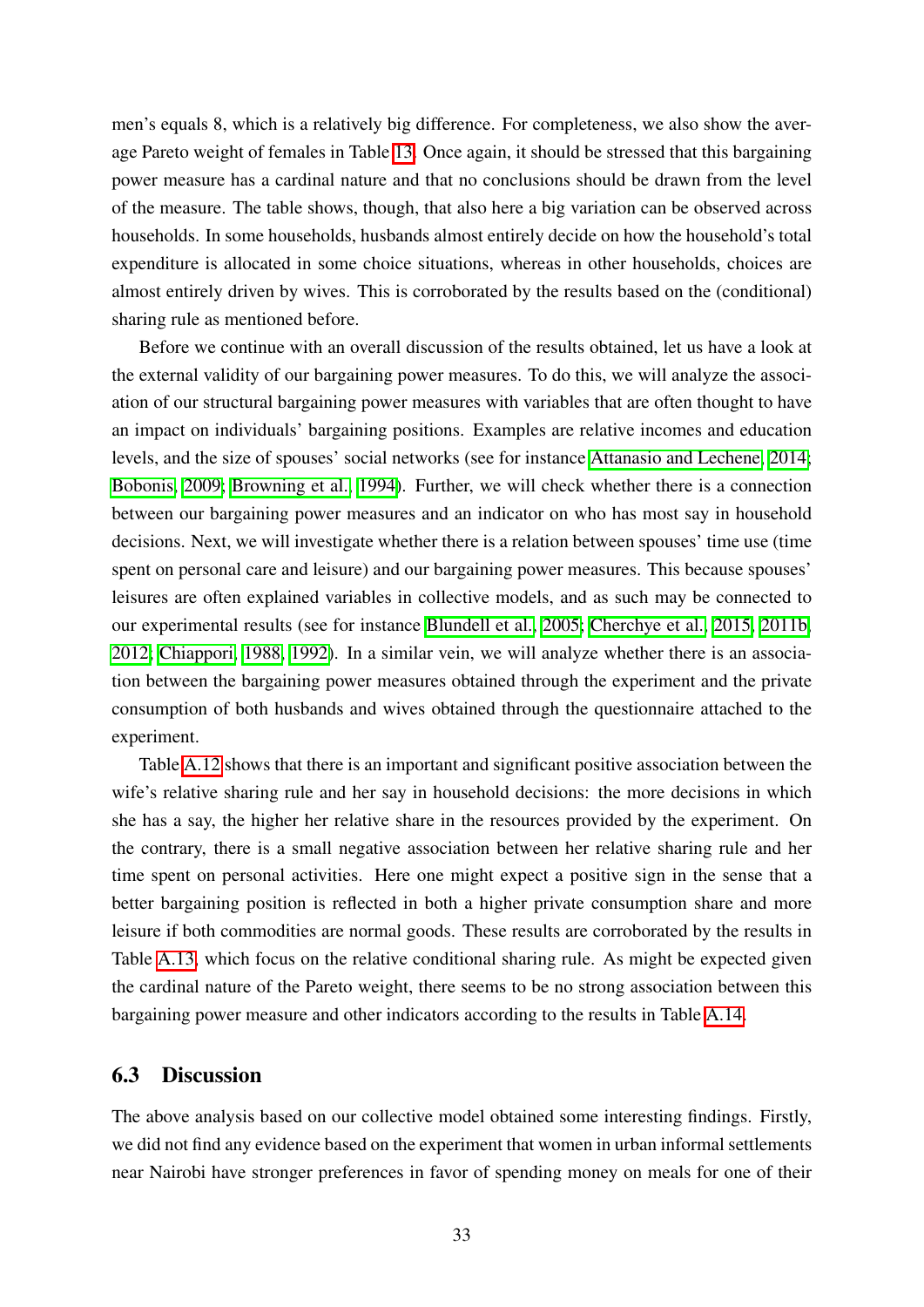children than their husbands. This is somewhat surprising in light of existing studies that focus on relative preferences of mothers and fathers with respect to children's expenditures (see the references in the Introduction). Further, it seems that the bargaining position of women is not worse than that of men on average. On the contrary: we found that women have on average sharing rules that are more favorable to them (although of course, some variation in this respect could be found across households). Again, this contrasts with some other studies in African countries (see for instance [Dunbar et al., 2013\)](#page-40-5).

This may beg the question how our results can be explained. Given the particular set-up of our experiment, one possible explanation of men having equally strong or stronger preferences for meals for one of their children than women is that women may have better information about their children's nutritional status. To test for this, we use differences in reported food expenditures on children between men and women as a proxy for knowledge about their children's nutritional status. If men report that less is spent on food (overall or on children) than women, then they might underestimate the nutritional status of their children and therefore might allocate more to the child.

We analyze this hypothesis through the results shown in Table  $\overline{14}$ . In Column (1) we use an indicator variable that is equal to 1 if the wife reports higher food expenditures than her husband, while in Column (2) we use an indicator variable taking the value 1 if the wife reports higher food expenditures on *children* than her husband. It is clear from the results in the table that the fact that women allocate less to meals for one of their children on average (see the economically and statistically significant coefficient associated with "Wife decision") is not significantly affected by whether men report higher expenditures than their wives. Consequently, the above hypothesis seems to be rejected.

<span id="page-35-0"></span>

|                              | $Var =$                    |                                        |  |
|------------------------------|----------------------------|----------------------------------------|--|
|                              | W higher food expenditures | W higher food expenditures on children |  |
| Wife's decision              | $-0.081$                   | $-0.079$                               |  |
|                              | (0.026)                    | (0.019)                                |  |
| Wife's decision $\times$ Var | 0.036                      | 0.056                                  |  |
|                              | (0.035)                    | (0.034)                                |  |
| Var                          | $-0.005$                   | $-0.015$                               |  |
|                              | (0.033)                    | (0.034)                                |  |
| <b>Observations</b>          | 7986                       | 7986                                   |  |
| $R^2$                        | 0.293                      | 0.293                                  |  |

Table 14: Heterogeneity: Average share allocated to child

*Note:* OLS regressions with fixed effects at the session level. Dependent variable: share allocated to the child. Controls: wife's age, husband's age, wife's education, husband's education, whether wife is unemployed, whether husband is unemployed, whether couple lives in Kangemi, years married, household size, number of children, age of child chosen to receive meals, gender of child chosen to receive meals, weekly food expenses estimated by the husband (in 1000' of Ksh), weekly food expenses on children by the husband (in 1000' of Ksh), wife's and husband's weekly income (in 1000' of Ksh). Standard errors clustered at the session level in parenthesis.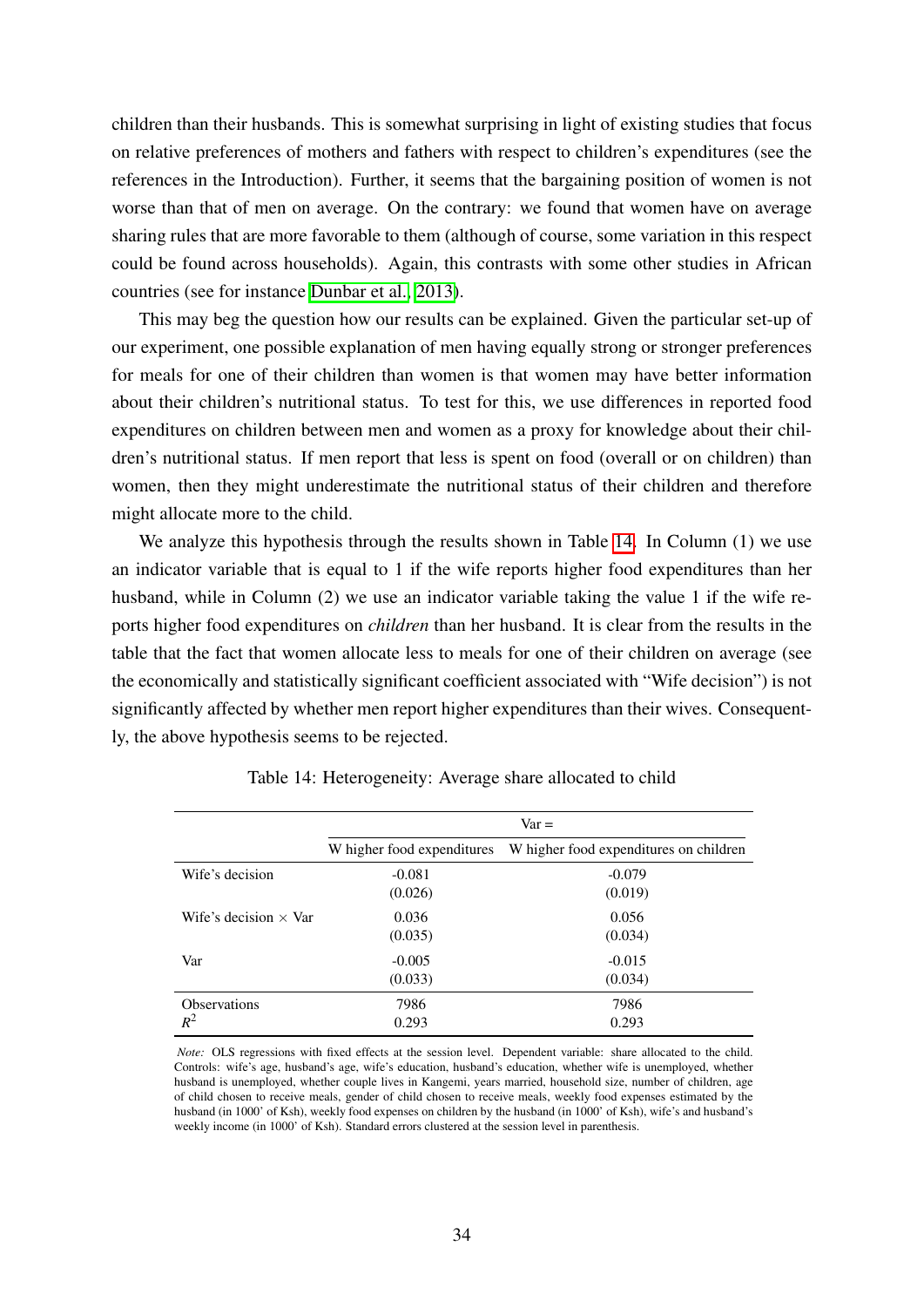# 7 Conclusion

In this paper, we describe an experimental approach aimed at understanding the decision process regarding children expenditures among poor households living in a slum in Nairobi. The design allows us to isolate individual preferences and to concentrate on the decision process. Interestingly, our approach imposes no restriction on the nature or the magnitude of preference heterogeneity, whether between genders or even between individuals of the same gender: individual preferences are estimated *individual by individual*, on the basis of the various choices they are facing.

The main conclusions of our work can be summarized as follows. First, standard theory appears to provide a good description of household behavior, as observed in our experiment. Individual decisions mostly satisfy standard axioms of individual rationality. Regarding the household's joint decision process, a non-cooperative approach seems largely counterfactual. On the contrary, a collective model, which postulates efficient behavior, fits the data quite well. Interestingly, estimates of the spouses' respective bargaining position derived from consumption patterns exhibit a strong, positive correlation with more traditional indicators, such as the respective importance of men and women in decision making (as reported by the individuals themselves).

Secondly, a structural comparison between individual and joint decisions finds a surprising degree of symmetry between genders. On average, there is no significant difference between genders in terms of preferences for children. When choosing independently, spouses tend, in a majority of cases, to allocate the same amount to children; when their choices differ, husbands, if anything, are willing to allocate slightly more than wives. Similarly, the various indicators of bargaining power that we derive do not suggest a significant imbalance in favor of one gender. The sharing rule, the conditional sharing rule and the Pareto weights are, on average, almost equally distributed between husband and wife. These findings strongly contrast with several existing results in the literature, which tend to find either much stronger children preference from women or very unequal intra-household allocations. Whether this discrepancy is due to the specific nature of our experiment or reflects some deeper cultural characteristics remains to be seen, and deserves further investigation. At the very least, our findings suggest that standard prejudices (e.g., 'more money to the wife is always good for children') should be handled with care. Social norms can widely vary with the cultural context.

Finally, while the previous conclusions apply on average, we also observe a very significant level of heterogeneity, both between individuals (including of the same gender) and between intra-household decision processes. To give but one example, while the average sharing rule sits around 1/2 (indicating equal sharing) for all decisions, the standard deviation is about 1/4 in all cases, suggesting that, in a number of couples, the allocation is grossly imbalanced. All in all, the picture provided by this analysis appears much more complex, and ultimately much richer, than a superficial analysis might have suggested.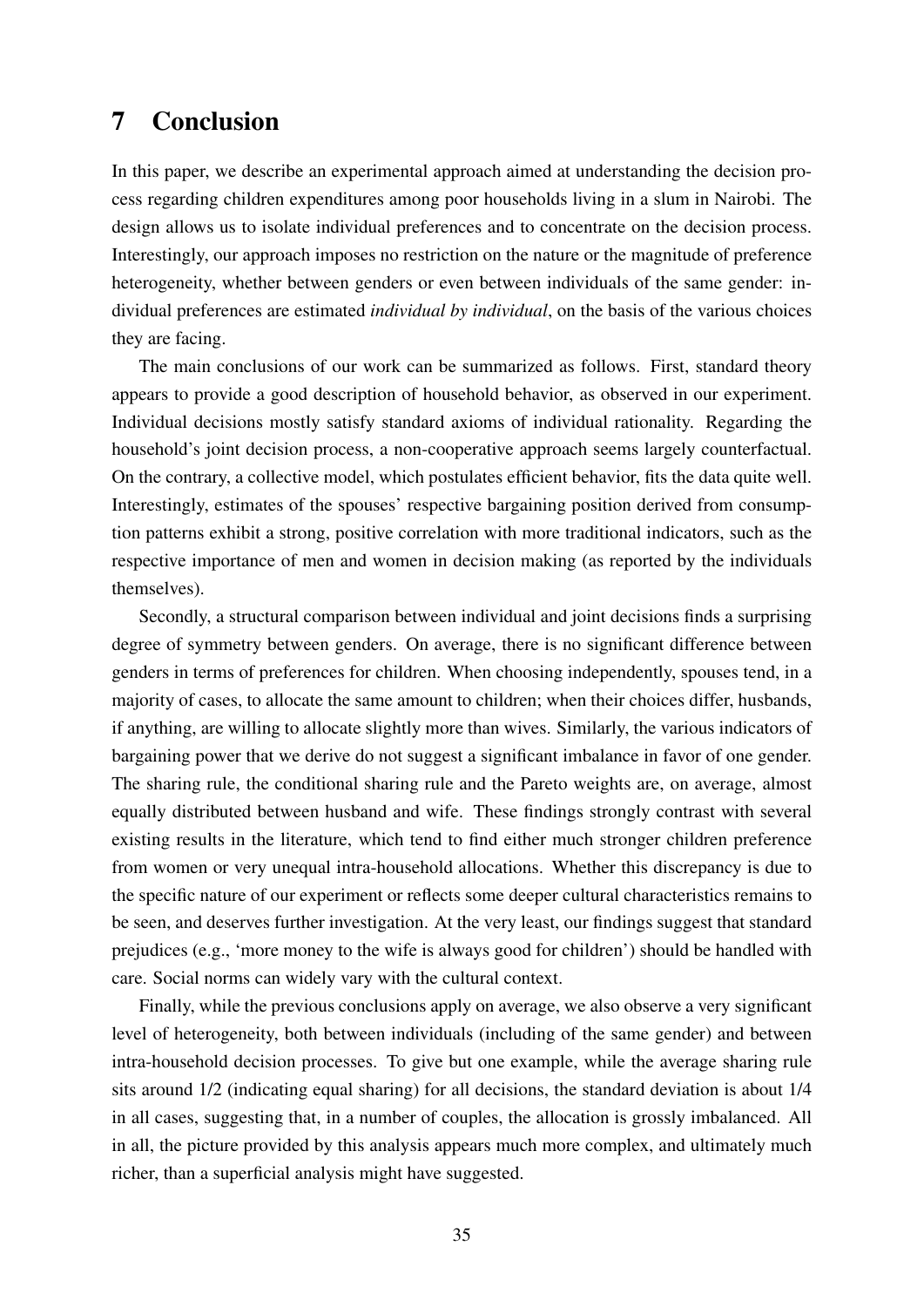# References

- <span id="page-37-8"></span>Afriat, S. (1973). "On a system of inequalities in demand analysis: An extension of the classical method," *International Economic Review*, 14: 460–472.
- <span id="page-37-7"></span>Afriat, S. N. (1967). "The construction of a utility function from expenditure data," *International Economic Review*, 8(1): 67–77.
- <span id="page-37-6"></span>Akresh, Richard (2008). "(In)efficiency in intrahousehold allocations," Manuscript, department of Economics, University of Illinois.
- <span id="page-37-4"></span>Akresh, Richard, Damien de Walque, and Harounan Kazianga (2016). "Evidence from a randomized evaluation of the household welfare impacts of conditional and unconditional cash transfers given to mothers or fathers," World Bank Policy Research Working Paper. Washington, DC: World Bank.
- <span id="page-37-11"></span>Andreoni, James and John Miller (2002). "Giving according to GARP: An experimental test of the consistency of preferences for altruism," *Econometrica*, 70(2): 737–753.
- <span id="page-37-2"></span>Angelucci, Manuela and Orazio Attanasio (2013). "The demand for food of poor urban mexican households: Understanding policy impacts using structural models," *American Economic Journal: Economic Policy*, 5(1): 146–178.
- <span id="page-37-5"></span>Armand, Alex, Orazio Attanasio, Pedro Carneiro, and Valerie Lechene (2020). "The effect of gender-targeted conditional cash transfers on household expenditures: Evidence from a randomized experiment," *The Economic Journal*, 130(631): 1875–1897.
- <span id="page-37-10"></span>Ashraf, Nava (2009). "Spousal control and intra-household decision making: An experimental study in the Philippines," *American Economic Review*, 99(4): 1245–77.
- <span id="page-37-9"></span>Ashraf, Nava, Dean Karlan, and Wesley Yin (2006). "Tying odysseus to the mast: Evidence from a commitment savings product in the Philippines," *Quarterly Journal of Economics*, 121(2): 635–672.
- <span id="page-37-1"></span>Attanasio, O. P. and V. Lechene (2014). "Efficient responses to targeted cash transfers," *Journal of Political Economy*, 122(1): 178–222.
- <span id="page-37-3"></span>Attanasio, Orazio and Valérie Lechene (2002). "Tests of income pooling in household decisions," *Review of Economic Dynamics*, 5(4): 720–48.
- <span id="page-37-0"></span>Baland, Jean-Marie and Roberta Ziparo (2018). *Intra-Household Bargaining in Poor Countries*, Oxford University Press.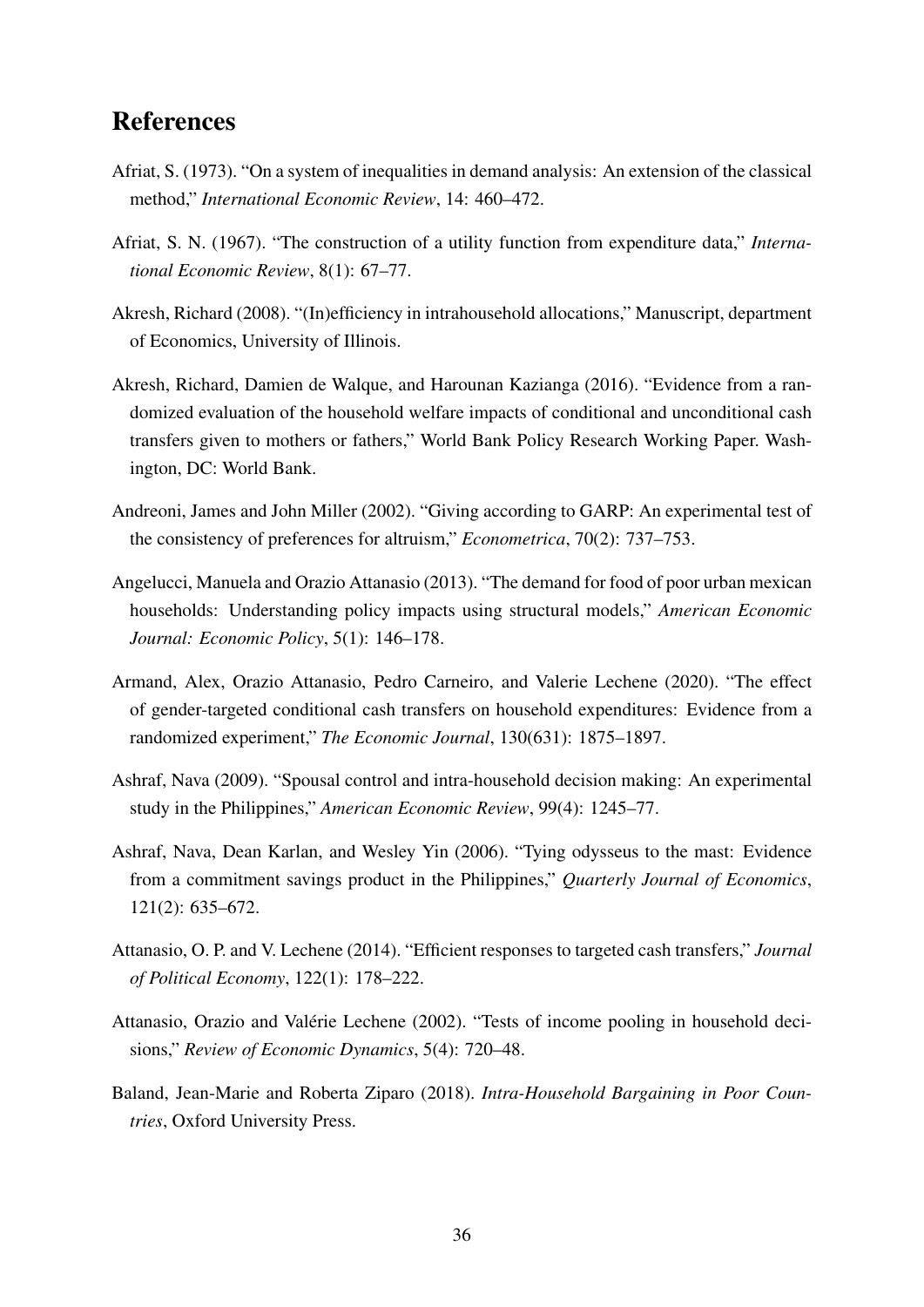- <span id="page-38-4"></span>Bargain, Olivier, Guy Lacroix, and Luca Tiberti (2021). "Intrahousehold resource allocation and individual poverty: Assessing collective model predictions against direct evidence on sharing," Technical report, IZA DP No. 14406.
- <span id="page-38-7"></span>Bateman, Ian and Alistair Munro (2005). "An experiment on risky choices amongst households," *The Economic Journal*, 115(502): 176–189.
- <span id="page-38-11"></span>Becker, Gary S. (1962). "Irrational behavior and economic theory," *Journal of Political Economy*, 70(1): 1–13.
- <span id="page-38-6"></span>Benhassine, Najy, Florencia Devoto, Esther Duflo, Pascaline Dupas, and Victor Pouliquen (2015). "Turning a shove into a nudge? A labeled cash transfer for education," *American Economic Journal: Economic Policy*, 7(3): 86–125.
- <span id="page-38-3"></span>Bergstrom, T., L. Blume, and H.Varian (1986). "On the private provision of public goods," *Journal of Public Economics*, 29: 25–49.
- <span id="page-38-8"></span>Blundell, Richard, Martin Browning, Laurens Cherchye, Ian Crawford, Bram De Rock, and Frederic Vermeulen (2015). "Sharp for sarp: Nonparametric bounds on counterfactual demands," *American Economic Journal: Microeconomics*, 7(1): 43–60.
- <span id="page-38-0"></span>Blundell, Richard, Pierre-Andre Chiappori, and Costas Meghir (2005). "Collective labor supply ´ with children," *Journal of Political Economy*, 113(6).
- <span id="page-38-9"></span>Blundell, Richard and Jean Marc Robin (1999). "Estimation in large and disaggregated demand systems: an estimator for conditionally linear systems," *Journal of Applied Econometrics*, 14(3): 209–232.
- <span id="page-38-5"></span>Bobonis, Gustavo J. (2009). "Is the allocation of resources within the household efficient? New edivdence from a randomized experiment," *Journal of Political Economy*, 117(3): 453–503.
- <span id="page-38-1"></span>Bourguignon, Francois, Pierre-Andre Chiappori, and Costas Meghir (2009). "Efficient intrahousehold allocations and distribution factors: Implications and identification," *Review of Economic Studies*, 76: 503–528.
- <span id="page-38-10"></span>Bronars, Stephen (1987). "The power of nonparametric tests of preference maximization," *Econometrica*, 55(3): 693–98.
- <span id="page-38-12"></span>Browning, Martin, François J. Bourguignon, Pierre-André Chiappori, and Valérie Lechene (1994). "Income and outcomes: A structural model of intrahousehold allocation," *Journal of Political Economy*, 102(6): 1067–96.
- <span id="page-38-2"></span>Browning, Martin and Pierre-André Chiappori (1998). "Efficient intra-household allocations: A general characterization and empirical tests," *Econometrica*, 66(6): 1241–1278.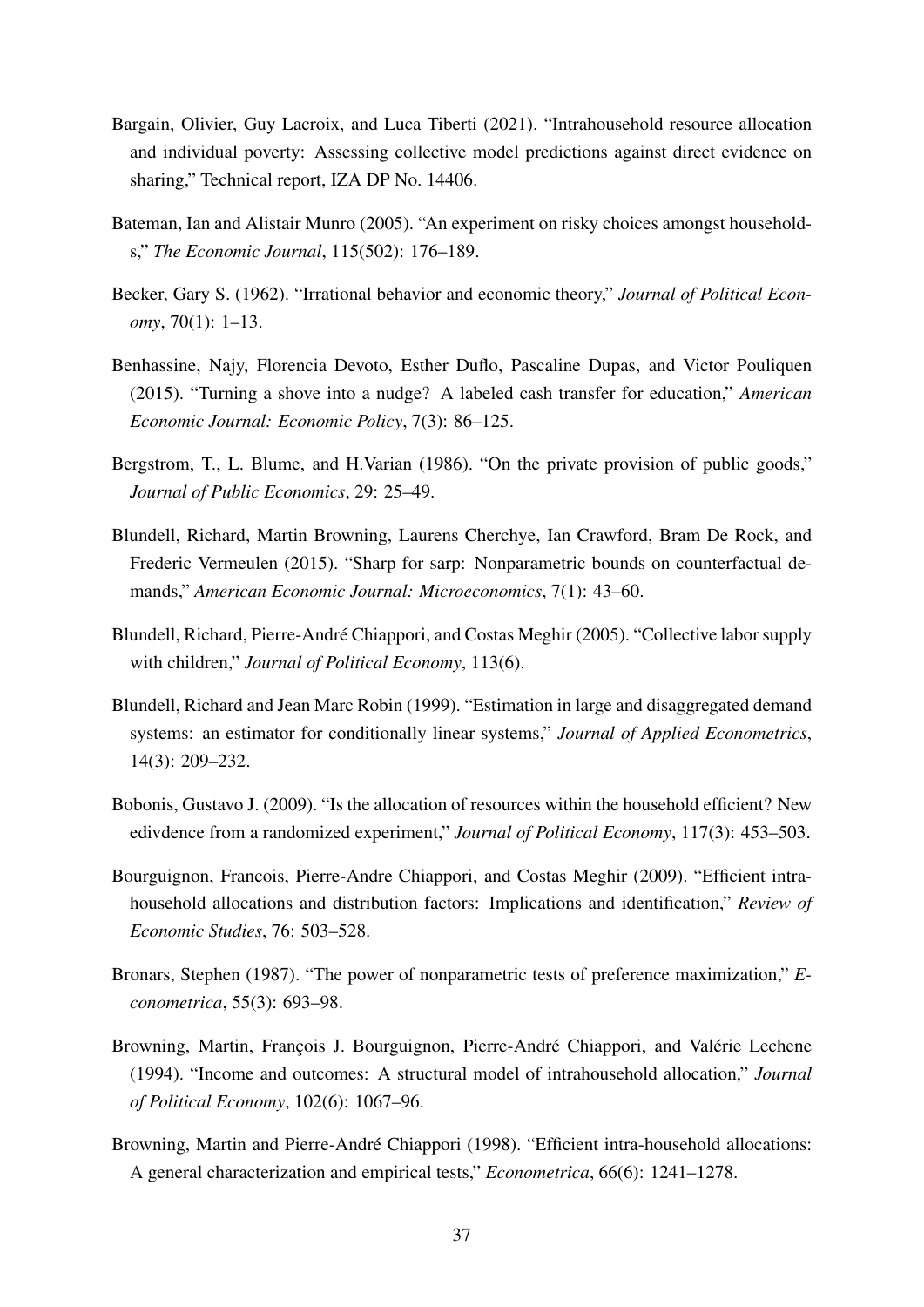- <span id="page-39-4"></span>Browning, Martin, Pierre-André Chiappori, and Valérie Lechene (2009). "Distributional effects in household models: Separate spheres and income pooling," *Economic Journal*, 120(545): 786–799.
- <span id="page-39-5"></span>Browning, Martin and Mette Goertz (2012). "Spending time and money within the household," *Scandinavian Journal of Economics*, 114(3): 681–704.
- <span id="page-39-10"></span>Bruyneel, Sabrina, Laurens Cherchye, and Bram De Rock (2012). "Collective consumption models with restricted bargaining weights: an empirical assessment based on experimental data," *Review of Economics of the Household*, 10: 395 – 421.
- <span id="page-39-6"></span>Carlsson, Fredrik, Haoran He, Peter Martinsson, Ping Qin, and Matthias Sutter (2012). "Household decision making in rural China: Using experiments to estimate the influences of spouses," *Journal of Economic Behavior & Organization*, 84: 525–36.
- <span id="page-39-7"></span>Carlsson, Fredrik, Peter Martinsson, Ping Qin, and Matthias Sutter (2013). "The influence of spouses on household decision making under risk: an experiment in rural china," *Experimental Economics*, 16: 383–401.
- <span id="page-39-11"></span>Cherchye, Laurens, Bram De Rock, Arthur Lewbel, and Frederic Vermeulen (2015). "Sharing rule identification for general collective consumption models," *Econometrica*, 832: 2001– 2041.
- <span id="page-39-9"></span>Cherchye, Laurens, Thomas Demuynck, and Bram De Rock (2011a). "Revealed preference analysis of noncooperative household consumption," *Economic Journal*, 121: 1073–1096.
- <span id="page-39-1"></span>Cherchye, Laurens, Bram De Rock, and Frederic Vermeulen (2007). "The collective model of household consumption: A nonparametric characterization," *Econometrica*, 75: 553–574.
- <span id="page-39-8"></span>Cherchye, Laurens, Bram De Rock, and Frederic Vermeulen (2009). "Opening the black box of intra-household decision-making: Theory and non-parametric empirical tests of general collective models," *Journal of Political Economy*, 117: 1074–1104.
- <span id="page-39-2"></span>Cherchye, Laurens, Bram De Rock, and Frederic Vermeulen (2011b). "The revealed preference approach to collective consumption behavior: testing and sharing rule recovery," *Review of Economic Studies*, 78: 176–198.
- <span id="page-39-3"></span>Cherchye, Laurens, Bram De Rock, and Frederic Vermeulen (2012). "Married with children. a collective labor supply model with detailed time use and intrahousehold expenditure information," *American Economic Review*, 102: 3377–3405.
- <span id="page-39-0"></span>Chiappori, Pierre-Andre (1988). "Rational household labor supply," *Econometrica*, 56(1): 63– 90.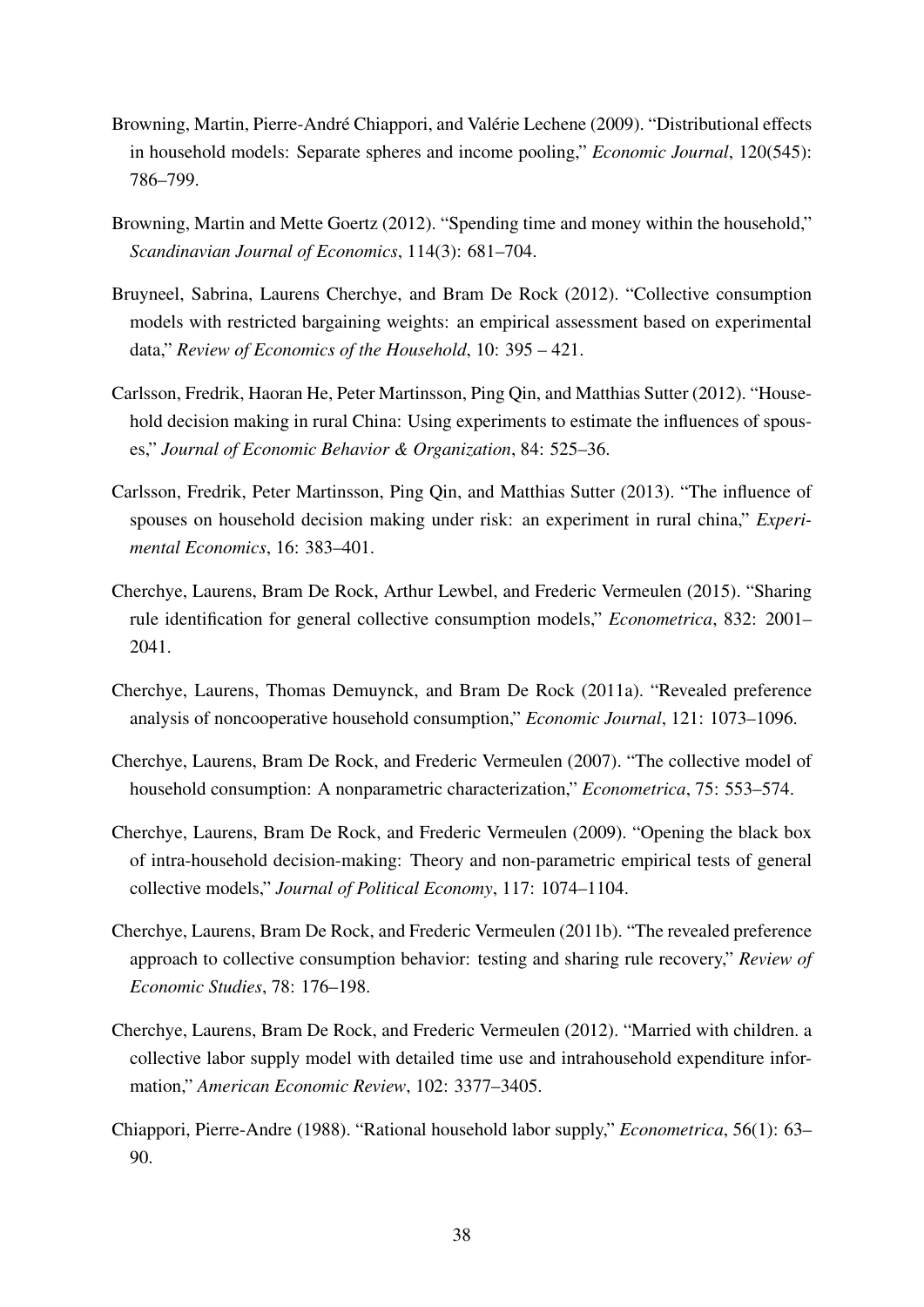- <span id="page-40-0"></span>Chiappori, Pierre-Andre (1992). "Collective labor supply and welfare," ´ *Journal of Political Economy*, 100(3): 437–67.
- <span id="page-40-1"></span>Chiappori, Pierre-Andre and I. Ekeland (2009). "The micro economics of efficient group behavior identification," *Econometrica*, 77: 763–799.
- <span id="page-40-10"></span>Chiappori, Pierre-André and J. Naido (2020). "The engel curves of non-cooperative households," *Economic Journal*, 130: 653–674.
- <span id="page-40-11"></span>Choi, Syngjoo, Shachar Kariv, Wieland Müller, and Dan Silverman (2014). "Who is (more) rational?" *American Economic Review*, 104(6): 1518–1550.
- <span id="page-40-12"></span>Deaton, Angus and John Muellbauer (1980). "An almost ideal demand system," *American Economic Review*, 70(3): 312–326.
- <span id="page-40-3"></span>Doepke, M. and M. Tertilt (2018). "Women's empowerment, the gender gap in desired fertility, and fertility outcomes in developing countries," *AEA Papers and Proceedings*.
- <span id="page-40-2"></span>Donni, Olivier and José Alberto Molina (2018). "Household Collective Models: Three Decades of Theoretical Contributions and Empirical Evidence," IZA Discussion Paper No. 11915.
- <span id="page-40-6"></span>Doss, Cheryl (2006). "The effects of intrahousehold property ownership on expenditure patterns in Ghana," *Journal of African Economies*, 15(1): 149–80.
- <span id="page-40-8"></span>Duflo, Esther and Christopher Udry (2004). "Intrahousehold resource allocation in Côte d'Ivoire: Social norms, separate accounts and consumption choices," Working Paper 10498. Cambridge, MA: National Bureau of Economic Research.
- <span id="page-40-5"></span>Dunbar, Geoffrey R., Arthur Lwebel, and Krishna Pendakur (2013). "Children's resources in collective households: Identification, estimation and an application to child poverty in Malawi," *American Economic Review*, 103(1): 438–471.
- <span id="page-40-13"></span>Fischbacher, Urs (2007). "z-tree: Zurich toolbox for ready-made economic experiments," *Experimental Economics*, 10(2): 171–78.
- <span id="page-40-4"></span>Gobbi, Paula (2018). "Childcare and commitment within households," *Journal of Economic Theory*, 176.
- <span id="page-40-9"></span>Harbaugh, William T., Kate Krause, and Timothy R. Berry (2001). "GARP for kids: On the development of rational choice behavior," *American Economic Review*, 91(5): 1539–45.
- <span id="page-40-7"></span>Haushofer, Johannes and Jeremy Shapiro (2016). "The short-term impact of unconditional cash transfers to the poor: Experimental evidence from Kenya," *Quarterly Journal of Economics*, 131(4): 1973–20.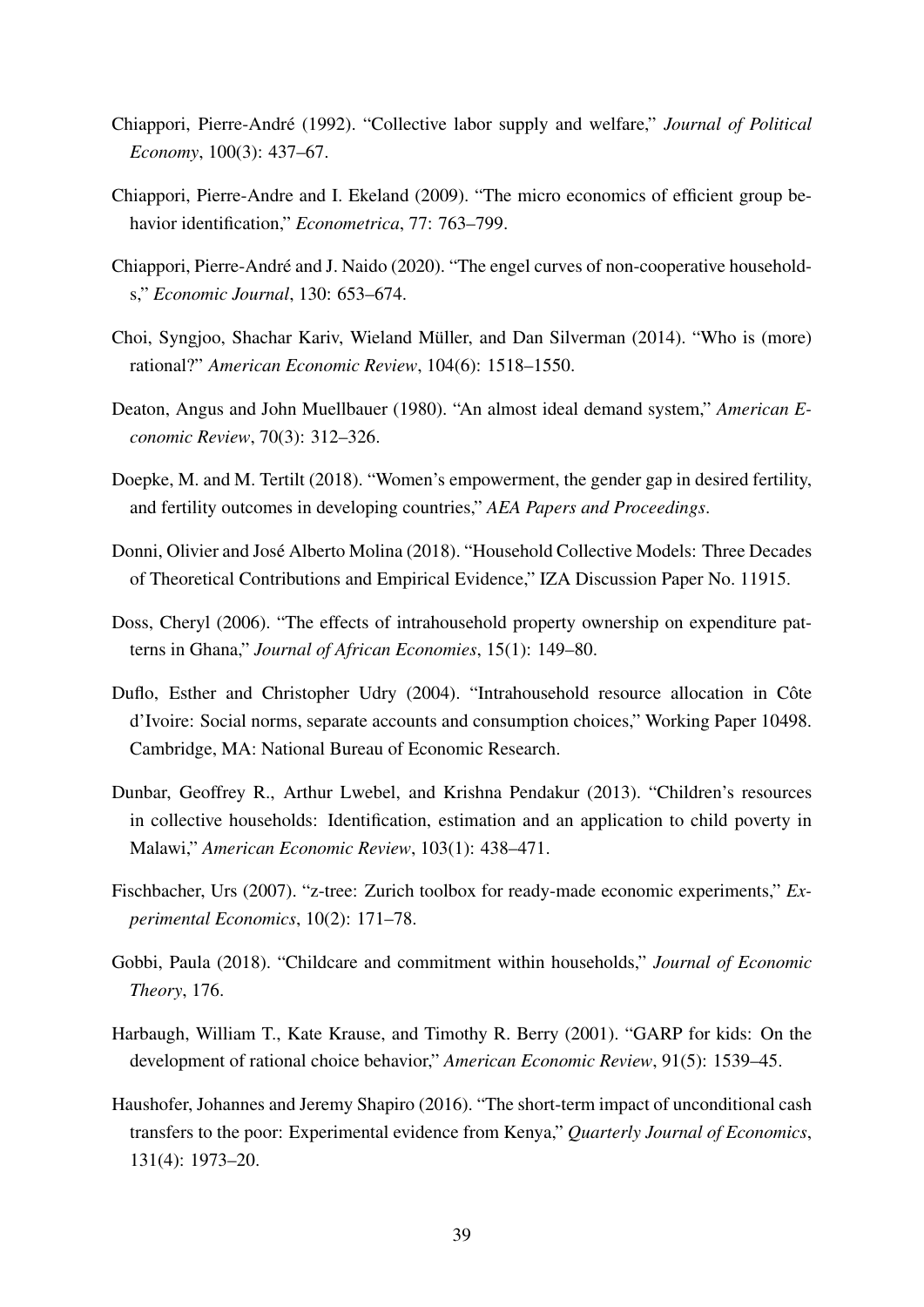- <span id="page-41-2"></span>Hoddinott, John and Lawrence Haddad (1995). "Does female income share influence household expenditures? evidence from cote d'ivoire," *Oxford Bulletin of Economics and Statistics*, 57(1): 77–96.
- <span id="page-41-12"></span>Kibera.org.uk (2019). "Kibera facts & information," [https://www.kibera.org.uk/](https://www.kibera.org.uk/facts-info/) [facts-info/](https://www.kibera.org.uk/facts-info/).
- <span id="page-41-0"></span>Konrad, K.A. and K.E. Lommerud (1995). "Family policy with non-cooperative families," *Journal of Scandinavian Economics*, 97: 581–601.
- <span id="page-41-1"></span>Lewbel, Arthur and Krishna Pendakur (2019). "Inefficient collective households: Cooperation and consumption," Technical report.
- <span id="page-41-3"></span>Lundberg, Shelly, Robert A. Pollak, and Terence J. Wales (1997). "Do husbands and wives pool their resources? Evidence from the United Kindom child benefit," *Journal of Human Resources*, 32(3): 463–80.
- <span id="page-41-7"></span>Munro, Alistair (2018). "Intra-household experiments: A survey," *Journal of Economic Surveys*, 32(1): 134–175.
- <span id="page-41-13"></span>Overseers' Education Centre (2012). "Kangemi area," [https://](https://overseerseducationcentre.wordpress.com/2012/11/19/kangemi-area/) [overseerseducationcentre.wordpress.com/2012/11/19/kangemi-area/](https://overseerseducationcentre.wordpress.com/2012/11/19/kangemi-area/).
- <span id="page-41-11"></span>Oyunga-Ogubi, M.A., N.J. Waudo, A. Afullo, and S.O. Oiye (2009). "Street food in Nairobi, Kenya: Their role as a source of micronutrmicro in low income groups." *African Journal of Food, Agriculture, Nutrition and Development*, 9(4).
- <span id="page-41-10"></span>Rammstedt, Beatrice and Oliver P. John (2007). "Measuring personality in one minute or less: A 10-item short version of the big five inventory in english and german," *Journal of Research in Personality*, 41: 203–212.
- <span id="page-41-9"></span>Rangel, Marcos and Duncan Thomas (2019). "Decision-making in complex households," .
- <span id="page-41-8"></span>Ringdal, Charlotte and Ingrid Hoem Sjursen (2021). "Household bargaining and spending on children: Experimental evidence from tanzania," *Economica*, forthcoming.
- <span id="page-41-6"></span>Rubalcava, Luis, Graciela Teruel, and Duncan Thomas (2009). "Investments, time preferences, and public transfers paid to women," *Economic Development and Cultural Change*, 57(3): 507–38.
- <span id="page-41-4"></span>Thomas, Duncan (1990). "Intra-household resource allocation: An inferential approach," *Journal of Human Resources*, 25(4): 635–64.
- <span id="page-41-5"></span>Thomas, Duncan (1993). "The distribution of income and expenditure within the household," *Annals of Economics and Statistics*, 29: 109–35.